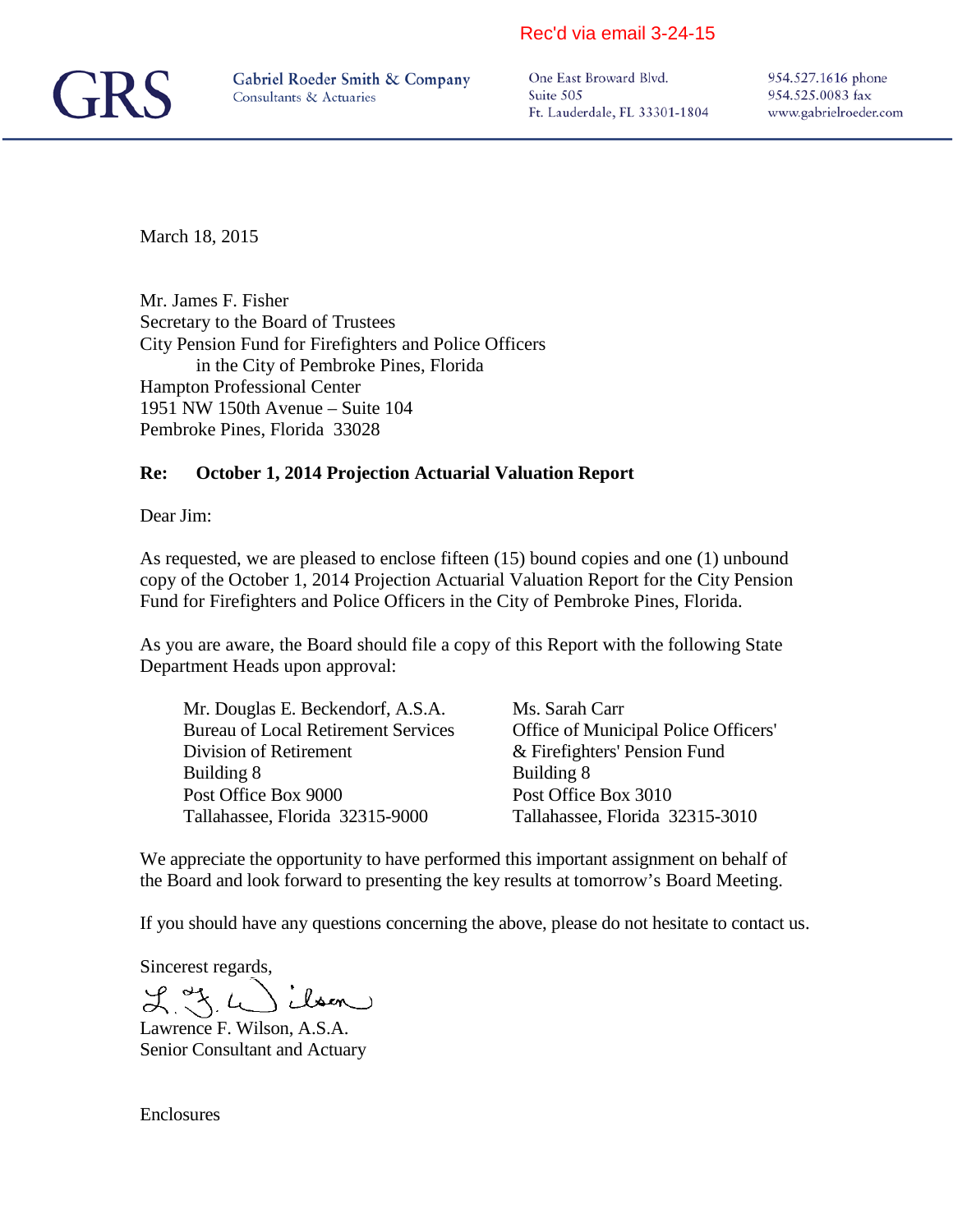



#### **CITY PENSION FUND FOR FIREFIGHTERS AND POLICE OFFICERS IN THE CITY OF PEMBROKE PINES, FLORIDA**

*ACTUARIAL VALUATION AS OF OCTOBER 1, 2014* 

This Valuation Determines the Annual Contribution for the Fund Year October 1, 2015 through September 30, 2016 to be paid in Fiscal Year October 1, 2015 to September 30, 2016

March 18, 2015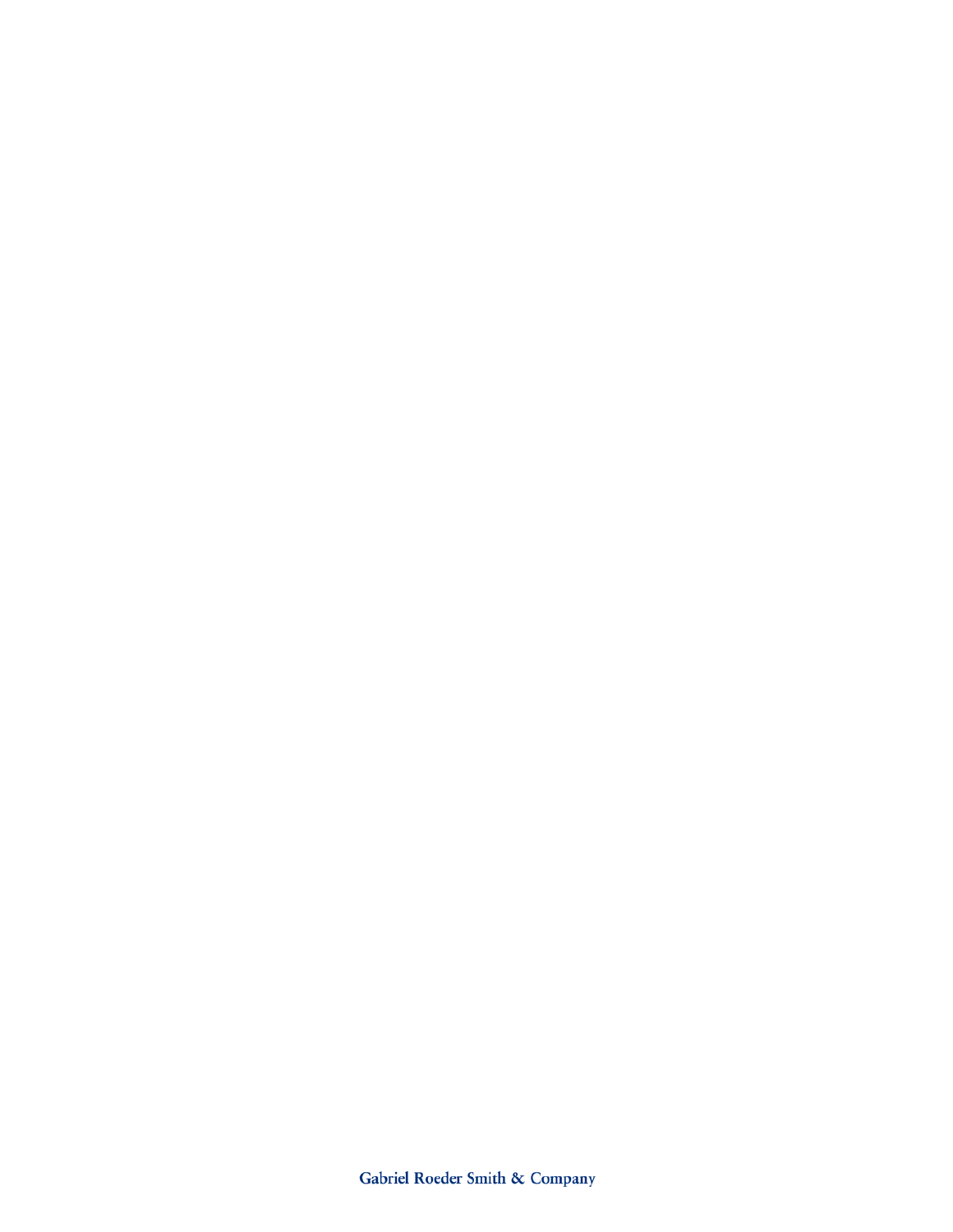|  | <b>TABLE OF CONTENTS</b> |  |
|--|--------------------------|--|
|--|--------------------------|--|

|       |                                                                                | <b>Page</b>  |
|-------|--------------------------------------------------------------------------------|--------------|
|       | Commentary                                                                     | $\mathbf{1}$ |
| I.    |                                                                                |              |
| II.   |                                                                                |              |
| III.  |                                                                                |              |
| IV.   |                                                                                |              |
| V.    |                                                                                |              |
| VI.   |                                                                                |              |
| VII.  |                                                                                |              |
| VIII. |                                                                                |              |
| IX.   |                                                                                |              |
| X.    |                                                                                |              |
| XI.   |                                                                                |              |
| XII.  | Distribution of Fund Participants by Attained Age Groups and Service Groups 40 |              |
| XIII. | Statistics for Participants Entitled to Deferred Benefits and Participants     |              |
| XIV.  |                                                                                |              |
| XV.   |                                                                                |              |
| XVI.  |                                                                                |              |
| XVII. |                                                                                |              |
|       |                                                                                |              |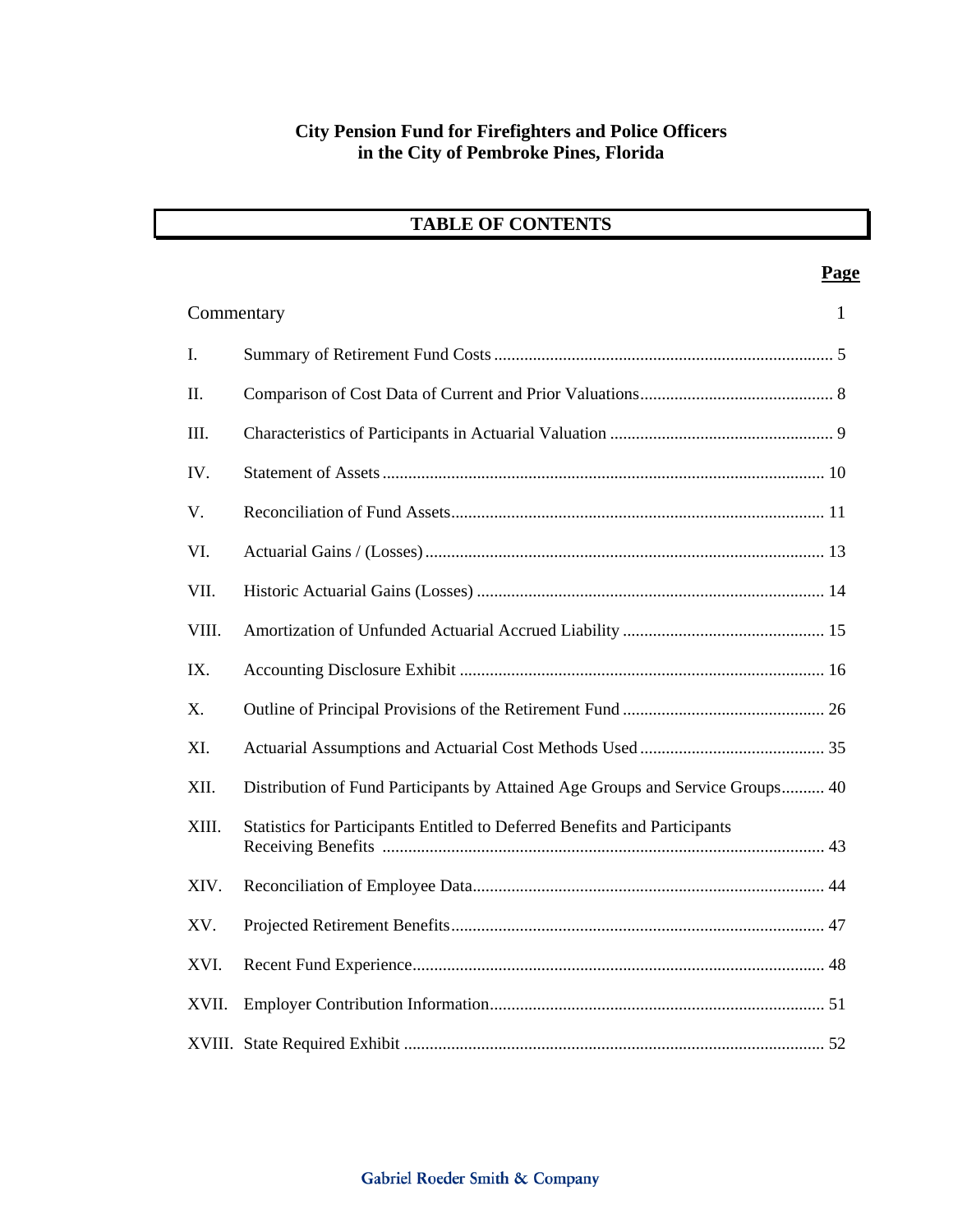

One East Broward Blvd. Suite 505 Ft. Lauderdale, FL 33301-1804

March 18, 2015

Board of Trustees c/o Mr. James F. Fisher Plan Administrator City Pension Fund for Firefighters and Police Officers in the City of Pembroke Pines, Florida Hampton Professional Center 1951 NW 150th Avenue – Suite 104 Pembroke Pines, Florida 33028

Dear Board Members:

#### **October 1, 2014 Actuarial Valuation**

We are pleased to present our October 1, 2014 Projection Actuarial Valuation for the City Pension Fund for Firefighters and Police Officers in the City of Pembroke Pines, Florida. The purpose of this report is to indicate appropriate contribution levels, comment on the actuarial stability of the Fund and to satisfy State requirements. The Board of Trustees has retained Gabriel, Roeder, Smith and Company (GRS) to prepare an annual actuarial valuation under Section 34.60 of the Fund Ordinance.

This report consists of this commentary, detailed Tables I through XVII and the State Required Exhibit on Table XVIII. The Tables contain basic Fund cost figures plus significant details on the benefits, liabilities and experience of the Fund. We suggest that you thoroughly review the report at your convenience and contact us with any questions that may arise.

#### **Retirement Fund Costs**

Our Projection Actuarial Valuation develops the required minimum Retirement Fund payment under the Florida Protection of Public Employee Retirement Benefits Act and for Fire and Police Retirement Chapters 175 and 185. The minimum payment consists of payment of annual normal costs including amortization of the components of the unfunded actuarial accrued liability over various periods as prescribed by law. The **minimum payment for fiscal year ending September 30, 2016 is \$29,171,136 (87.9% / 102.9%)**. The figures in parentheses are the minimum payment expressed as a percentage of projected covered annual payroll including DROP payroll (\$33,194,126) and projected covered annual payroll excluding DROP payroll (\$28,349,015), respectively as of October 1, 2015.

This total cost is to be met by member, City and State contributions. We anticipate that member contributions will be **\$2,948,298 (8.9% / 10.4%)**, the State will contribute **\$2,629,081 (7.9% / 9.3%)**  and the resulting minimum required City contribution will be **\$23,593,757 (71.1% / 83.2%)**. The City contribution includes an interest adjustment and must be increased if State contributions are less than \$2,629,081.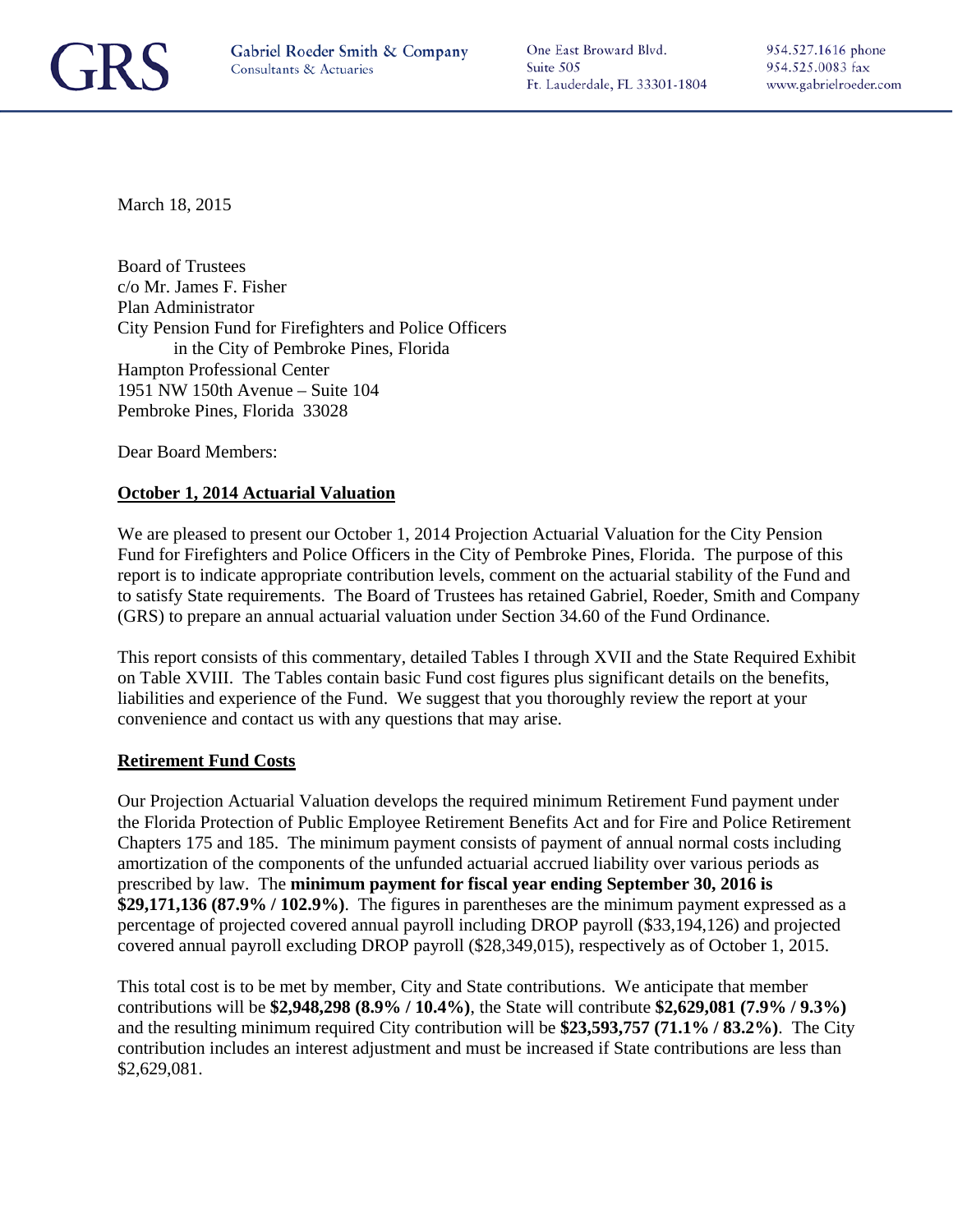Board of Trustees March 18, 2015 Page 2

#### **Changes in Actuarial Assumptions, Methods and Fund Benefits**

Fund provisions are unchanged from the October 1, 2013 Actuarial Impact Statement. Fund benefits are summarized on Table X.

The actuarial assumptions and methods are unchanged from the October 1, 2013 Actuarial Impact Statement. The actuarial assumptions and methods are summarized on Table XI.

Government Accounting Standards Board Statement Number 68 (GASB No. 68) expense and projected disclosures are included.

#### **Comparison of October 1, 2013 and October 1, 2014 Valuation Results**

Table II of our report provides information of a comparative nature. The left columns of the Table indicate the costs as calculated for the October 1, 2013 Actuarial Impact Statement. The right columns indicate the costs as calculated for October 1, 2014.

Comparing the left and right columns of Table II shows the effect of Fund experience during the year. The number of active participants increased by approximately 2%. Covered payroll including DROP payroll decreased by approximately 4%. Covered payroll net of DROP payroll increased by less than 1%. Total Fund membership increased by approximately 2%. Total normal cost decreased both as a dollar amount and as a percentage of covered payroll excluding DROP payroll but increased as a percentage of covered payroll including DROP payroll. The unfunded actuarial accrued liability decreased both as a dollar amount and as a percentage of covered payroll excluding DROP payroll but increased as a percentage of covered payroll including DROP payroll. The net City minimum funding requirement decreased both as a dollar amount and as a percentage of covered payroll excluding DROP payroll but increased as a percentage of covered payroll including DROP payroll.

The value of vested accrued benefits exceeds Fund assets, resulting in a Vested Benefit Security Ratio (VBSR) of 77.3% which is an increase from 74.0% as of the October 1, 2013 Actuarial Impact Statement. The VBSR is measured on a market value of assets basis.

#### **Fund Experience**

The Fund experienced an actuarial gain in the amount of \$5,068,959 this year. This indicates net Fund experience was more favorable than expected based upon the actuarial assumptions.

Table XVI (salary, turnover and investment yield) provides figures on recent Fund experience. Salary experience indicates actual salary increases (excluding DROP payroll) averaged approximately 1.2% for Fund Year ended September 30, 2014. The average salary increase assumption was 4.5%. Salary increase experience was a substantial source of actuarial gain. Three, five and ten year average annual salary increases are 3.0%, 2.8% and 4.9%, respectively.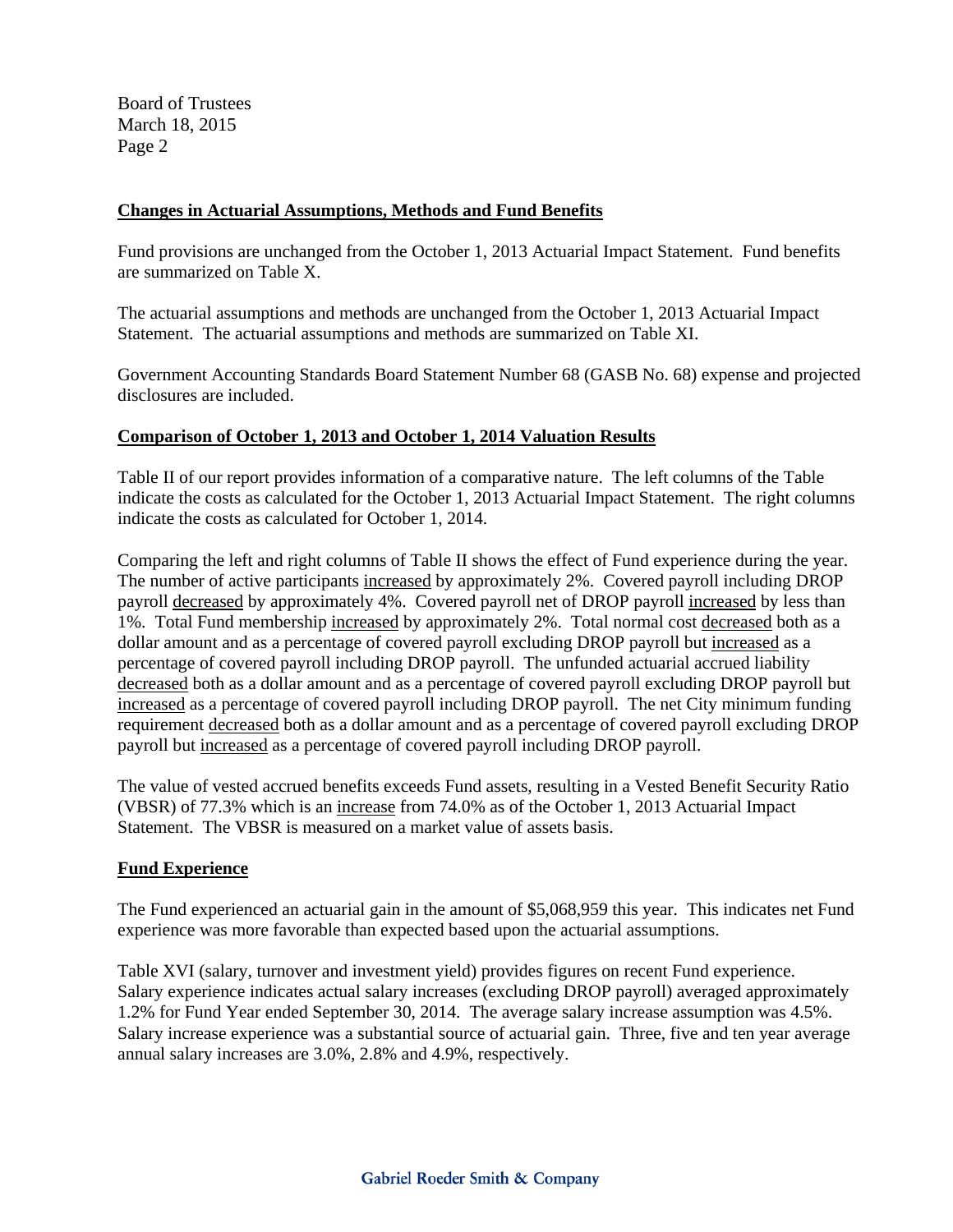Board of Trustees March 18, 2015 Page 3

Employee turnover this year was approximately 80% of the assumed and was an offsetting source of actuarial loss. Three, five and ten-year average annual turnover is 100%, 50% and 60% of assumed, respectively.

This year's smoothed value investment return of 8.3% was greater than the Fund's investment return assumption of 8.0%. Investment return was an additional source of actuarial gain during the year. Three, five and ten-year average annual investment returns are 7.5%, 6.2% and 6.4%, respectively on a smoothed actuarial value basis. Average annual market value returns for the one, three, five and ten year periods have been 10.1%, 14.4%, 10.1% and 6.6%, respectively.

Table VIII provides figures on recent Fund payroll growth experience. Recent Fund covered payroll growth experience, excluding DROP payroll, indicates actual payroll growth averaged approximately 1.7% annually for the ten fiscal years ended September 30, 2014. The payroll growth assumption is 5.3%, not in excess of the ten (10) year average annual payroll growth assumption. The cap on payroll growth assumption is provided under Florida Statute. The decrease in payroll growth assumption from 1.9% to 1.7% increased current year amortization payment amounts.

#### **Member Census and Financial Data**

The City submitted the Member census data as of October 1, 2014 used for this actuarial valuation to us. This information contains name, Social Security number, date of birth, date of hire, October 1, 2014 rate of pay, actual salary paid and member contributions for the previous year. Dates of termination and retirement are provided where applicable. The Board updated information on inactive participants including retirees, beneficiaries and vested terminees.

We received financial information as of September 30, 2014 concerning Fund assets from the Fund Auditors. We do not audit the Member census data and asset information that is provided to us. However, we perform certain reasonableness checks and on this basis we believe that the information that we received is reliable.

#### **Summary**

In our opinion the benefits provided for under the current Fund will be sufficiently funded through the payment of the amount as indicated in this and future Actuarial Valuation reports. We will continue to update you on the future payment requirements for the Fund through our actuarial valuation reports. These reports will also continue to monitor emerging experience of the Fund.

The actuarial assumptions used in this Actuarial Valuation are as adopted by the Board of Trustees. Each assumption represents an estimate of future Fund experience.

If all actuarial assumptions are met and if all future minimum required contributions are paid, Fund assets will be sufficient to pay all Fund benefits. Fund minimum required contributions are determined in compliance with the requirements of the Florida Protection of Public Employee Retirement Benefits Act, Firefighters Retirement Chapter 175 and Police Officers Retirement Chapter 185 with normal cost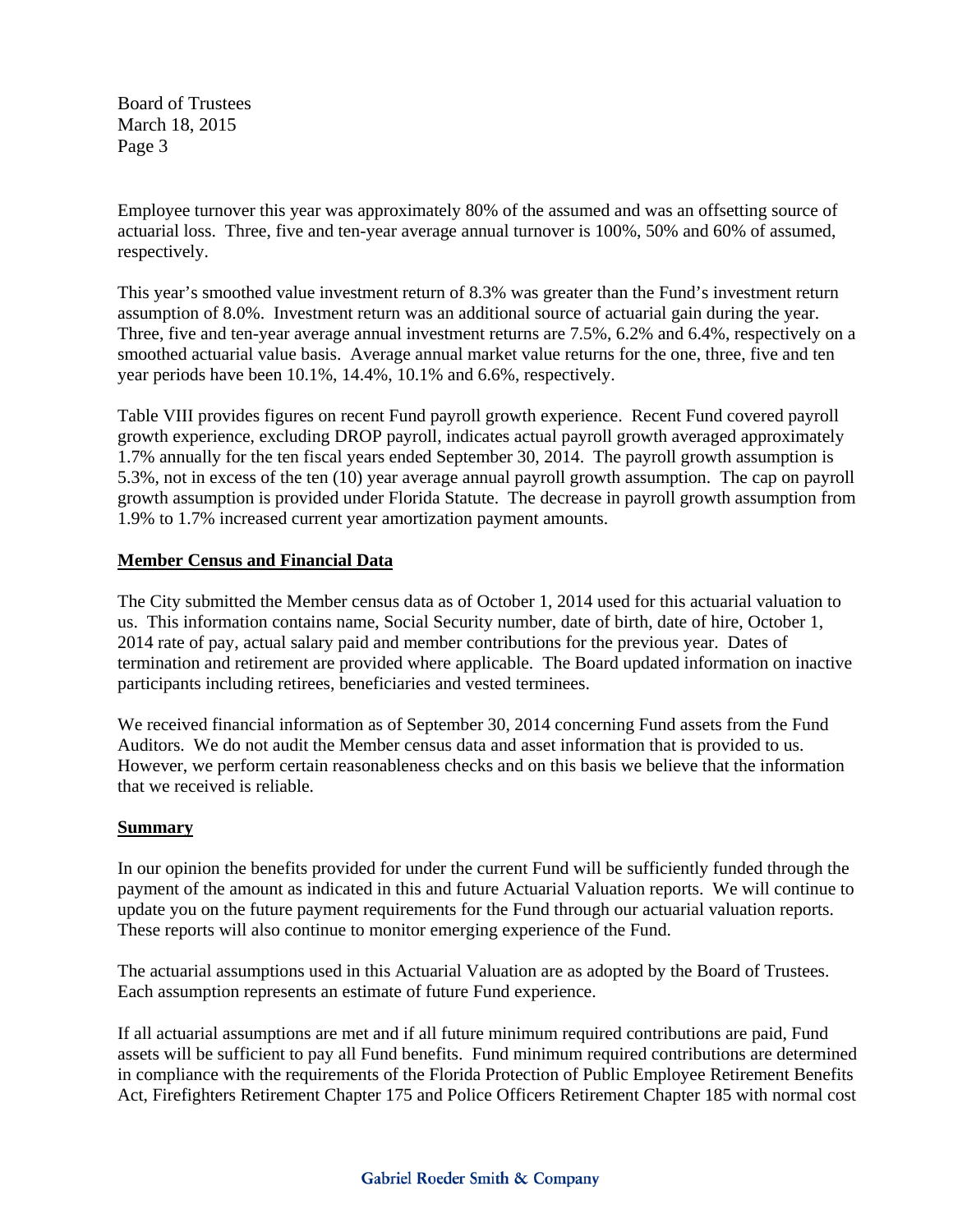Board of Trustees March 18, 2015 Page 4

determined as a level percent of covered payroll and a level percent amortization payment using an initial amortization period of 30 years.

The VSBR may be appropriate for assessing the sufficiency of Fund assets to meet the estimated cost of settling benefit obligations based upon funding assumptions but may not be appropriate for assessing the need for or the amount of future contributions.

The GASB Plan Fiduciary Net Position as a Percentage of Total Pension Liability may not be appropriate for assessing the sufficiency of Fund assets to meet the estimated cost of settling benefit obligations but may be appropriate for assessing the need for or the amount of future contributions.

Future actuarial measurements may differ significantly from the current measurements presented in this report due to such factors as the following: Fund experience differing from anticipated under the economic or demographic assumptions; changes in economic or demographic assumptions; increases or decreases expected as part of the natural operation of the methodology used for these measurements (such as the end of an amortization period) and changes in Fund provisions or applicable law. Due to the limited scope of the actuary's assignment, the actuary did not perform an analysis of the potential range of such future measurements.

This report should not be relied upon for any purpose other than the purpose described in the primary communication. Determinations of the financial results associated with the benefits described in this report in a manner other than the intended purpose may produce significantly different results.

This report has been prepared by actuaries who have substantial experience valuing public employee retirement systems. To the best of our knowledge the information contained in this report is accurate and fairly presents the actuarial position of the Fund as of the valuation date. All calculations have been made in conformity with generally accepted actuarial principles and practices, with the Actuarial Standards of Practice issued by the Actuarial Standards Board and with applicable statutes.

This report may be provided to parties other than the Board only in its entirety and only with the permission of an approved representative of the Board.

The signing actuaries are independent of the Fund sponsor.

The undersigned are Members of the American Academy of Actuaries and meet the qualification standards of the American Academy of Actuaries to render the actuarial opinions contained in this report. We are available to respond to any questions with regards to matters covered in this report.

Very truly yours,

 $L_{\rm X} = L_{\rm max}$ 

Lawrence F. Wilson, A.S.A. Senior Consultant and Actuary

Kelly 2. Adams

 Kelly L. Adams, A.S.A. Consultant and Actuary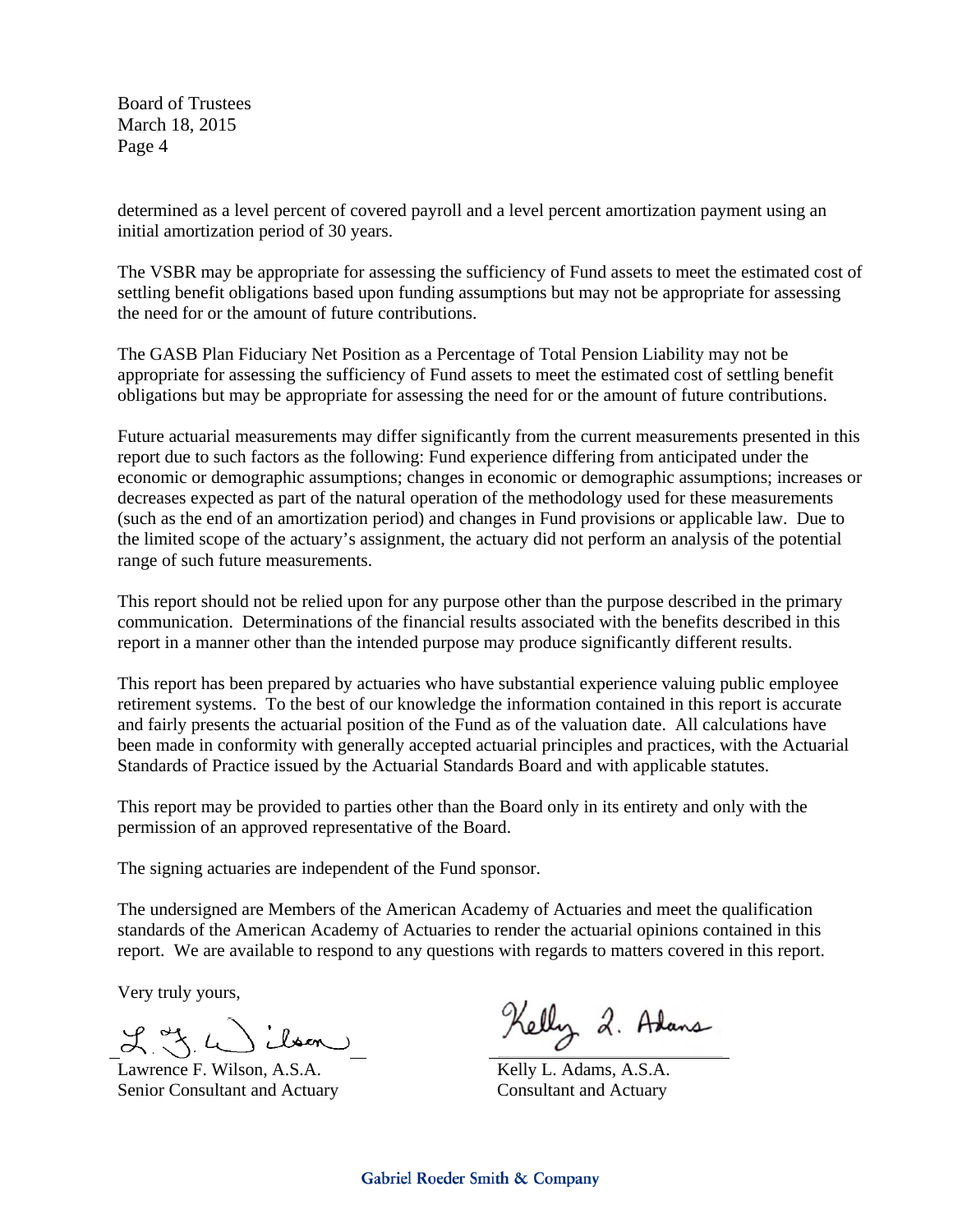#### **Summary of Retirement Plan Costs as of October 1, 2014**

|                                                             | <b>Hired after</b><br>April 30, 2010 |             | <b>Hired before</b><br>May 1, 2010 |         |                 | <b>Total</b> |              |    |                |                |                |
|-------------------------------------------------------------|--------------------------------------|-------------|------------------------------------|---------|-----------------|--------------|--------------|----|----------------|----------------|----------------|
|                                                             |                                      |             | $%$ of                             | $%$ of  |                 | $%$ of       | $%$ of       |    |                | $%$ of         | $%$ of         |
|                                                             |                                      | Cost        | <b>Base</b>                        | Total   | Cost            | <b>Base</b>  | <b>Total</b> |    | Cost           | <b>Base</b>    | Total          |
|                                                             |                                      | <u>Data</u> | <b>Payroll</b>                     | Payroll | <b>Data</b>     | Payroll      | Payroll      |    | Data           | <b>Payroll</b> | <b>Payroll</b> |
| A. Participant Data Summary (Table III)                     |                                      |             |                                    |         |                 |              |              |    |                |                |                |
| 1. Active Employees                                         |                                      | 67          | N/A                                | N/A     | 298             | N/A          | N/A          |    | 365            | N/A            | N/A            |
| 2. Terminated Vested                                        |                                      | $\Omega$    | N/A                                | N/A     | $\overline{4}$  | N/A          | N/A          |    | $\overline{4}$ | N/A            | N/A            |
| 3. Receiving Benefits (including DROPs)                     |                                      | $\Omega$    | N/A                                | N/A     | 310             | N/A          | N/A          |    | 310            | N/A            | N/A            |
| 4. Total Annual Payroll of Active Employees Excluding DROPs | S.                                   | 3,807,631   | 100.0%                             | N/A     | \$24,067,507    | 100.0%       | N/A          | S. | 27,875,138     | 100.0%         | 85.4%          |
| 5. Total Annual Payroll of Active Employees Including DROPs |                                      | N/A         | N/A                                | N/A     | N/A             | N/A          | N/A          |    | 32,639,259     | 117.1%         | 100.0%         |
| <b>B.</b> Total Normal Costs                                |                                      |             |                                    |         |                 |              |              |    |                |                |                |
| 1. Age Retirement Benefits                                  | <sup>\$</sup>                        | 869,312     | N/A                                | N/A     | \$<br>8,845,046 | N/A          | N/A          | \$ | 9,714,358      | 34.8%          | 29.8%          |
| 2. Termination Benefits                                     |                                      | 29,888      | N/A                                | N/A     | 119,755         | N/A          | N/A          |    | 149,643        | 0.5%           | $0.5\%$        |
| 3. Death Benefits                                           |                                      | 14,571      | N/A                                | N/A     | 83,012          | N/A          | N/A          |    | 97,583         | 0.4%           | 0.3%           |
| 4. Disability Benefits                                      |                                      | 97,259      | N/A                                | N/A     | 561,135         | N/A          | N/A          |    | 658,394        | 2.4%           | 2.0%           |
| 5. Subtotal                                                 |                                      | 1,011,030   | 26.6%                              | N/A     | \$<br>9,608,948 | 39.9%        | N/A          |    | 10,619,978     | 38.1%          | 32.5%          |
| 6. Estimated Expenses                                       |                                      | N/A         |                                    |         | N/A             |              |              |    | 461,315        | 1.7%           | 1.4%           |
| 7. Total Annual Normal Costs                                |                                      | N/A         |                                    |         | N/A             |              |              | S  | 11,081,293     | 39.8%          | 34.0%          |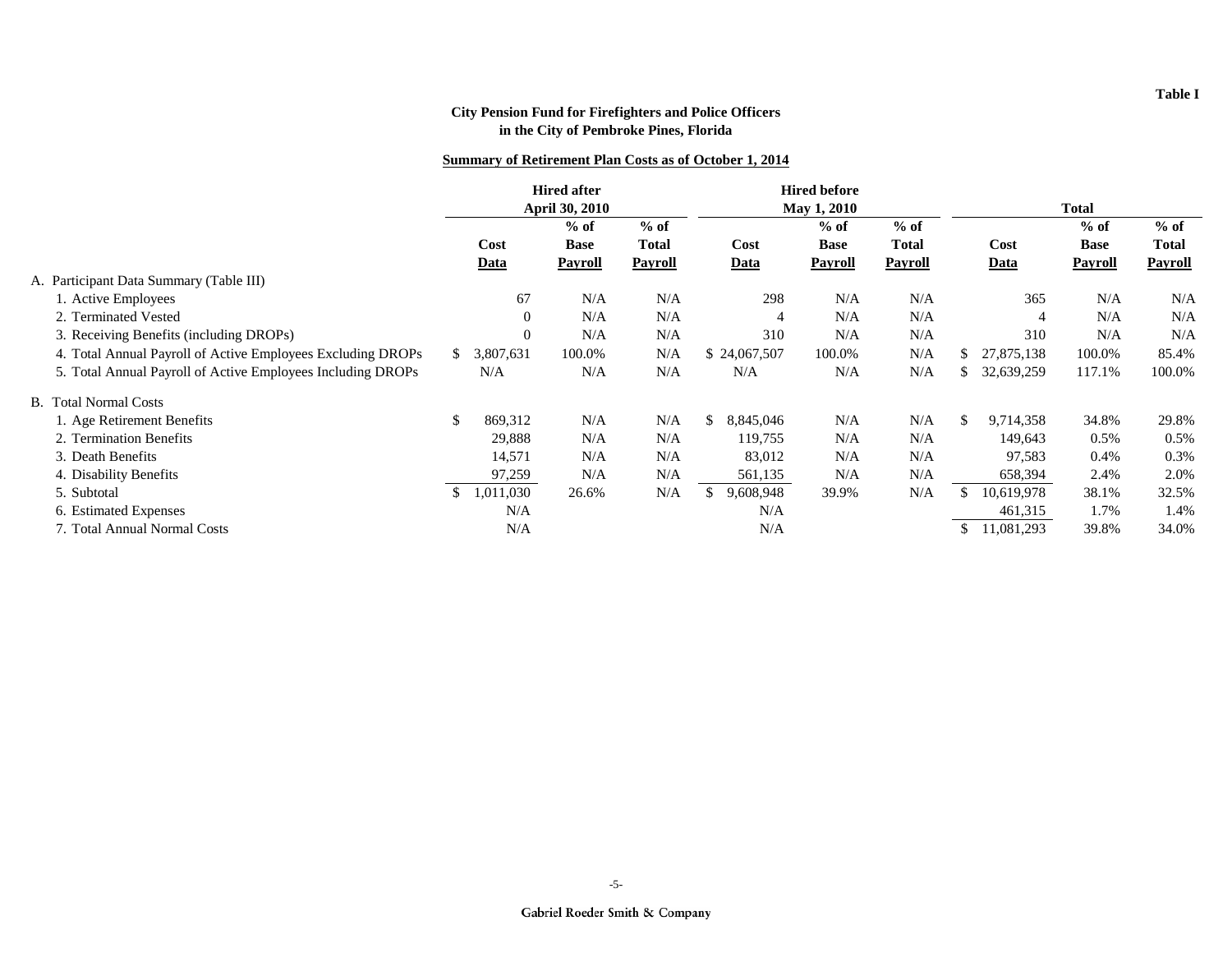## **Table I (Cont'd)**

# **City Pension Fund for Firefighters and Police Officers in the City of Pembroke Pines, Florida**

## **Summary of Retirement Plan Costs as of October 1, 2014**

|                                                    | <b>Total</b>      |                |                |  |
|----------------------------------------------------|-------------------|----------------|----------------|--|
|                                                    |                   | $%$ of         | $%$ of         |  |
|                                                    | Cost              | <b>Base</b>    | <b>Total</b>   |  |
|                                                    | <b>Data</b>       | <b>Payroll</b> | <b>Payroll</b> |  |
| C. Total Actuarial Accrued Liability               |                   |                |                |  |
| 1. Age Retirement Benefits Active Employees        | \$176,074,238     | 631.7%         | 539.5%         |  |
| 2. Termination Benefits Active Employees           | 796,417           | 2.9%           | 2.4%           |  |
| 3. Death Benefits Active Employees                 | 438,179           | 1.6%           | 1.3%           |  |
| 4. Disability Benefits Active Employees            | 2,724,794         | 9.8%           | 8.3%           |  |
| 5. Retired or Terminated Vested Participants       |                   |                |                |  |
| Receiving Benefits (including DROPs)               | 471,703,177       | 1692.2%        | 1445.2%        |  |
| 6. Terminated Vested Participants Entitled to      |                   |                |                |  |
| <b>Future Benefits</b>                             | 656,426           | 2.4%           | 2.0%           |  |
| 7. Deceased Participants Whose Beneficiaries       |                   |                |                |  |
| are Receiving Benefits                             | 4,195,525         | 15.1%          | 12.9%          |  |
| 8. Disabled Participants Receiving Benefits        | 12,340,540        | 44.3%          | 37.8%          |  |
| 9. Miscellaneous Liability (Refunds in Process)    | 73,380            | 0.3%           | 0.2%           |  |
| 10. Total Actuarial Accrued Liability              | \$669,002,676     | 2400.0%        | 2049.7%        |  |
| D. Net Assets (Table V)                            |                   |                |                |  |
| 1. Smoothed Actuarial Value of Assets              | \$477,837,128     | 1714.2%        | 1464.0%        |  |
| 2. Market Value of Assets                          | \$483,895,286     | 1735.9%        | 1482.6%        |  |
| E. Unfunded Actuarial Accrued Liability            |                   |                |                |  |
| $(C. - D.1.)$                                      | 191,165,548<br>\$ | 685.8%         | 585.7%         |  |
| F. Preliminary Minimum Required Contribution       |                   |                |                |  |
| 1. Total Normal Cost (including expenses)          | \$<br>11,081,293  | 39.8%          | 34.0%          |  |
| Amortization of Unfunded Liability<br>2.           | 16,268,336        | 58.4%          | 49.8%          |  |
| <b>Interest Adjustment</b><br>3.                   | 1,325,031         | 4.8%           | 4.1%           |  |
| 4. Total Preliminary Minimum Required Contribution | \$<br>28,674,660  | 102.9%         | 87.9%          |  |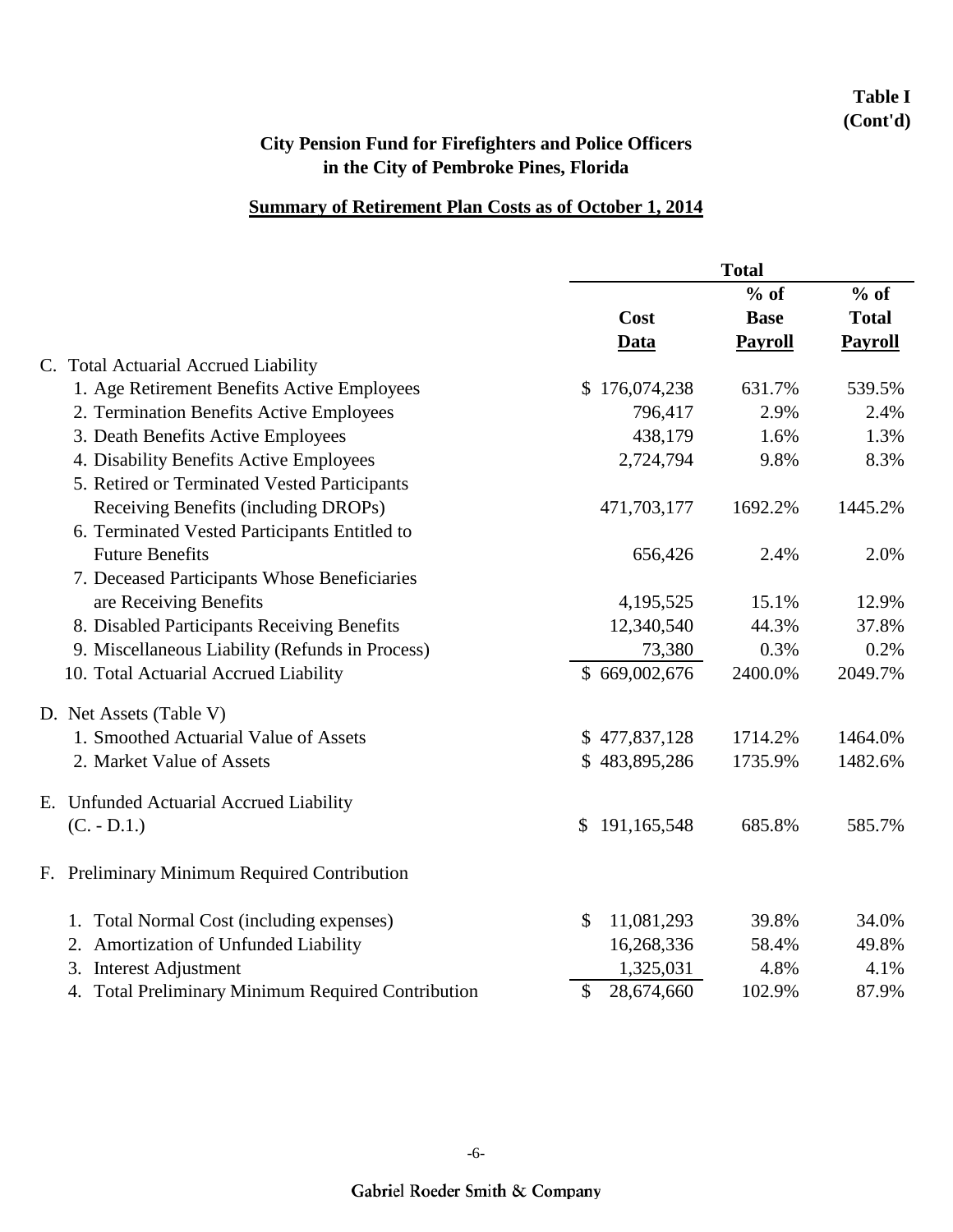## **Table I (Cont'd)**

# **City Pension Fund for Firefighters and Police Officers in the City of Pembroke Pines, Florida**

## **Summary of Retirement Plan Costs as of October 1, 2014**

|    |                                                                   |               | Cost<br><b>Data</b> | $%$ of<br><b>Base</b><br><b>Payroll</b> | $%$ of<br><b>Total</b><br><b>Payroll</b> |
|----|-------------------------------------------------------------------|---------------|---------------------|-----------------------------------------|------------------------------------------|
|    | G. Expected Payroll of Active Employees for 2015-2016 Fund Year   |               |                     |                                         |                                          |
|    | Excluding DROPs: \$27,875,138 x 1.017                             | \$            | 28,349,015          | 100.0%                                  | 85.4%                                    |
|    | Including DROPs: \$32,639,259 x 1.017                             | \$            | 33,194,126          | 117.1%                                  | 100.0%                                   |
|    | H. Contribution Sources for Fiscal Year Ending September 30, 2016 |               |                     |                                         |                                          |
|    | 1. City                                                           | \$            | 23,593,757          | 83.2%                                   | 71.1%                                    |
|    | 2. State                                                          | \$            | 2,629,081           | 9.3%                                    | 7.9%                                     |
|    | 3. Member                                                         | \$            | 2,948,298           | 10.4%                                   | 8.9%                                     |
| I. | Actuarial Gains / (Losses)                                        | \$            | 5,068,959           | 18.2%                                   | 15.5%                                    |
| J. | Actuarial Present Value of Vested Accrued Benefits                |               |                     |                                         |                                          |
|    | 1. Retired, Terminated Vested, Beneficiaries                      |               |                     |                                         |                                          |
|    | and Disabled Receiving Benefits (including DROPs)                 | $\mathbb{S}$  | 488,239,242         | 1751.5%                                 | 1495.9%                                  |
|    | 2. Terminated Vested Participants Entitled to                     |               |                     |                                         |                                          |
|    | <b>Future Benefits and Miscellaneous</b>                          |               | 729,806             | 2.6%                                    | 2.2%                                     |
|    | 3. Active Participants Entitled to Future Benefits                |               | 136,870,563         | 491.0%                                  | 419.3%                                   |
|    | 4. Total Actuarial Present Value of Vested                        |               |                     |                                         |                                          |
|    | <b>Accrued Benefits</b>                                           | <sup>\$</sup> | 625,839,611         | 2245.2%                                 | 1917.4%                                  |
|    | K. Unfunded Actuarial Present Value of Vested                     |               |                     |                                         |                                          |
|    | Accrued Benefits (J. - D.2., not less than zero)                  | \$            | 141,944,325         | 509.2%                                  | 434.9%                                   |
|    | L. Vested Benefit Security Ratio (D.2. $\div$ J.)                 |               | 77.3%               | N/A                                     | N/A                                      |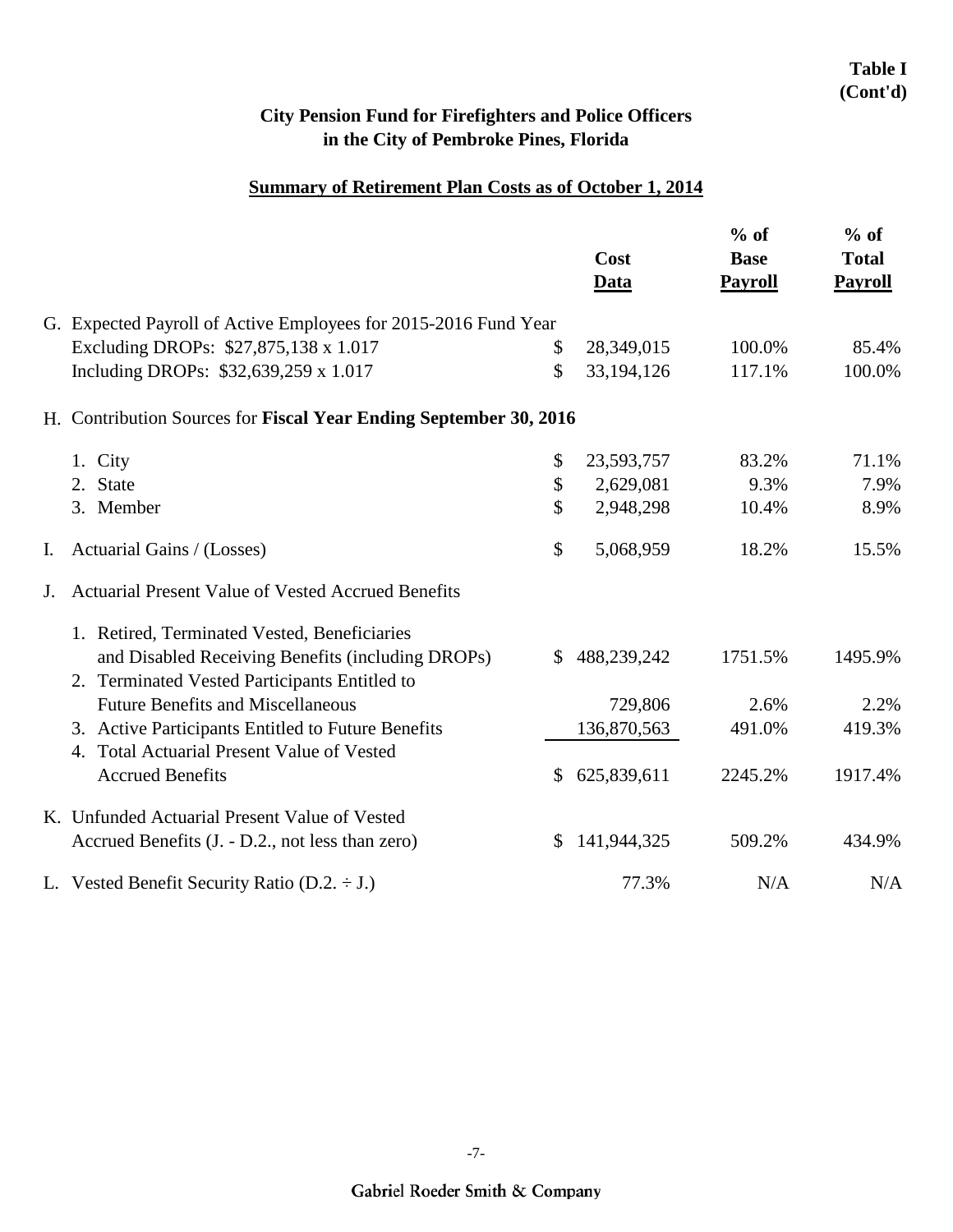#### **Comparison of Cost Data of October 1, 2013 and October 1, 2014 Valuations**

|                                               |     |             | <b>Actuarial Impact Statement</b> |                                  |               |             |                           |                           |
|-----------------------------------------------|-----|-------------|-----------------------------------|----------------------------------|---------------|-------------|---------------------------|---------------------------|
|                                               |     |             | <b>October 1, 2013</b>            |                                  |               |             | <b>October 1, 2014</b>    |                           |
|                                               |     |             | $%$ of                            | $%$ of                           |               |             | $%$ of                    | $%$ of                    |
|                                               |     | Cost        | <b>Base Annual</b>                | <b>Total Annual</b>              |               | Cost        | <b>Base Annual</b>        | <b>Total Annual</b>       |
|                                               |     | Data        | Compensation <sup>1</sup>         | Compensation <sup>2</sup>        |               | Data        | Compensation <sup>1</sup> | Compensation <sup>2</sup> |
| A. Participants                               |     |             |                                   |                                  |               |             |                           |                           |
| 1. Active Employees                           |     | 358         | N/A                               | N/A                              |               | 365         | N/A                       | N/A                       |
| 2. Terminated Vested                          |     | 5           | N/A                               | N/A                              |               | 4           | N/A                       | N/A                       |
| 3. Receiving Benefits (including DROPs)       |     | 303         | N/A                               | N/A                              |               | 310         | N/A                       | N/A                       |
| 4. Annual Payroll of Active Employees         |     |             |                                   |                                  |               |             |                           |                           |
| excluding DROPs                               | \$  | 27,785,886  | 100.0%                            | 81.5%                            | $\mathbb{S}$  | 27,875,138  | 100.0%                    | 85.4%                     |
| 5. Annual Payroll of Active Employees         |     |             |                                   |                                  |               |             |                           |                           |
| including DROPs                               | \$  | 34,089,297  | 122.7%                            | 100.0%                           | \$            | 32,639,259  | 117.1%                    | 100.0%                    |
| <b>B.</b> Total Normal Costs                  | \$  | 11,124,358  | 40.0%                             | 32.6%                            | $\mathbb{S}$  | 11,081,293  | 39.8%                     | 34.0%                     |
| C. Actuarial Accrued Liability (EAN)          | \$  | 636,418,237 | 2290.4%                           | 1866.9%                          | $\mathcal{S}$ | 669,002,676 | 2400.0%                   | 2049.7%                   |
| D. Present Value of Future Benefits           | S.  | 713,194,032 | 2566.7%                           | 2092.1%                          | \$            | 741,496,139 | 2660.1%                   | 2271.8%                   |
| E. Smoothed Actuarial Value of Assets         | \$  | 437,914,935 | 1576.0%                           | 1284.6%                          | \$            | 477,837,128 | 1714.2%                   | 1464.0%                   |
| F. Unfunded Actuarial Accrued Liability (EAN) | \$  | 198,503,302 | 714.4%                            | 582.3%                           | \$            | 191,165,548 | 685.8%                    | 585.7%                    |
| G. City Minimum Funding Payment               |     |             |                                   |                                  |               |             |                           |                           |
| For Fiscal Year Ending September 30, 2015     | \$. | 23,731,343  | 3<br>83.8%                        | $\overline{\mathbf{3}}$<br>68.3% |               | N/A         | N/A                       | N/A                       |
| For Fiscal Year Ending September 30, 2016     |     | N/A         | N/A                               | N/A                              | \$            | 23,593,757  | $\overline{4}$<br>83.2%   | $\overline{4}$<br>71.1%   |
| H. Vested Benefit Security Ratio              |     | 74.0%       | N/A                               | N/A                              |               | 77.3%       | N/A                       | N/A                       |

<sup>1</sup> Excludes DROP payroll

<sup>2</sup> Includes DROP payroll

<sup>3</sup> Percent of expected 2014-2015 covered payroll (\$28,313,818 / \$34,736,994)

<sup>4</sup> Percent of expected 2015-2016 covered payroll (\$28,349,015 / \$33,194,126)

-8-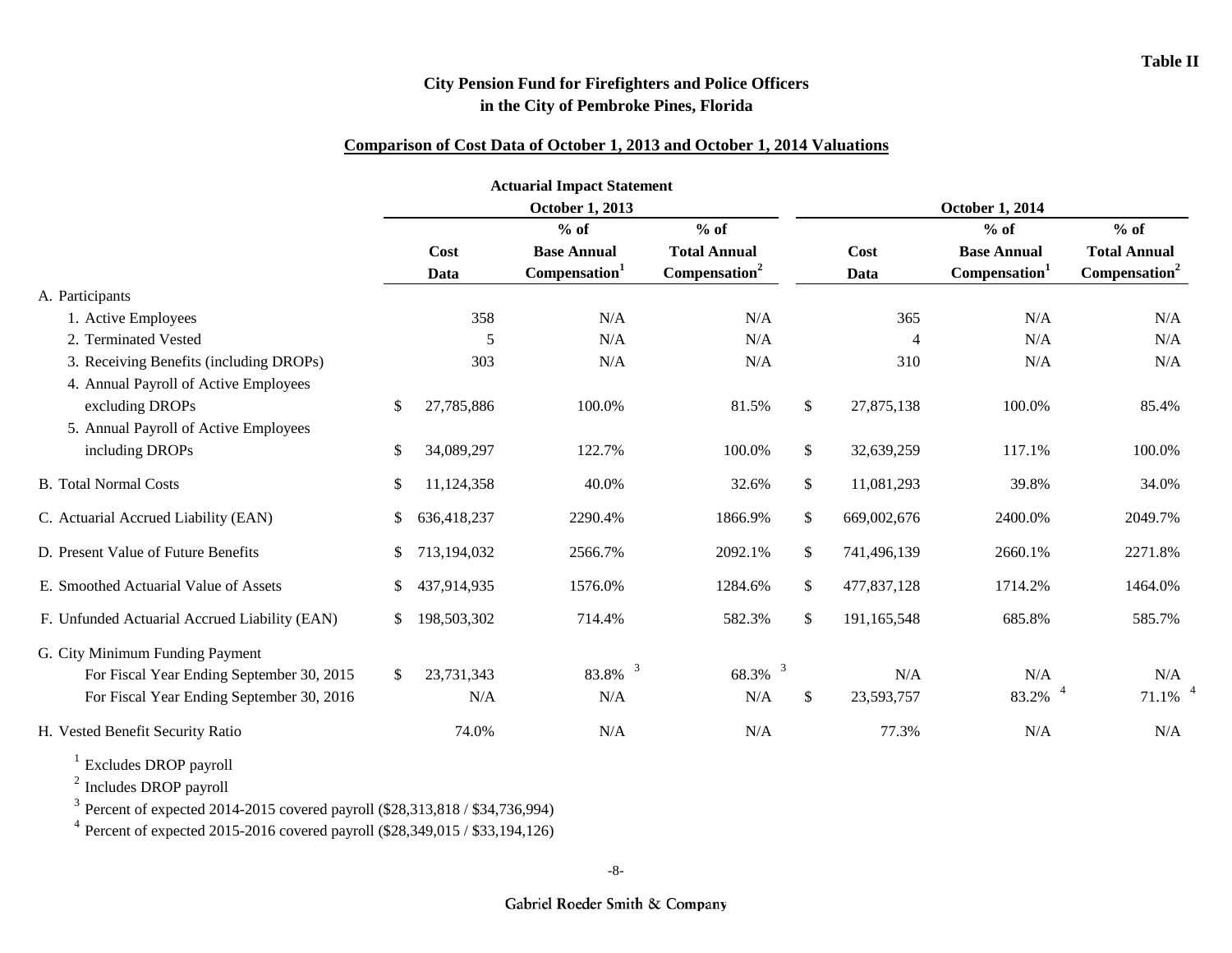## **Actuarial Valuation as of October 1, 2014 Characteristics of Participants in**

### A. Active Plan Participants Summary

|    | 1. Active participants fully vested                                  | 201              |
|----|----------------------------------------------------------------------|------------------|
|    | 2. Active participants partially vested                              | $\overline{0}$   |
|    | 3. Active participants non-vested                                    | 164              |
|    | 4. Total active participants                                         | 365              |
|    | 5. Annual rate of pay of active participants excluding DROPs         | \$<br>27,875,138 |
|    | 6. Annual rate of pay of active participants including DROPs         | \$<br>32,639,259 |
| B. | <b>Retired and Terminated Vested Participant Summary</b>             |                  |
|    | 1. Retired or terminated vested participants receiving               |                  |
|    | benefits (including DROPs)                                           | 278              |
|    | 2. Terminated vested participants entitled to                        |                  |
|    | future benefits                                                      | $\overline{4}$   |
|    | 3. Deceased participants whose beneficiaries are                     |                  |
|    | receiving benefits                                                   | 14               |
|    | 4. Disabled participants receiving benefits                          | 18               |
| C. | <b>Projected Annual Retirement Benefits</b>                          |                  |
|    | 1. Retired or terminated vested receiving benefits (including DROPs) | \$<br>24,470,877 |
|    | 2. Terminated vested entitled to future benefits                     | \$<br>103,640    |
|    | 3. Beneficiaries of deceased participants                            | \$<br>364,335    |
|    | 4. Disabled participants                                             | \$<br>850,253    |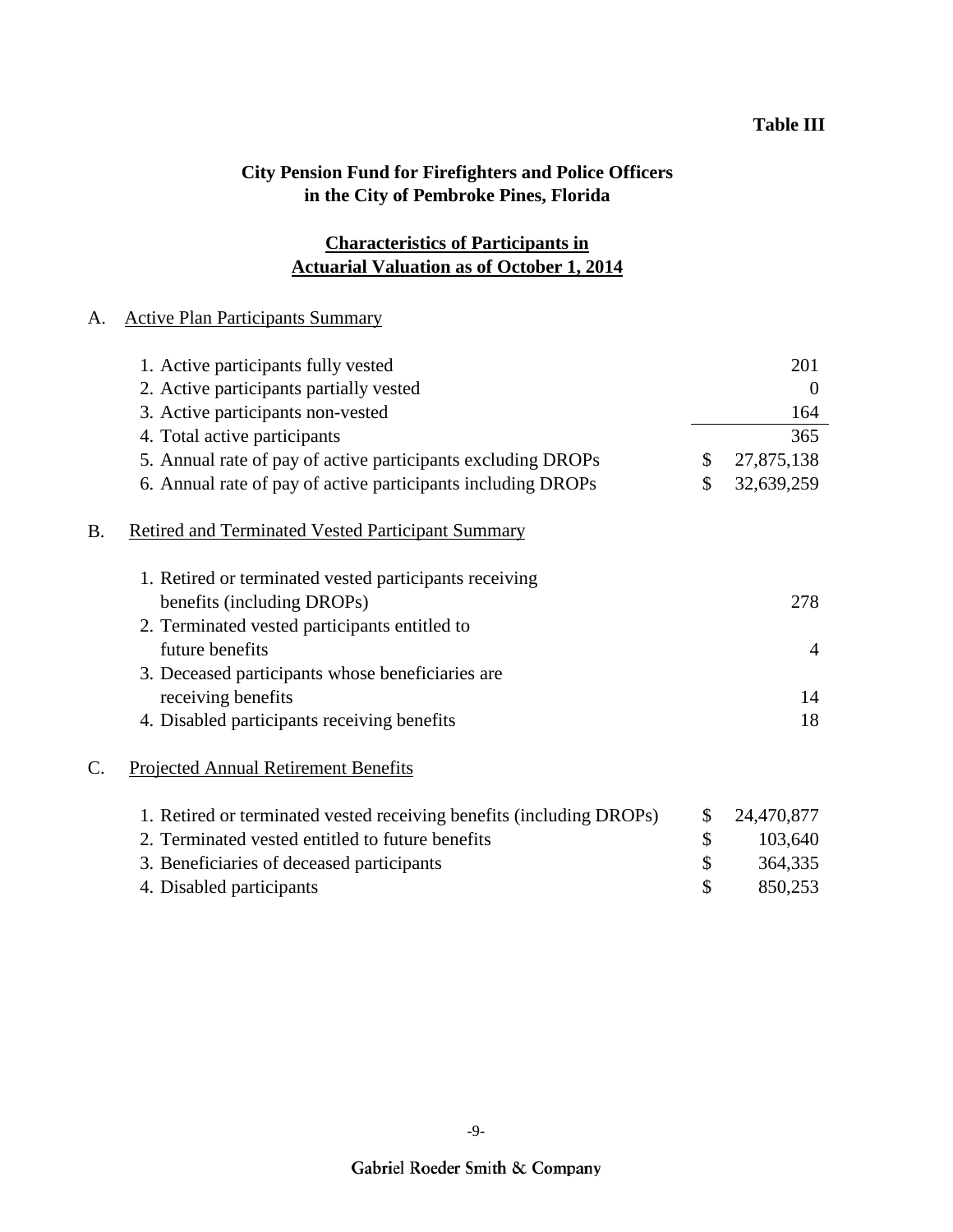## **Table IV**

| <b>City Pension Fund for Firefighters and Police Officers</b> |  |
|---------------------------------------------------------------|--|
| in the City of Pembroke Pines, Florida                        |  |

## **Statement of Assets as of October 1, 2014**

|                | Assets                                                                                                                                                                                                   | <b>Market Value</b> |                                                                                                         |  |
|----------------|----------------------------------------------------------------------------------------------------------------------------------------------------------------------------------------------------------|---------------------|---------------------------------------------------------------------------------------------------------|--|
|                | A. Cash and Cash Equivalents                                                                                                                                                                             | \$                  | 14,388,631                                                                                              |  |
| Β.             | <b>General Investments</b>                                                                                                                                                                               |                     |                                                                                                         |  |
|                | 1. U.S. Government Securities<br>2. Corporate Bonds<br>3. Common Stocks<br>4. International Stocks<br>5. Mutual Funds<br>6. Foreign Bonds<br>7. Property and Equipment, net<br>8. DROP Participant Loans | \$                  | 14,732,361<br>85,262,938<br>238,899,663<br>$\theta$<br>116,148,446<br>7,143,091<br>381,244<br>1,391,720 |  |
| $\mathbf{C}$ . | Receivables                                                                                                                                                                                              |                     |                                                                                                         |  |
|                | 1. Accrued Interest<br>2. Contributions Receivable<br>3. Accounts Receivable                                                                                                                             | \$                  | 950,273<br>2,754,023<br>338,415                                                                         |  |
| D.             | <b>Prepaid DROP Benefits</b>                                                                                                                                                                             |                     | 1,955,917                                                                                               |  |
| Е.             | Payables                                                                                                                                                                                                 |                     |                                                                                                         |  |
|                | 1. Accounts Payable<br>2. Due to Broker                                                                                                                                                                  | \$                  | 411,626<br>39,810                                                                                       |  |
| F.             | <b>Total Base Fund</b><br>$(A. + B. + C. + D. - E.)$                                                                                                                                                     | \$                  | 483,895,286                                                                                             |  |
| G.             | <b>Reserve for Excess State Funds</b>                                                                                                                                                                    |                     | $\boldsymbol{0}$                                                                                        |  |
| Н.             | <b>Plan Assets</b><br>$(F. - G.)$                                                                                                                                                                        | \$                  | 483,895,286                                                                                             |  |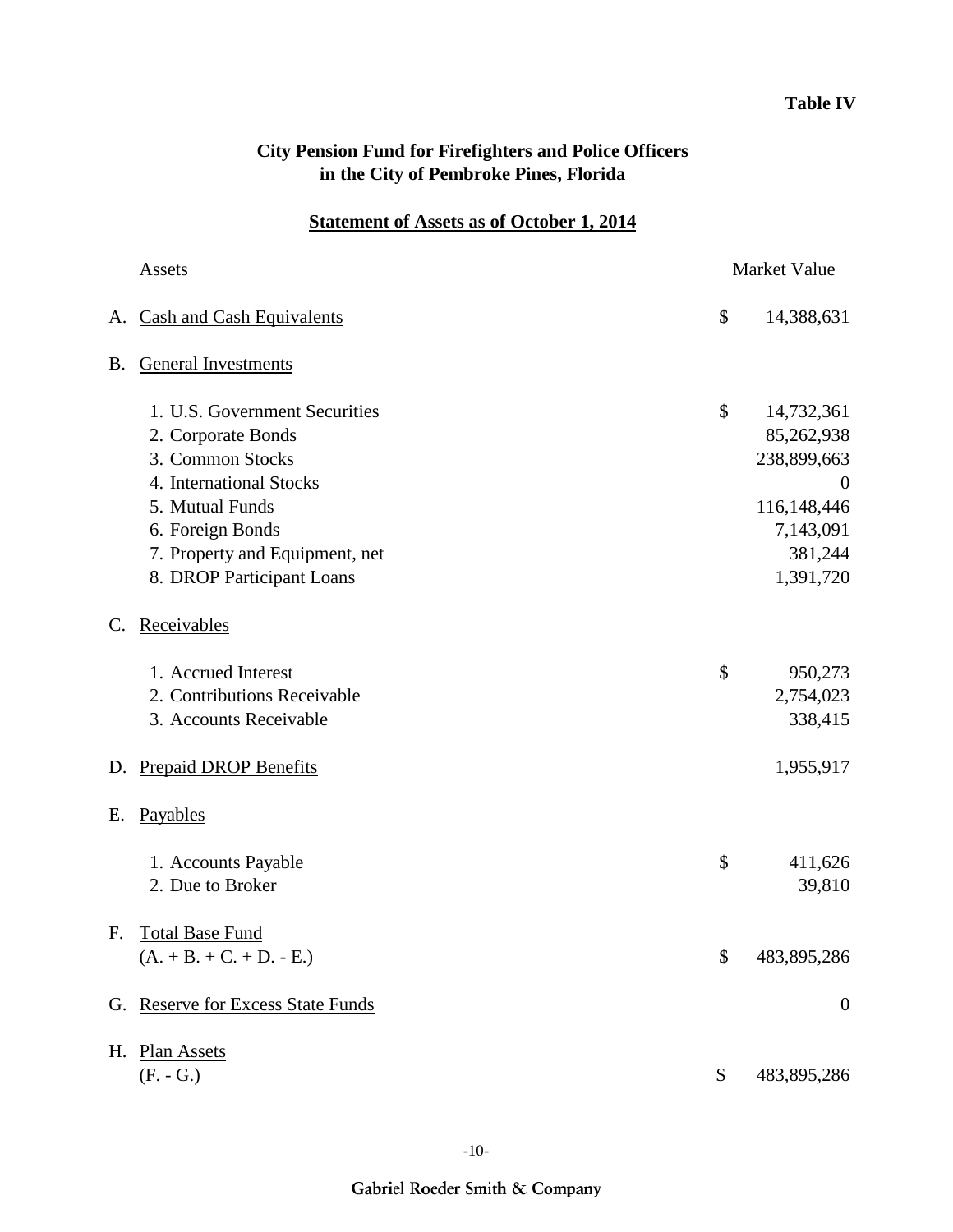#### **Reconciliation of Plan Assets**

| A. Total Market Value of Assets as of October 1, 2013        |                           |                  | \$<br>436,512,061      |
|--------------------------------------------------------------|---------------------------|------------------|------------------------|
| <b>B.</b> Receipts During Period                             |                           |                  |                        |
| 1. Contributions                                             |                           |                  |                        |
| a. Member                                                    | \$                        | 2,983,425        |                        |
| b. City                                                      |                           | 23,585,326       |                        |
| c. State                                                     |                           | 2,629,081        |                        |
| d. Total                                                     | $\mathcal{S}$             | 29,197,832       |                        |
| 2. Investment Income                                         |                           |                  |                        |
| a. Interest and dividends                                    | \$                        | 7,926,169        |                        |
| b. DROP loan interest                                        |                           | 63,341           |                        |
| c. Net realized and unrealized gains                         |                           | 38,618,778       |                        |
| d. Investment expenses                                       |                           | (2,469,734)      |                        |
| e. Net investment income                                     | $\boldsymbol{\mathsf{S}}$ | 44,138,554       |                        |
| 3. Total receipts during period                              |                           |                  | \$<br>73,336,386       |
| C. Disbursements During Period                               |                           |                  |                        |
| 1. Pension payments                                          | \$                        | 20,301,182       |                        |
| 2. DROP distributions                                        |                           | 5,055,889        |                        |
| 3. Contribution refunds                                      |                           | 34,255           |                        |
| 4. Administrative expenses                                   |                           | 544,463          |                        |
| 5. Depreciation expense                                      |                           | 17,372           |                        |
| 6. Total disbursements during period                         |                           |                  | \$<br>25,953,161       |
| D. Total Market Value of Net Assets as of September 30, 2014 |                           |                  | \$<br>483,895,286      |
| E. Excess State Funds                                        |                           |                  |                        |
| 1. Balance as of October 1, 2013                             | \$                        | $\overline{0}$   |                        |
| 2. Increase for current year                                 |                           | $\boldsymbol{0}$ |                        |
| 3. Purchase of additional benefits                           |                           | $\overline{0}$   |                        |
| 4. Balance as of September 30, 2014                          |                           |                  | \$<br>$\boldsymbol{0}$ |
| F. Net Market Value of Assets as of September 30, 2014       |                           |                  |                        |
| $(D. - E.)$                                                  |                           |                  | \$<br>483,895,286      |
| G. Reconciliation of DROP Account Balances                   |                           |                  |                        |
| 1. DROP Accounts Balance as of October 1, 2013               | \$                        | 92,745,314       |                        |
| 2. Benefit Payments into DROP Accounts during Year           |                           | 4,684,412        |                        |
| 3. Loan Interest during Year                                 |                           | 63,341           |                        |
| 4. Investment Gains (Losses) during Year                     |                           | 7,316,304        |                        |
| 5. ESI Payments during Year                                  |                           | (11, 567)        |                        |
| 6. Distributions from DROP Accounts during Year              |                           | (5,055,889)      |                        |
| 7. DROP Accounts Balance as of September 30, 2014            |                           |                  | \$<br>99,741,915       |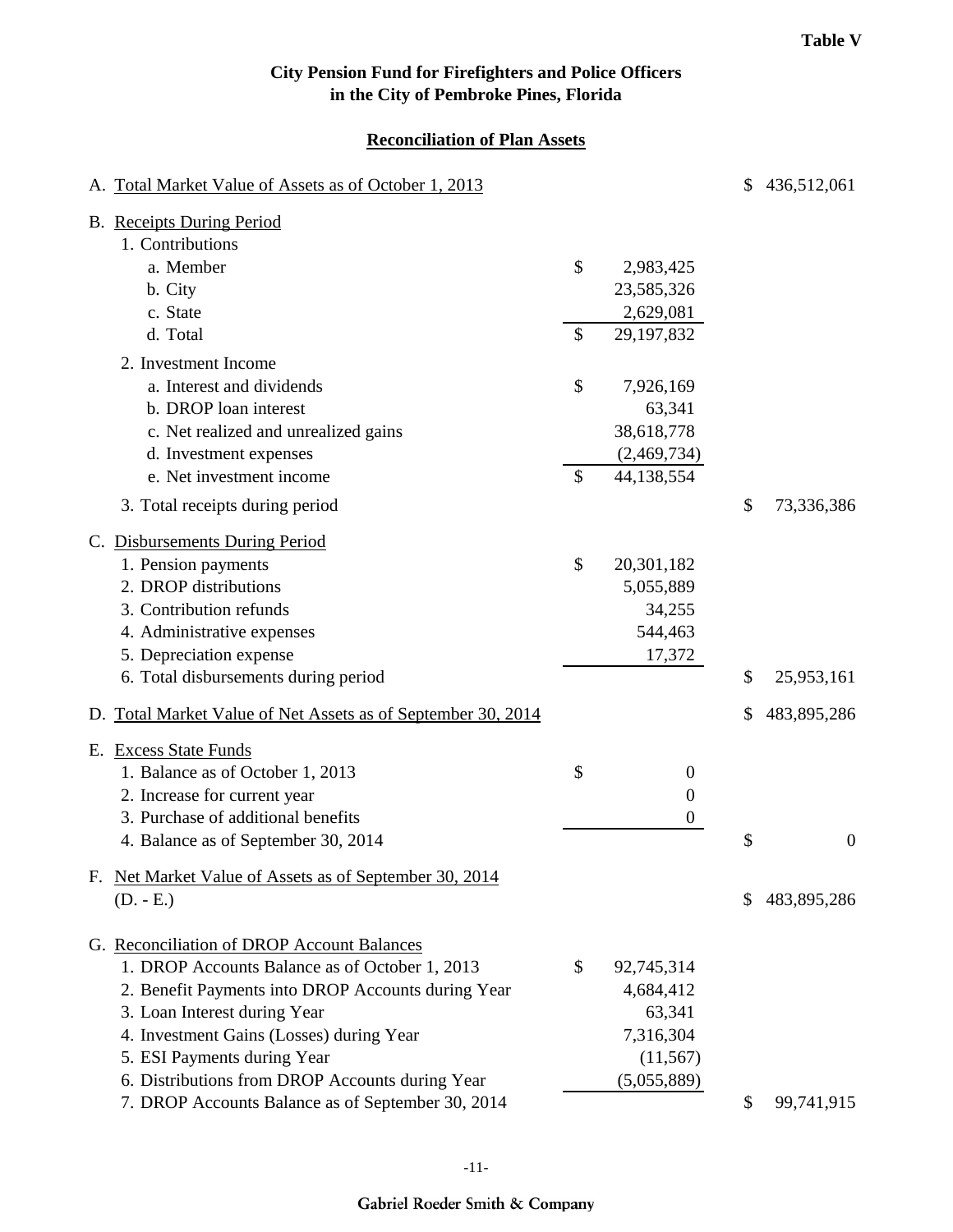### **Development of Smoothed Actuarial Value of Assets as of September 30 - Prior Method**

|             |                                                               | 2010           | 2011           | 2012           | 2013        | 2014        |
|-------------|---------------------------------------------------------------|----------------|----------------|----------------|-------------|-------------|
| А.          | Preliminary smoothed actuarial value from prior year          | 314,433,367    | 343,549,647    | 367, 319, 792  | 399,960,017 | 437,914,935 |
| <b>B.</b>   | Market value end of year                                      | 298, 347, 976  | 308,419,102    | 376,680,848    | 436,512,061 | 483,895,286 |
| $C_{\cdot}$ | Market value beginning of year                                | 261,936,168    | 298, 347, 976  | 308,419,102    | 376,680,848 | 436,512,061 |
| D.          | Non-investment net cash flow                                  | 14,675,028     | 10,587,832     | 8,725,417      | 6,066,188   | 3,244,671   |
| Е.          | Expected investment return                                    |                |                |                |             |             |
|             | $[A. x.08] + [D. x.04]$                                       | 25,741,670     | 27,907,485     | 29,734,600     | 32,239,449  | 35,162,982  |
| F.          | Expected smoothed actuarial value of assets                   |                |                |                |             |             |
|             | $A. + D. + E.$                                                | 354,850,065    | 382,044,964    | 405,779,809    | 438,265,654 | 476,322,588 |
| G.          | Excess of market value over expected smoothed actuarial value |                |                |                |             |             |
|             | $B. - F.$                                                     | (56, 502, 089) | (73,625,862)   | (29,098,961)   | (1,753,593) | 7,572,698   |
| Н.          | 20% adjustment towards market value                           |                |                |                |             |             |
|             | .20 x G.                                                      | (11,300,418)   | (14, 725, 172) | (5,819,792)    | (350, 719)  | 1,514,540   |
| I.          | Preliminary smoothed actuarial value end of year              |                |                |                |             |             |
|             | $F. + H.$                                                     | 343,549,647    | 367, 319, 792  | 399,960,017    | 437,914,935 | 477,837,128 |
| J.          | Upper corridor limit: 120% of B.                              | 358,017,571    | 370,102,922    | 452,017,018    | 523,814,473 | 580,674,343 |
| K.          | Lower corridor limit: 80% of B.                               | 238,678,381    | 246,735,282    | 301, 344, 678  | 349,209,649 | 387,116,229 |
| L.          | Smoothed actuarial value end of year                          |                |                |                |             |             |
|             | I., not more than J., nor less than K.                        | 343,549,647    | 367, 319, 792  | 399,960,017    | 437,914,935 | 477,837,128 |
|             | M. Smoothed actuarial value rate of return                    | 4.5%           | 3.8%           | 6.4%           | 7.9%        | 8.3%        |
| N.          | Market value rate of return                                   | 8.1%           | $(0.2\%)$      | 19.0%          | 14.2%       | 10.1%       |
| O.          | Excess of market value over smoothed actuarial value          |                |                |                |             |             |
|             | end of year $(B. - L.)$                                       | (45,201,671)   | (58,900,690)   | (23, 279, 169) | (1,402,874) | 6,058,158   |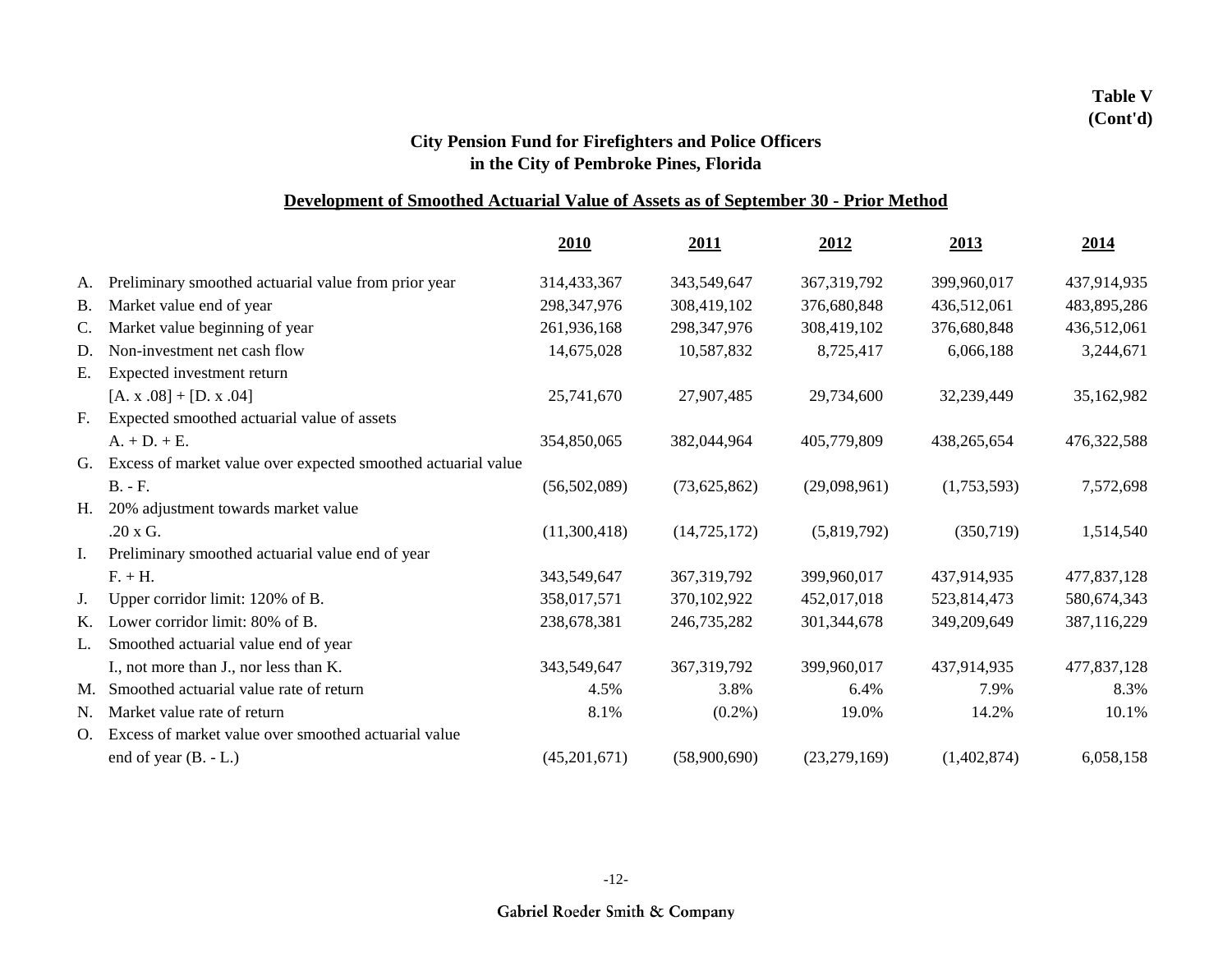## **Ended September 30, 2014 Actuarial Gains / (Losses) for Plan Year**

#### A. Derivation of Actuarial Gain / (Loss)

|    | 1. Employer normal cost previous actuarial impact statement                 | \$            | 8,179,721   |
|----|-----------------------------------------------------------------------------|---------------|-------------|
|    | 2. Unfunded actuarial accrued liability previous actuarial impact statement | \$            | 198,503,302 |
|    | 3. Employer contributions previous year:                                    |               |             |
|    | (a) City                                                                    | \$            | 23,585,326  |
|    | (b) State                                                                   |               | 2,629,081   |
|    | (c) Total                                                                   | $\mathcal{S}$ | 26,214,407  |
|    | 4. Interest on:                                                             |               |             |
|    | (a) Employer normal cost                                                    | \$            | 654,378     |
|    | (b) Unfunded actuarial accrued liability                                    |               | 15,880,264  |
|    | (c) Contributions                                                           |               | 768,751     |
|    | (d) Net total: $(a) + (b) - (c)$                                            | \$            | 15,765,891  |
|    | 5. Expected unfunded actuarial liability current year:                      |               |             |
|    | $(1. + 2. - 3. + 4.)$                                                       | $\mathcal{S}$ | 196,234,507 |
|    | 6. Actual unfunded actuarial liability current year                         |               | 191,165,548 |
|    | 7. Actuarial gain $/(loss)$ : (5. - 6.)                                     | $\mathcal{S}$ | 5,068,959   |
|    |                                                                             |               |             |
| В. | Approximate Portion of Gain / (Loss) due to Investments                     |               |             |
|    | Smoothed actuarial value of assets previous year<br>1.                      | \$            | 437,914,935 |
|    | Contributions during period<br>2.                                           |               | 29,197,832  |
|    | Benefits, refunds and admin expenses during period<br>3.                    |               | 25,953,161  |
|    | Expected net appreciation for period<br>4.                                  |               | 34,883,156  |
|    | Expected smoothed actuarial value assets current year:<br>5.                |               |             |
|    | $(1. + 2. - 3. + 4.)$                                                       | \$            | 476,042,762 |
|    | 6. Actual smoothed actuarial value of assets current year                   | \$            | 477,837,128 |
|    | Approximate gain / (loss) due to investments: $(6. - 5.)$<br>7.             | \$            | 1,794,366   |
|    |                                                                             |               |             |
|    | C. Approximate Portion of Gain / (Loss) due to Liabilities: (A. - B.)       | \$            | 3,274,593   |
|    |                                                                             |               |             |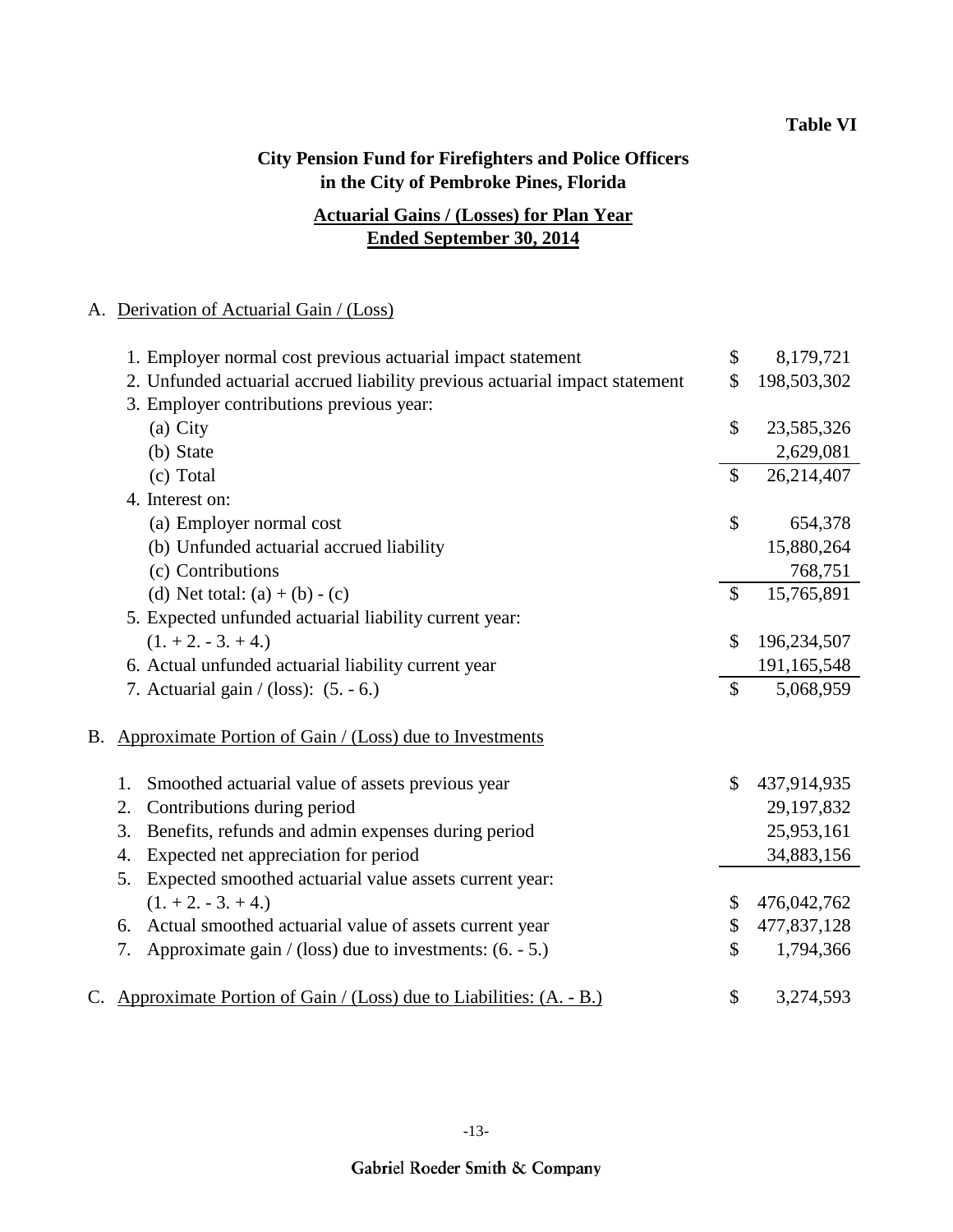### **Table VII**

## **City Pension Fund for Firefighters and Police Officers in the City of Pembroke Pines, Florida**

## **Historic Actuarial Gains (Losses)**

## Historic Gains (Losses)

| <b>Year Ended</b> | <b>Actuarial Gain / (Loss)</b> |  |  |  |
|-------------------|--------------------------------|--|--|--|
| 09/30/2014        | \$<br>5,068,959                |  |  |  |
| 09/30/2013        | \$<br>643,561                  |  |  |  |
| 09/30/2012        | \$<br>(4,435,113)              |  |  |  |
| 09/30/2011        | \$<br>(10, 855, 137)           |  |  |  |
| 09/30/2010        | \$<br>(13,820,665)             |  |  |  |
| 09/30/2009        | \$<br>(23, 430, 002)           |  |  |  |
| 09/30/2008        | \$<br>(21, 456, 556)           |  |  |  |
| 09/30/2007        | \$<br>2,084,686                |  |  |  |
| 09/30/2006        | \$<br>(14,201,369)             |  |  |  |
| 09/30/2005        | \$<br>(10, 226, 167)           |  |  |  |
| 09/30/2004        | \$<br>(9,403,506)              |  |  |  |
| 09/30/2003        | \$<br>(4,856,940)              |  |  |  |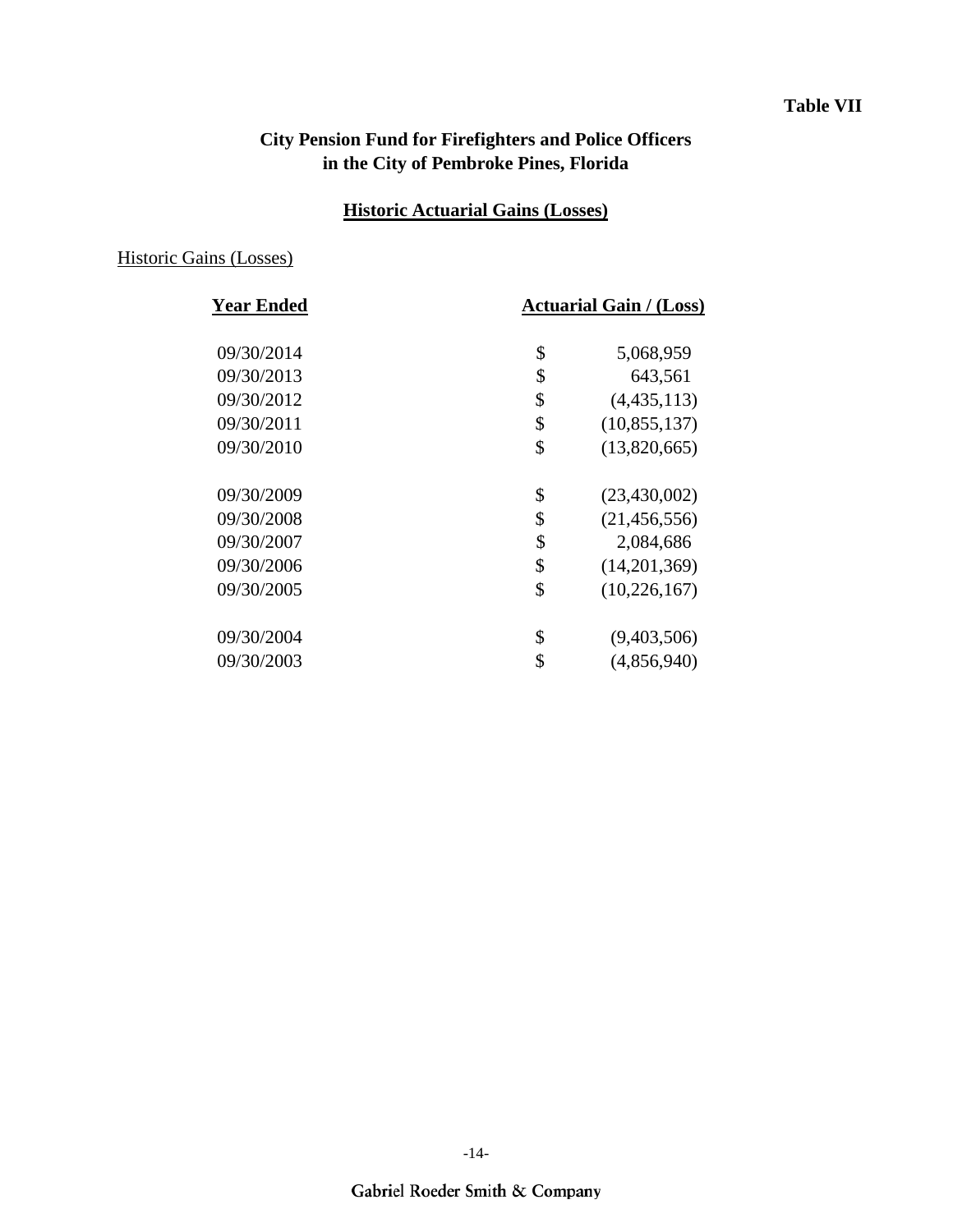### **Amortization of Unfunded Actuarial Accrued Liability**

## A. Unfunded Actuarial Accrued Liability

|                   | Unfunded  |               |    | Amortization |  |  |
|-------------------|-----------|---------------|----|--------------|--|--|
| Date              | Liability |               |    | Payment      |  |  |
|                   |           |               |    |              |  |  |
| October 1, 2014   | \$        | 191,165,548   | S. | 16,268,336   |  |  |
| October 1, 2015   | \$        | 188,888,989   | S. | 16,544,898   |  |  |
| October 1, 2016   | \$        | 186, 131, 618 | \$ | 16,826,161   |  |  |
| October 1, 2017   | \$        | 182,849,894   |    | 17,112,206   |  |  |
| October 1, 2018   | \$        | 178,996,703   | S. | 17,403,114   |  |  |
| $\cdot\cdot\cdot$ |           |               |    |              |  |  |
| $\cdots$          |           |               |    |              |  |  |
| October 1, 2044   | \$        | 0             | \$ |              |  |  |

## B. Covered Payroll History

|                 | Covered              | Annual    |
|-----------------|----------------------|-----------|
| Date            | Payroll <sup>*</sup> | Increase  |
|                 |                      |           |
| October 1, 2014 | \$<br>27,875,138     | 1.0%      |
| October 1, 2013 | \$<br>27,588,952     | 2.1%      |
| October 1, 2012 | \$<br>27,011,016     | 0.6%      |
| October 1, 2011 | \$<br>26,857,833     | $(1.0\%)$ |
| October 1, 2010 | \$<br>27,129,273     | $(1.4\%)$ |
| October 1, 2009 | \$<br>27,528,175     | 3.4%      |
| October 1, 2008 | \$<br>26,616,124     | $0.0\%$   |
| October 1, 2007 | \$<br>26,610,708     | 2.2%      |
| October 1, 2006 | \$<br>26,040,640     | 7.2%      |
| October 1, 2005 | \$<br>24, 294, 435   | 3.2%      |
| October 1, 2004 | \$<br>23,530,488     | N/A       |
|                 |                      |           |

Ten-Year Average Annual Increase 1.7%

\* Excludes DROP payroll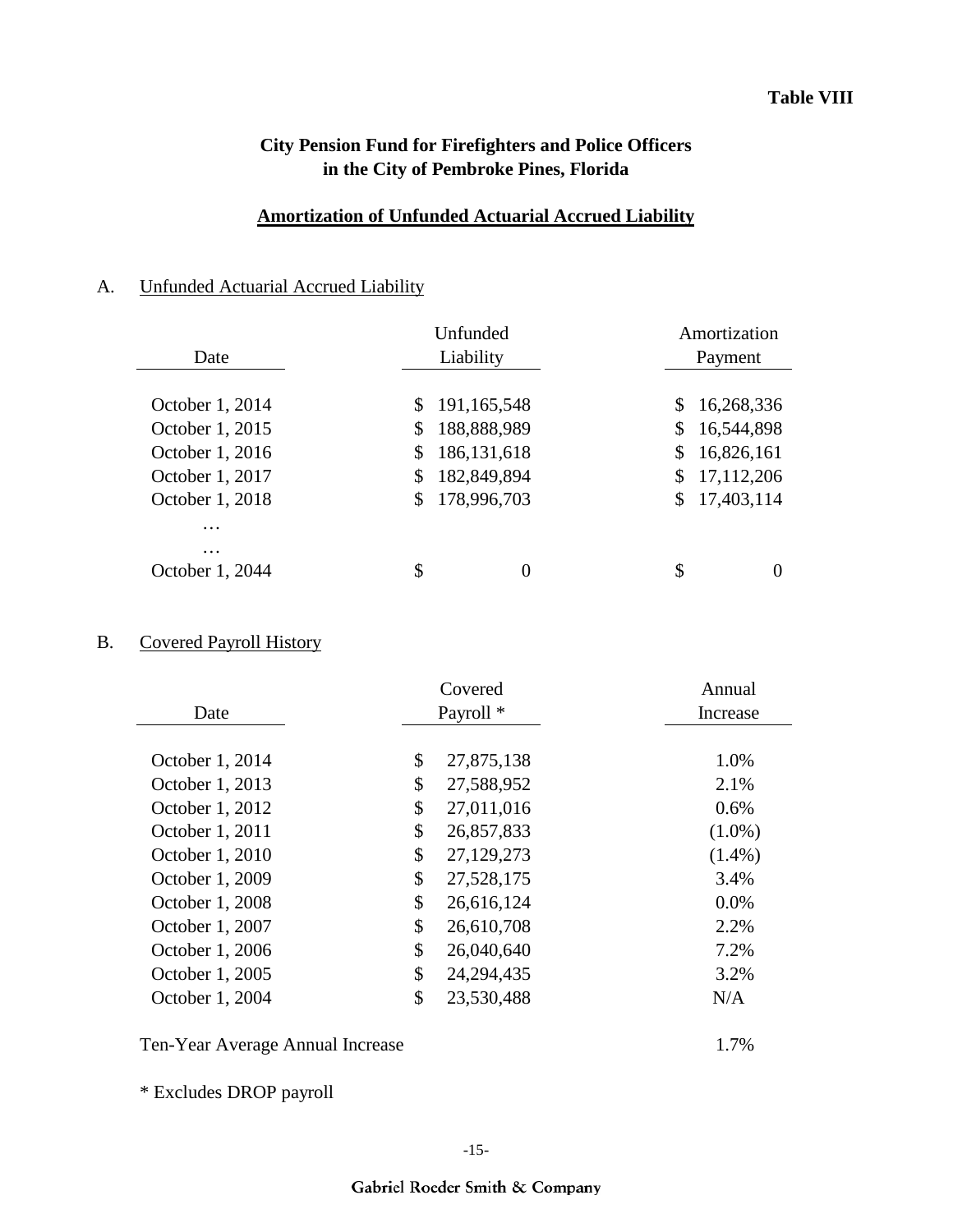#### **Accounting Disclosure Exhibit**

|    |                                                                                                                                         | <b>Actuarial</b><br><b>Valuation</b><br>10/01/2013 | <b>Actuarial</b><br><b>Impact</b><br><b>Statement</b><br>10/01/2013 | 10/01/2014                                  |
|----|-----------------------------------------------------------------------------------------------------------------------------------------|----------------------------------------------------|---------------------------------------------------------------------|---------------------------------------------|
| I. | Number of Plan Members                                                                                                                  |                                                    |                                                                     |                                             |
|    | a. Retirees and beneficiaries receiving benefits<br>b. Terminated plan members entitled to but not yet receiving<br>benefits            | 303<br>5                                           | 303<br>5                                                            | 310<br>4                                    |
|    | c. Active plan members                                                                                                                  | 358                                                | 358                                                                 | 365                                         |
|    | d. Total                                                                                                                                | 666                                                | 666                                                                 | 679                                         |
|    | II. Financial Accounting Standards Board Allocation as of October 1, 2014<br>A. Statement of Accumulated Plan Benefits                  |                                                    |                                                                     |                                             |
|    | 1. Actuarial present value of accumulated vested plan benefits<br>a. Participants currently receiving benefits<br>b. Other participants | \$466,106,338<br>122,913,440                       | \$466,645,565<br>123,090,073                                        | \$488,239,242<br>137,600,369                |
|    | c. Total                                                                                                                                | \$589,019,778                                      | \$589,735,638                                                       | \$625,839,611                               |
|    | 2. Actuarial present value of accumulated<br>non-vested plan benefits<br>3. Total actuarial present value of accumulated plan benefits  | 13,791,686<br>S.<br>\$602,811,464                  | \$ 13,805,478<br>\$603,541,116                                      | 12,590,065<br>$\mathbb{S}$<br>\$638,429,676 |
|    | B. Statement of Change in Accumulated Plan Benefits                                                                                     |                                                    |                                                                     |                                             |
|    | 1. Actuarial present value of accumulated plan benefits<br>as of October 1, 2013<br>2. Increase (decrease) during year attributable to: |                                                    |                                                                     | \$602,811,464                               |
|    | a. Plan amendment<br>b. Change in actuarial assumptions                                                                                 |                                                    |                                                                     | \$<br>729,652<br>$\overline{0}$             |
|    | c. Benefits paid including refunds<br>d. Other, including benefits accumulated, increase                                                |                                                    |                                                                     | (25, 391, 326)                              |
|    | for interest due to decrease in the discount period<br>e. Net increase                                                                  |                                                    |                                                                     | 60,279,886<br>35,618,212<br>$\mathbb{S}$    |
|    | 3. Actuarial present value of accumulated plan benefits<br>as of October 1, 2014                                                        |                                                    |                                                                     | \$638,429,676                               |
|    | C. Significant Matters Affecting Calculations                                                                                           |                                                    |                                                                     |                                             |
|    | 1. Assumed rate of return used in determining actuarial present values<br>2. Change in plan provisions                                  |                                                    |                                                                     | 8%<br>See Table IX - Item U.                |
|    | 3. Change in actuarial assumptions                                                                                                      |                                                    |                                                                     | None affecting calculations.                |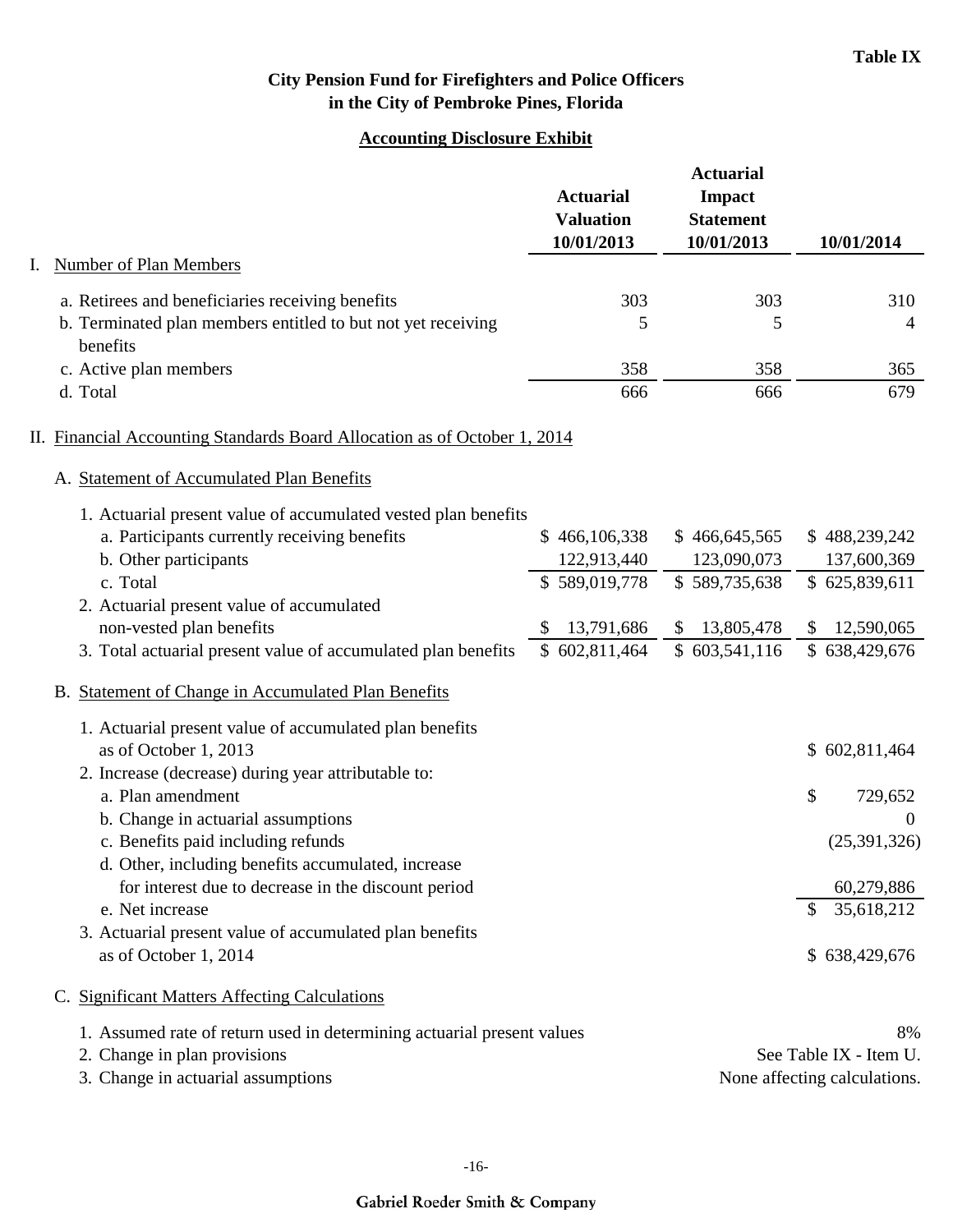#### **Accounting Disclosure Exhibit**

#### III. Net Pension Liability and Related Ratios (GASB No. 67 & No. 68)

|           |                                                                                |                           | Actual         |              | Projected      |
|-----------|--------------------------------------------------------------------------------|---------------------------|----------------|--------------|----------------|
|           | <b>Measurement Date</b>                                                        |                           | 9/30/2014      |              | 9/30/2015*     |
| A.        | <b>Total Pension Liability (TPL)</b>                                           |                           |                |              |                |
|           | <b>Service Cost</b>                                                            | $\mathbb{S}$              | 10,631,405     | $\mathbb{S}$ | 10,619,978     |
|           | Interest                                                                       |                           | 50,687,264     |              | 53,298,541     |
|           | <b>Benefit Changes</b>                                                         |                           | $\theta$       |              | 765,470        |
|           | Difference Between Actual and Expected Experience                              |                           | (679, 355)     |              | (3,320,544)    |
|           | <b>Assumption Changes</b>                                                      |                           | $\theta$       |              | $\theta$       |
|           | Benefit Payments, including Refunds of Member Contributions                    |                           | (25, 391, 326) |              | (26, 781, 775) |
|           | Net Change in Total Pension Liability                                          | $\mathbb{S}$              | 35,247,988     | \$           | 34,581,670     |
|           | Total Pension Liability (TPL) - (beginning of year)                            |                           | 636,309,762    |              | 671,557,750    |
|           | Total Pension Liability (TPL) - (end of year)                                  | \$                        | 671,557,750    | \$           | 706,139,420    |
|           |                                                                                |                           |                |              |                |
| <b>B.</b> | <b>Plan Fiduciary Net Position</b>                                             |                           |                |              |                |
|           | Contributions - City and State                                                 | \$                        | 26,214,407     | \$           | 26,190,282     |
|           | <b>Contributions - Member</b>                                                  |                           | 2,983,425      |              | 2,899,014      |
|           | Net Investment Income                                                          |                           | 44,138,554     |              | 38,785,471     |
|           | Benefit Payments, including Refunds of Member Contributions                    |                           | (25, 391, 326) |              | (26, 781, 775) |
|           | <b>Administrative Expenses</b>                                                 |                           | (544, 463)     |              | (461,315)      |
|           | Other                                                                          |                           | (17, 372)      |              | $\overline{0}$ |
|           | Net Change in Plan Fiduciary Net Position                                      | \$                        | 47,383,225     | \$           | 40,631,677     |
|           | Plan Fiduciary Net Position - (beginning of year)                              |                           | 436,512,061    |              | 483,895,286    |
|           | Plan Fiduciary Net Position - (end of year)                                    | \$                        | 483,895,286    | \$           | 524,526,963    |
| C.        | Net Pension Liability (NPL) - (end of year): (A) - (B)                         | \$                        | 187,662,464    | \$.          | 181,612,457    |
| D.        | Plan Fiduciary Net Position as a Percentage of TPL: $(B) / (A)$                |                           | 72.06 %        |              | 74.28 %        |
| E.        | <b>Covered Employee Payroll</b>                                                | $\boldsymbol{\mathsf{S}}$ | 32,708,913     | \$           | 32,639,259     |
| F.        | <u>NPL as a Percentage of Covered Employee Payroll: <math>(C) / (E)</math></u> |                           | 573.73 %       |              | 556.42 %       |
| G.        | Notes to Schedule:                                                             |                           |                |              |                |
|           | <b>Valuation Date</b>                                                          |                           | 10/01/2013     |              | 10/01/2014     |

Update procedures used to roll forward TPL excluding DROP account balances (\$99,741,915) to the measurement date - actual DROP account balances as of measurement date (\$99,741,915) included in TPL.

\* Projected - actual amounts will be available after fiscal year end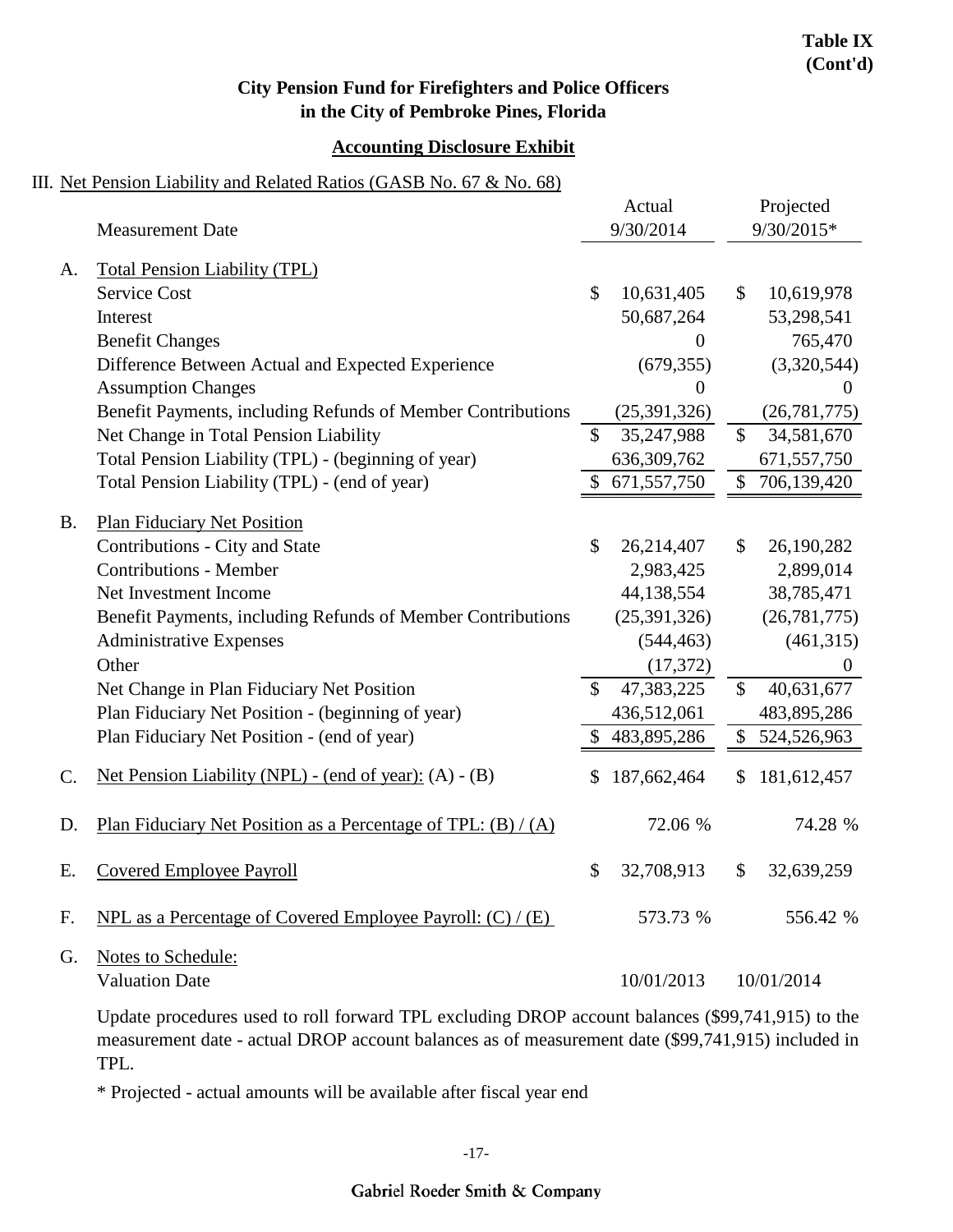#### **Accounting Disclosure Exhibit**

#### IV. Schedule of Employer Contributions (GASB No. 67 & No. 68)

|                    | Actuarially     |                           | Contribution           |                  | <b>Actual Contribution</b> |
|--------------------|-----------------|---------------------------|------------------------|------------------|----------------------------|
| <b>Fiscal Year</b> | Determined      | Actual                    | Deficiency             | Covered          | as a % of                  |
| Ended 9/30         | Contribution    | Contribution <sup>1</sup> | (Excess)               | Payroll $^{1,2}$ | <b>Covered Payroll</b>     |
|                    |                 |                           |                        |                  |                            |
| 2005               | \$<br>8,322,719 | 8,322,719<br>\$           | \$<br>$\boldsymbol{0}$ | \$23,530,488     | 35.37%                     |
| 2006               | 10,233,546      | 10,233,546                | $\boldsymbol{0}$       | 24,294,435       | 42.12%                     |
| 2007               | 14,254,450      | 14,254,450                | $\boldsymbol{0}$       | 32,193,581       | 44.28%                     |
| 2008               | 17,795,174      | 17,795,174                | $\boldsymbol{0}$       | 33,404,366       | 53.27%                     |
| 2009               | 21,935,003      | 21,935,003                | $\boldsymbol{0}$       | 33,206,674       | 66.06%                     |
|                    |                 |                           |                        |                  |                            |
| 2010               | 24,538,413      | 24,538,413                | $\boldsymbol{0}$       | 36,665,071       | 66.93%                     |
| 2011               | 23,289,867      | 23,289,867                | $\boldsymbol{0}$       | 36,040,491       | 64.62%                     |
| 2012               | 23,882,116      | 23,882,116                | $\boldsymbol{0}$       | 35,275,837       | 67.70%                     |
| 2013               | 25,213,704      | 25,213,704                | $\boldsymbol{0}$       | 34,082,075       | 73.98%                     |
| 2014               | 26,214,407      | 26,214,407                | $\boldsymbol{0}$       | 32,708,913       | 80.14%                     |
|                    |                 |                           |                        |                  |                            |
| 2015 <sup>3</sup>  | 26,190,282      | 26,190,282                | $\boldsymbol{0}$       | 32,639,259       | 80.24%                     |

<sup>1</sup> Projected prior to fiscal year ended September 30, 2014

 $2^{2}$  Excludes DROP payroll, if any, prior to fiscal year ended September 30, 2007

<sup>3</sup> Projected - actual amounts will be available after fiscal year end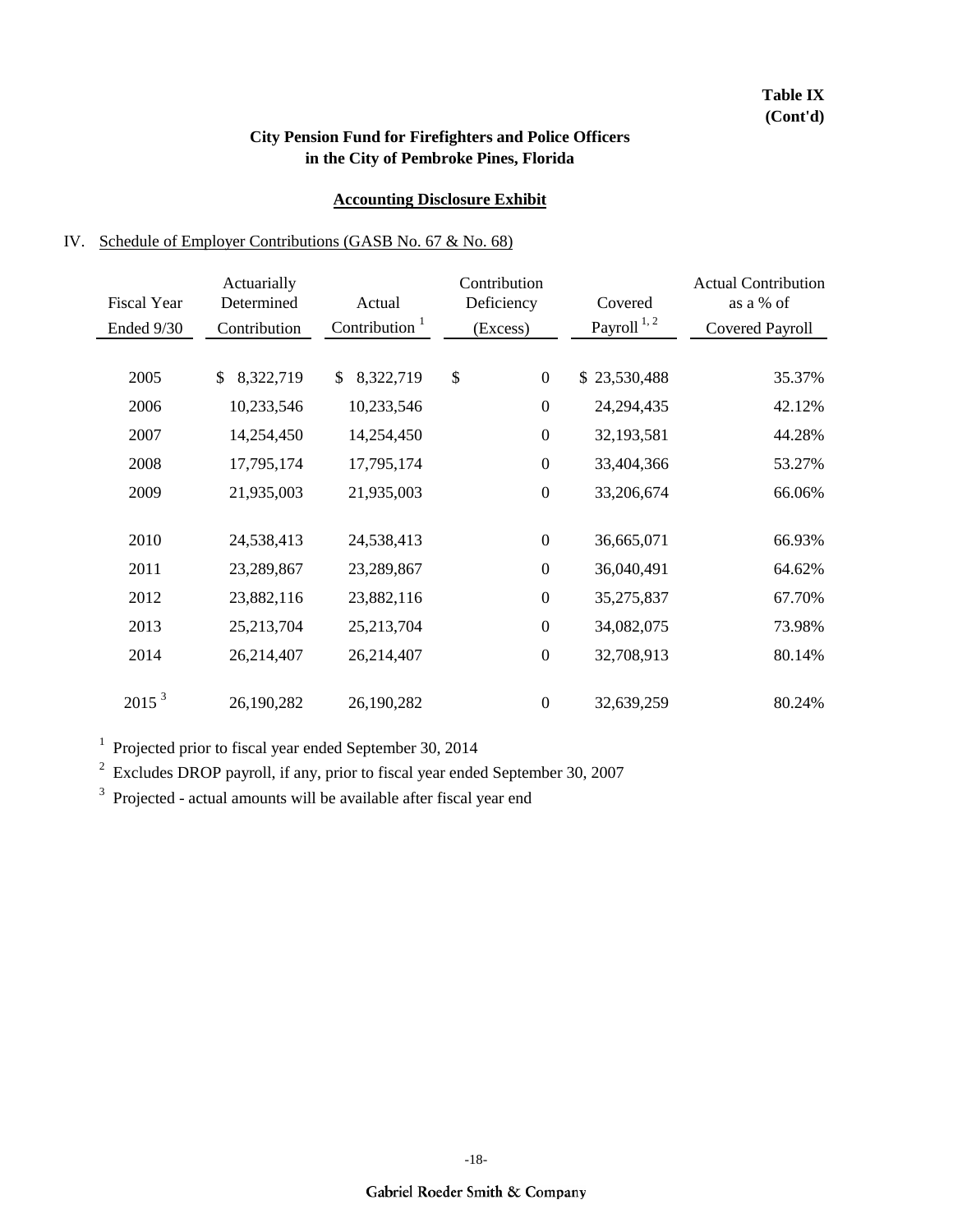## **Table IX (Cont'd)**

### **City Pension Fund for Firefighters and Police Officers in the City of Pembroke Pines, Florida**

#### **Accounting Disclosure Exhibit**

#### V. Notes to Schedule of Contributions (GASB No. 67 & No. 68)

| <b>Valuation Date:</b> | Actuarially determined contributions are calculated as of October 1st -    |
|------------------------|----------------------------------------------------------------------------|
|                        | two year(s) prior the fiscal year end in which contributions are reported. |

#### **Methods and Assumptions Used to Determine Contribution Rates:**

| <b>Actuarial Cost Method</b>  | <b>Entry Age Normal</b>                                                                                                                                                                                                                                                                                                                                                                                                |
|-------------------------------|------------------------------------------------------------------------------------------------------------------------------------------------------------------------------------------------------------------------------------------------------------------------------------------------------------------------------------------------------------------------------------------------------------------------|
| <b>Amortization Method</b>    | Level Percentage, Closed                                                                                                                                                                                                                                                                                                                                                                                               |
| <b>Amortization Period</b>    | 30 years                                                                                                                                                                                                                                                                                                                                                                                                               |
| <b>Asset Valuation Method</b> | 5-year smoothed market                                                                                                                                                                                                                                                                                                                                                                                                 |
| Inflation                     | 3.5%                                                                                                                                                                                                                                                                                                                                                                                                                   |
| <b>Salary Increases</b>       | $3.75\% - 12.0\%$                                                                                                                                                                                                                                                                                                                                                                                                      |
| Investment Rate of Return     | 8.0%                                                                                                                                                                                                                                                                                                                                                                                                                   |
| Retirement Age                | Experience-based table of rates that are specific to the type of eligibility<br>condition                                                                                                                                                                                                                                                                                                                              |
| Mortality                     | Healthy Members: RP 2000 Combined Mortality Table with Blue Collar<br>Adjustment, separate for male and female, with fully generational<br>mortality improvements projected to each future payment date with<br>Scale AA<br>Disabled Members: RP 2000 Disabled Mortality Table, separate for<br>male and female, with fully generational mortality improvements<br>projected to each future payment date with Scale AA |
| Cost-of-Living Increases      | Firefighters:<br>$0.0\%$ , 1.5%, 2.0% or 3.0%<br>Police:<br>0.0%, 1.5%, 2.0%, 2.5% or $3.0\%$                                                                                                                                                                                                                                                                                                                          |

#### **Other Information:**

Benefit Changes

2013 - Additional benefits provided upon rehire. 2010 - hours of accrued unused sick and vacation leave frozen as of May 1, 2010, normal retirement multiplier reduced to 3.5% per year of continuous service after April 30, 2010, fixed interest DROP crediting rate reduced or eliminated for certain members along with COLA reduction for certain members. 2007 - added maximum benefit cap of 98% of average monthly regular wages for certain members, amended COLA for certain members and added an excess benefits plan. 2004 - accrued leave included in pensionable earnings, normal retirement multiplier was increased to 4.0% per year of continuous service for certain members, COLA added for Police Officers.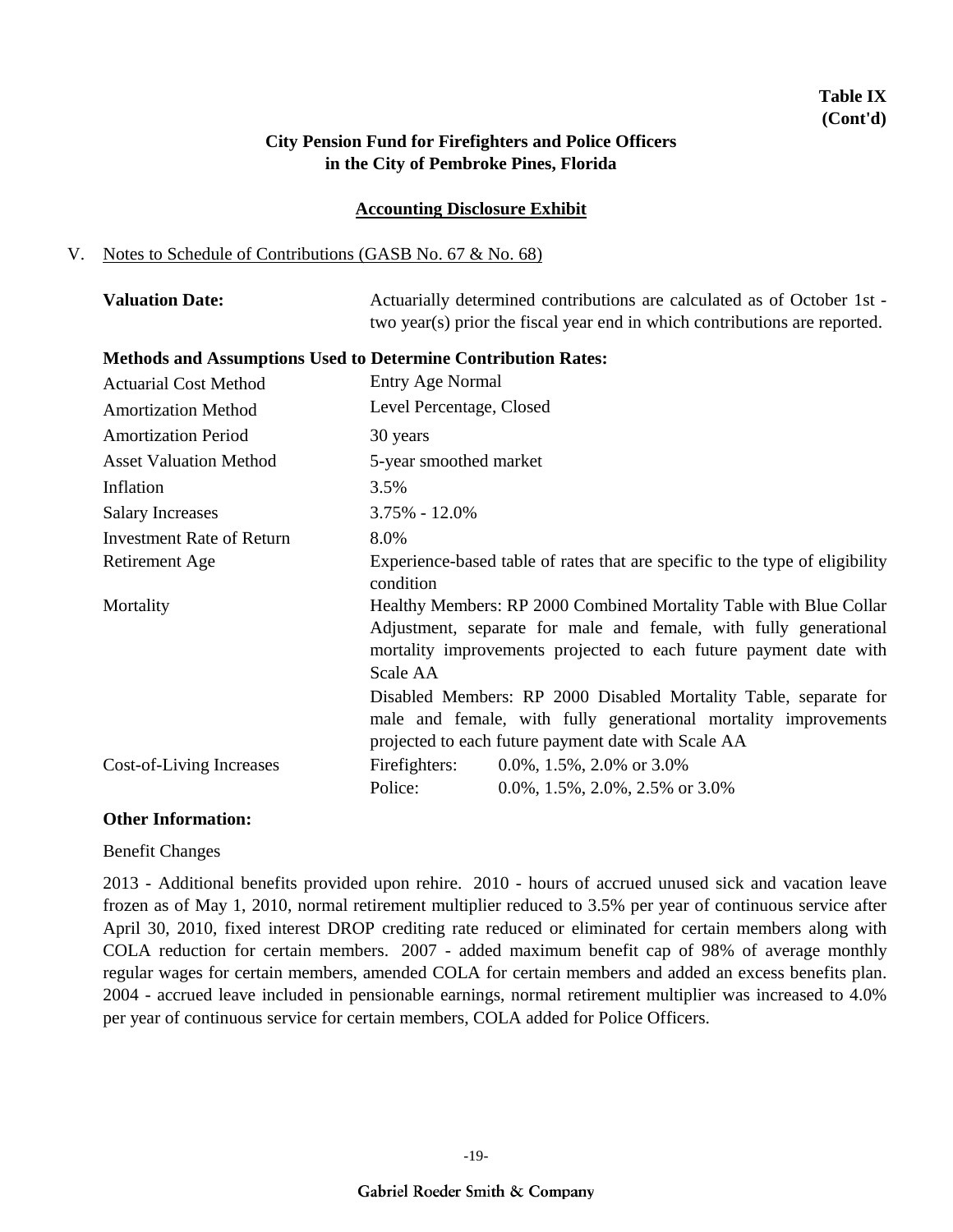### **Accounting Disclosure Exhibit**

#### V. Notes to Schedule of Contributions (GASB No. 67 & No. 68) (continued)

#### Assumption Changes

2013 - load added for assumed future rehired members. 2011 - assumed withdrawal and salary increase rates updated. 2010 - load on average monthly earnings to reflect additional earnings in pensionable pay reduced, retirement rates and COLA assumptions updated. 2009 - assumed mortality rates updated, investment return updated to net of investment expenses only and actuarial cost method updated to Entry Age Normal method. 2007 - retirement rates and COLA assumptions updated and a load on regular wages added. 2006 - withdrawal and salary increase assumptions updated and load on average monthly earnings to reflect additional earnings in pensionable pay increased. 2004 - load on average monthly earnings to reflect additional earnings in pensionable pay increased.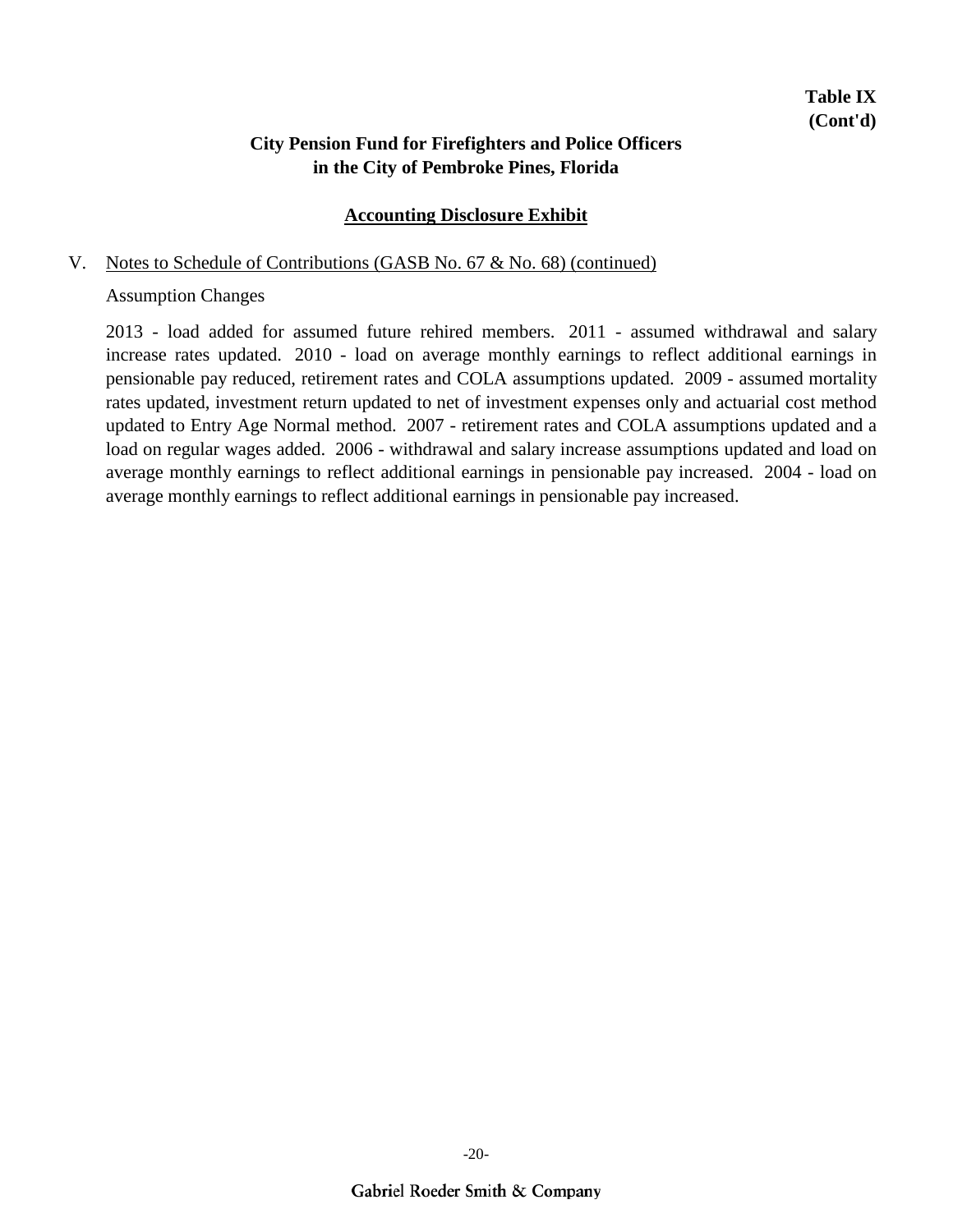#### **Accounting Disclosure Exhibit**

#### VI. Discount Rate (GASB No. 67 & No. 68)

A discount rate of 8% was used to measure the TPL. This discount rate was based on the expected rate of return on Fund investments of 8%. The projection of cash flows used to determine this discount rate assumed member contributions will be made at the current contribution rate and employer contributions will be made at rates equal to the difference between actuarially determined contribution rates and the member rate. Based on these assumptions, the pension Fund's fiduciary net position was projected to be available to make all projected future benefit payments of current Fund members. Therefore, the longterm expected rate of return on Fund investments was applied to all periods of projected benefit payments to determine the TPL.

#### VII. Sensitivity of the NPL to the Discount Rate Assumption (GASB No. 67 & No. 68)

#### Measurement date: 9/30/2014

|               |               | Current       |              |
|---------------|---------------|---------------|--------------|
|               | 1% Decrease   | Discount Rate | 1\% Increase |
| Discount Rate | 7%            | 8%            | 9%           |
| NPL           | \$268,322,933 | \$187,662,464 | 122,235,990  |

#### Measurement date: 9/30/2015\*

|               | Current     |                               |     |              |  |
|---------------|-------------|-------------------------------|-----|--------------|--|
|               | 1% Decrease | Discount Rate                 |     | 1\% Increase |  |
| Discount Rate | $7\%$       | 8%                            |     | 9%           |  |
| NPL           |             | $$263,705,174$ $$181,612,457$ | - S | 115,076,381  |  |

\* Projected - actual amounts will be available after fiscal year end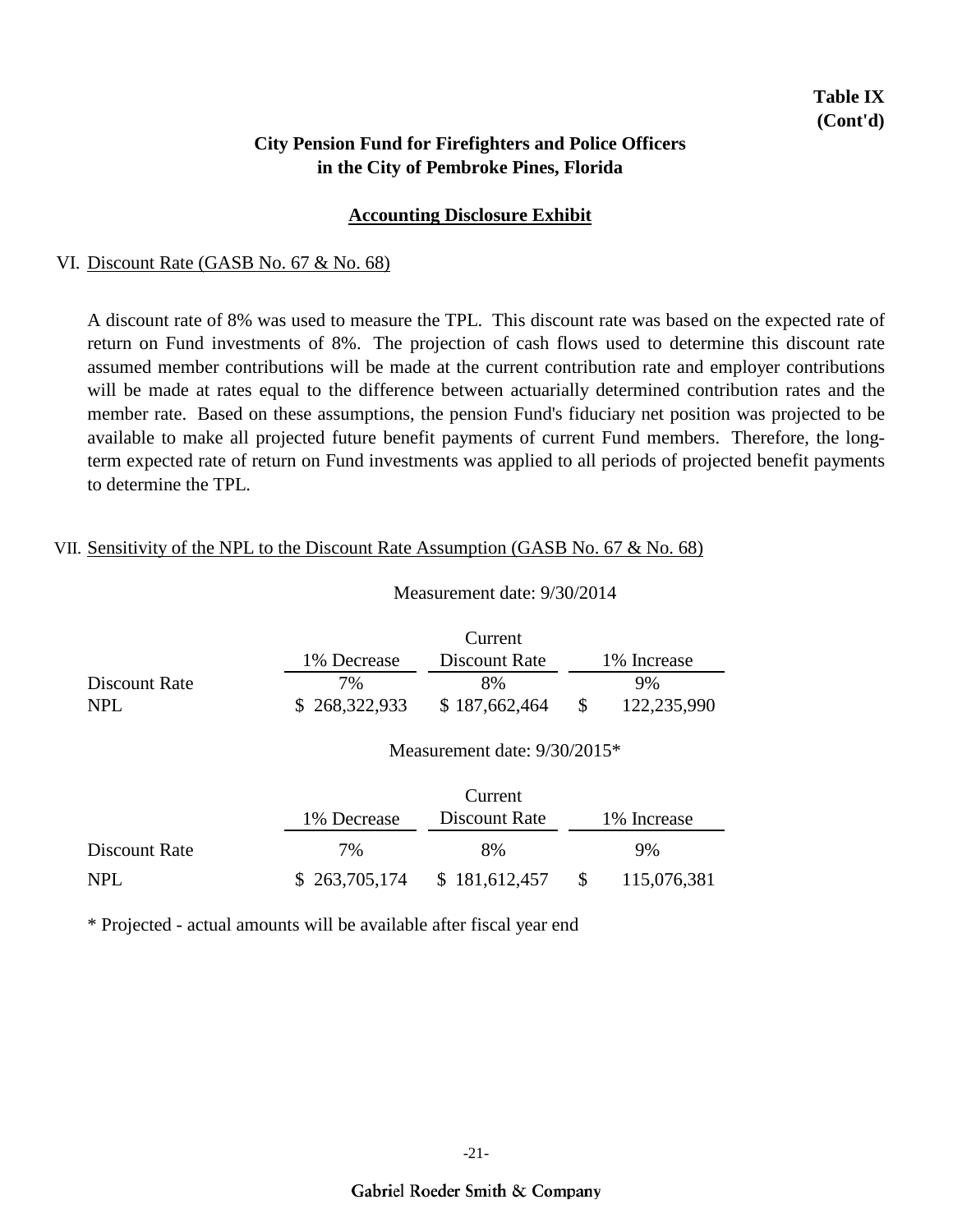## **in the City of Pembroke Pines, Florida City Pension Fund for Firefighters and Police Officers**

**Table IX (Cont'd)**

#### **Accounting Disclosure Exhibit**

### VIII. Pension Expense and Deferred Outflows of Resources and Deferred Inflows of Resources Related to Pensions (GASB No. 68)

| Pension Expense for Fiscal Year Ending September 30, 2015 | \$21,895,560 |
|-----------------------------------------------------------|--------------|
|-----------------------------------------------------------|--------------|

| Summary of Outstanding Deferred Inflows and Outflows of Resources as of September 30, 2015 |             |                |  |            |
|--------------------------------------------------------------------------------------------|-------------|----------------|--|------------|
|                                                                                            | Deferred    |                |  | Deferred   |
|                                                                                            | Outflows of |                |  | Inflows of |
|                                                                                            | Resources   |                |  | Resources  |
| Differences between actual and expected experience                                         |             |                |  |            |
| on liabilities                                                                             |             | $\theta$       |  | 546,148    |
| Changes of assumptions or other inputs                                                     |             | $\theta$       |  | $\theta$   |
| Net difference between projected and actual earnings                                       |             |                |  |            |
| on pension plan investments                                                                |             | $\overline{0}$ |  | 7,270,242  |
| Total                                                                                      |             | $\theta$       |  | 7,816,390  |

Summary of Deferred Outflows and Inflows of Resources that will be Recognized in Pension Expense in Future Years.

| <b>Year Ending</b> |                   |
|--------------------|-------------------|
| 30-Sep             | Amount            |
| 2016               | \$<br>(1,950,767) |
| 2017               | (1,950,767)       |
| 2018               | (1,950,767)       |
| 2019               | (1,950,769)       |
| 2020               | (13,320)          |
| Thereafter         |                   |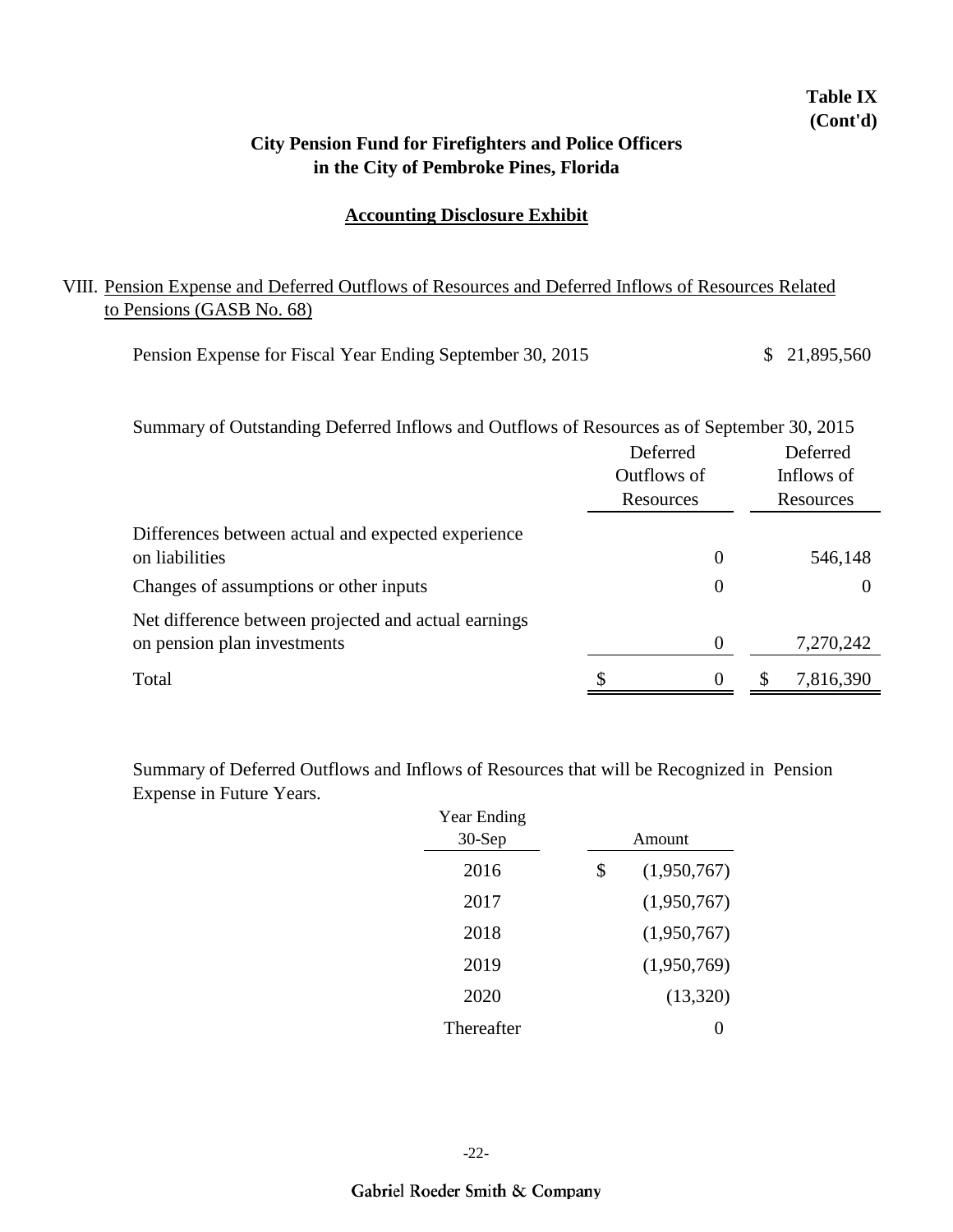## **Table IX (Cont'd)**

## **in the City of Pembroke Pines, Florida City Pension Fund for Firefighters and Police Officers**

### **Accounting Disclosure Exhibit**

The following information is not required to be disclosed but is provided for informational purposes.

### IX. Components of Pension Expense (GASB No. 68)

| <b>Measurement Date</b>                                                      | 9/30/2014        | Projected<br>9/30/2015* |                |  |
|------------------------------------------------------------------------------|------------------|-------------------------|----------------|--|
|                                                                              |                  |                         |                |  |
| <b>Service Cost</b>                                                          | \$<br>10,631,405 | \$                      | 10,619,978     |  |
| <b>Interest on Total Pension Liability</b>                                   | 50,687,264       |                         | 53,298,541     |  |
| <b>Current-Period Benefit Changes</b>                                        | 0                |                         | 765,470        |  |
| <b>Contributions - Member</b>                                                | (2,983,425)      |                         | (2,899,014)    |  |
| Projected Earnings on Plan Investments                                       | (35,050,752)     |                         | (38, 785, 471) |  |
| <b>Administrative Expenses</b>                                               | 544,463          |                         | 461,315        |  |
| Other Changes in Plan Fiduciary Net Position                                 | 17,372           |                         | $\theta$       |  |
| Recognition of Beginning Deferred Outflows /<br>(Inflows) due to Liabilities | (133,207)        |                         | (797,316)      |  |
| Recognition of Beginning Deferred Outflows /<br>(Inflows) due to Assets      | (1,817,560)      |                         | (1,817,560)    |  |
| <b>Total Pension Expense</b>                                                 | 21,895,560       | \$                      | 20,845,943     |  |

\* Projected - actual amounts will be available after measurement date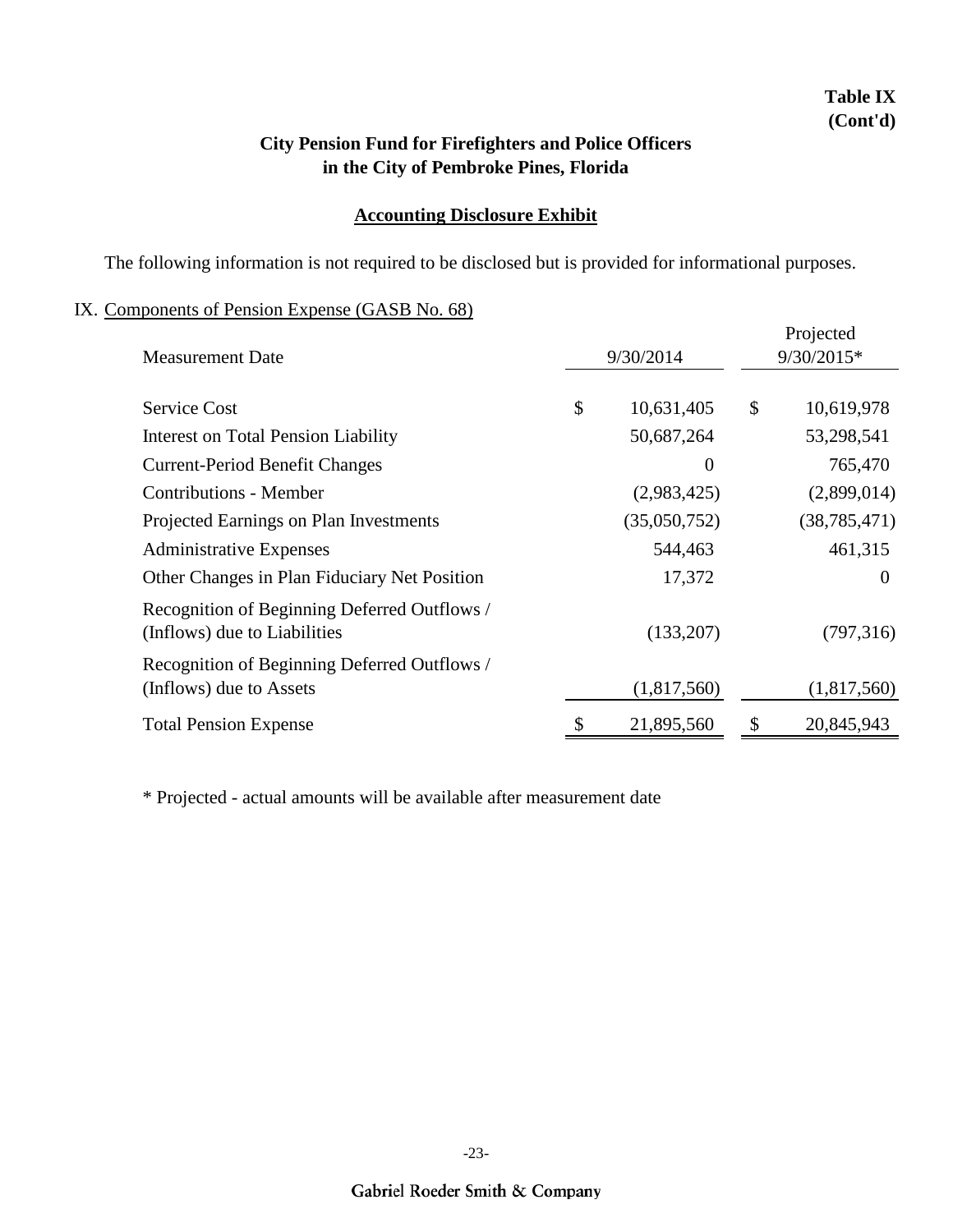#### **Accounting Disclosure Exhibit**

The following information is not required to be disclosed but is provided for informational purposes.

#### X. Recognition of Deferred Outflows and (Inflows) Due to Liabilities (GASB No. 68)

Recognition of Deferred Outflows due to Differences Between Actual and Expected Experience on Liabilities

|             |                 |             | Remaining    |             |          |      |               |   |
|-------------|-----------------|-------------|--------------|-------------|----------|------|---------------|---|
|             |                 | Initial     | Recognition  | Recognition |          |      |               |   |
|             |                 | Recognition | Period as of | Amount for  |          |      | Balance as of |   |
| Established | Initial Balance | Period      | 9/30/2014    | 2013/2014   |          |      | 9/30/2014     |   |
|             |                 |             |              |             |          |      |               |   |
| 2013 / 2014 | - \$            | 5.1         | 4.1          | \$.         | $\theta$ | - \$ |               | 0 |
|             |                 |             |              |             |          |      |               |   |
|             |                 |             | <b>TOTAL</b> | \$          |          | - \$ |               | 0 |

Recognition of Deferred (Inflows) due to Differences Between Actual and Expected Experience on Liabilities

|  |             |              |                        | Initial                                    |              | Recognition |                |  |               |  |  |
|--|-------------|--------------|------------------------|--------------------------------------------|--------------|-------------|----------------|--|---------------|--|--|
|  |             |              |                        | Recognition<br>Period as of<br>Recognition |              | Amount for  |                |  | Balance as of |  |  |
|  | Established |              | <b>Initial Balance</b> | Period                                     | 9/30/2014    |             | 2013/2014      |  | 9/30/2014     |  |  |
|  | 2013 / 2014 | $\mathbb{S}$ | (679, 355)             | 5.1                                        | 4.1          | S           | $(133,207)$ \$ |  | (546, 148)    |  |  |
|  |             |              |                        |                                            | <b>TOTAL</b> | S           | $(133,207)$ \$ |  | (546, 148)    |  |  |

#### Recognition of Deferred Outflows due to Changes of Assumptions or Other Inputs

|             |                        |             | Remaining    |           |                |      |               |   |
|-------------|------------------------|-------------|--------------|-----------|----------------|------|---------------|---|
|             |                        | Initial     | Recognition  |           | Recognition    |      |               |   |
|             |                        | Recognition | Period as of |           | Amount for     |      | Balance as of |   |
| Established | <b>Initial Balance</b> | Period      | 9/30/2014    | 2013/2014 |                |      | 9/30/2014     |   |
|             |                        |             |              |           |                |      |               |   |
| 2013/2014   | - \$                   | 5.1         | 4.1          | S         | 0 <sup>5</sup> |      |               | 0 |
|             |                        |             | <b>TOTAL</b> | \$        |                | - \$ |               | 0 |

#### Recognition of Deferred (Inflows) due to Changes of Assumptions or Other Inputs

|             |    |                 |                                       | Remaining    |                |     |               |  |
|-------------|----|-----------------|---------------------------------------|--------------|----------------|-----|---------------|--|
|             |    |                 | Initial<br>Recognition<br>Recognition |              |                |     |               |  |
|             |    |                 | Recognition                           | Period as of | Amount for     |     | Balance as of |  |
| Established |    | Initial Balance | Period                                | 9/30/2014    | 2013/2014      |     | 9/30/2014     |  |
|             |    |                 |                                       |              |                |     |               |  |
| 2013/2014   | -S | $\Omega$        | 5.1                                   | 4.1          | \$<br>$\Omega$ | \$  |               |  |
|             |    |                 |                                       |              |                |     |               |  |
|             |    |                 |                                       | <b>TOTAL</b> | \$<br>0        | -\$ |               |  |
|             |    |                 |                                       | $-24-$       |                |     |               |  |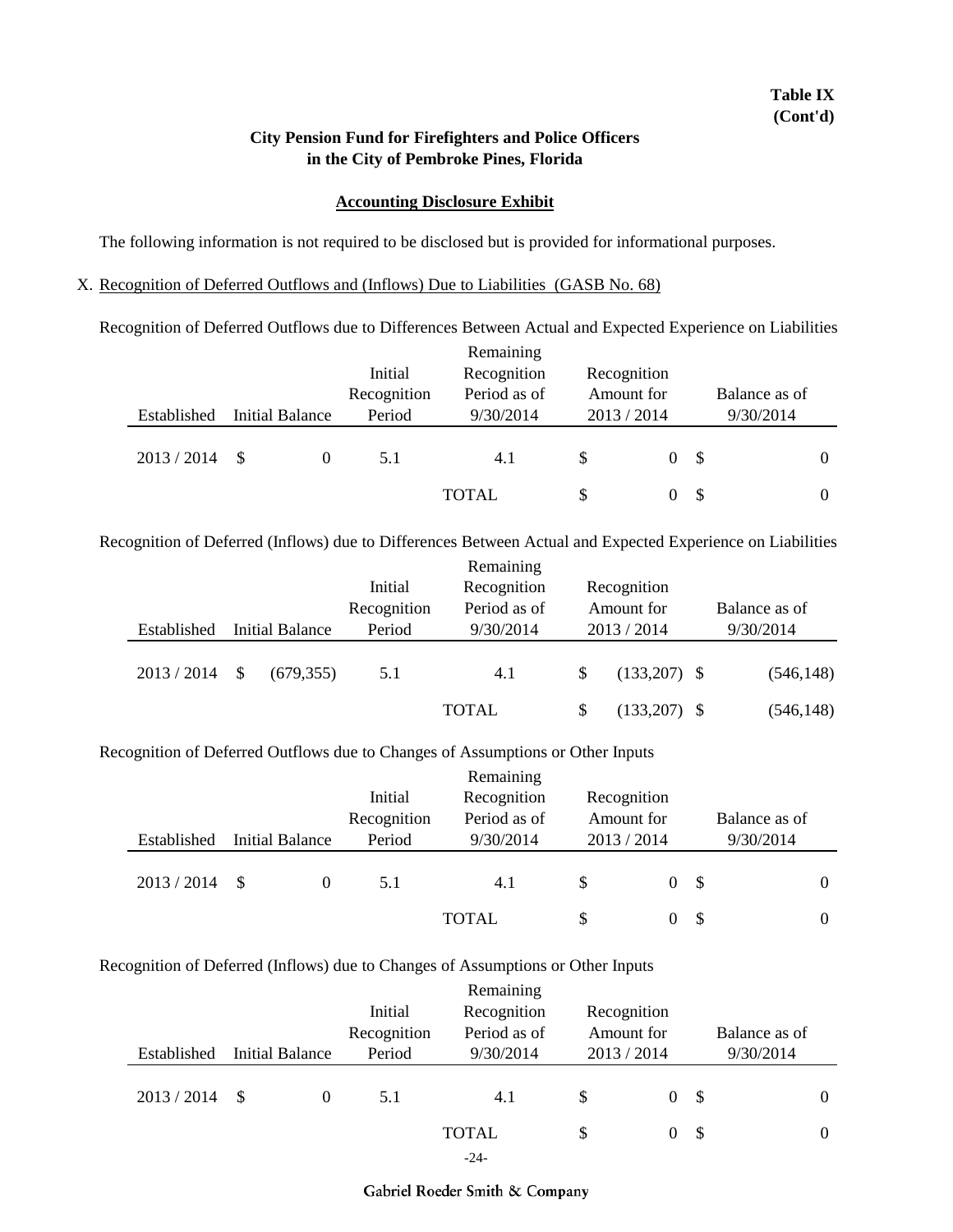## **Table IX (Cont'd)**

## **in the City of Pembroke Pines, Florida City Pension Fund for Firefighters and Police Officers**

### **Accounting Disclosure Exhibit**

The following information is not required to be disclosed but is provided for informational purposes.

### XI. Recognition of Deferred Outflows and (Inflows) Due to Assets (GASB No. 68)

Recognition of Deferred Outflows / (Inflows) due to Difference Between Projected and Actual Earnings on Pension Plan Investments

|             |                        |             | Remaining      |                      |               |
|-------------|------------------------|-------------|----------------|----------------------|---------------|
|             |                        | Initial     | Recognition    | Recognition          |               |
|             |                        | Recognition | Period as of   | Amount for           | Balance as of |
| Established | <b>Initial Balance</b> | Period      | 9/30/2014      | 2013 / 2014          | 9/30/2014     |
| 2013/2014   | \$ (9,087,802)         | 5           | $\overline{4}$ | $$(1,817,560)$ \, \$ | (7,270,242)   |
|             |                        |             |                |                      |               |
|             |                        |             | <b>TOTAL</b>   | (1,817,560)          | (7,270,242)   |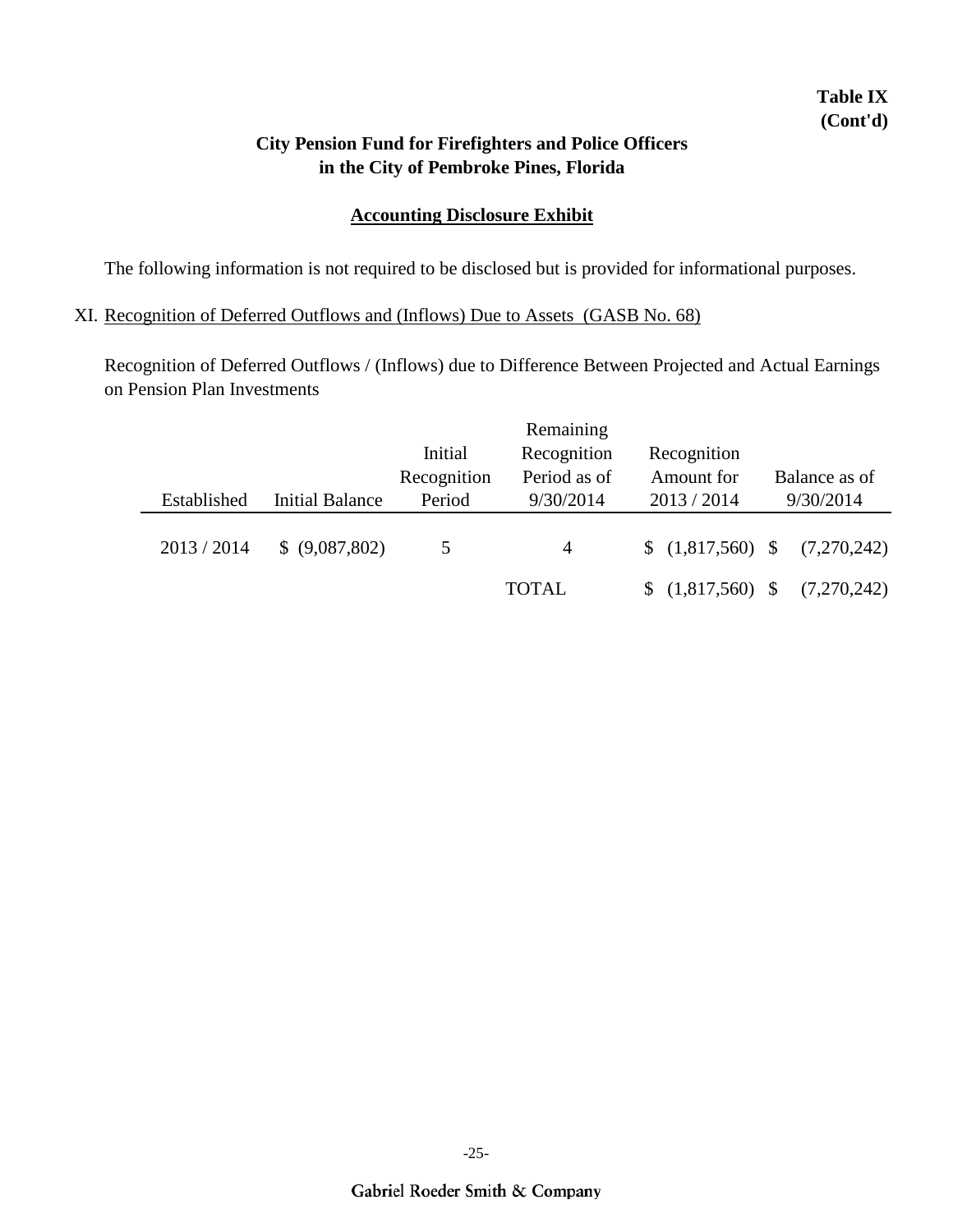### **Outline of Principal Provisions of the Retirement Plan**

### A. Effective Date:

October 1, 1973, revised and restated as of February 19, 1981. Most recently amended Ordinance 1774.

#### B. Eligibility Requirements:

- 1. Participants in previous Retirement Plan as of February 19, 1981 are automatically and immediately included.
- 2. Mandatory participation (with satisfactory physical) for Police Officers and Firefighters upon date of hire or attainment of age 18, if later. The Fire Chief and Police Chief may elect to participate.
- C. Continuous Service:

Years and completed months of uninterrupted service from the date of hire to date of retirement or termination.

D. Earnings:

Base wages, regular longevity, overtime, voluntary deductions and IRC 457 deferred compensation. Earnings shall include payment of up to 1,000 hours of accrued unused sick and vacation leave, but limited to amounts accrued as of May 1, 2010. Maximum annual earnings limited to \$260,000 subject to annual increase.

E. Average Monthly Earnings:

Average monthly earnings (AME) during the highest two years of continuous service for Firefighters and Police Officers preceding the date on which the participant retires or terminates.

F. Regular Wages:

Base pay including any incentive pay, regular longevity, assignment pay and any current or future additional pensionable compensation, but excluding overtime or accrued unused leave. Regular wages shall be used to calculate the maximum retirement benefit for Firefighters hired on or after April 1, 2006.

G. Average Monthly Regular Wages:

Average monthly regular wages coinciding with the highest two years of continuous service for Firefighters preceding the date on which the participant retires or terminates, used in the AME.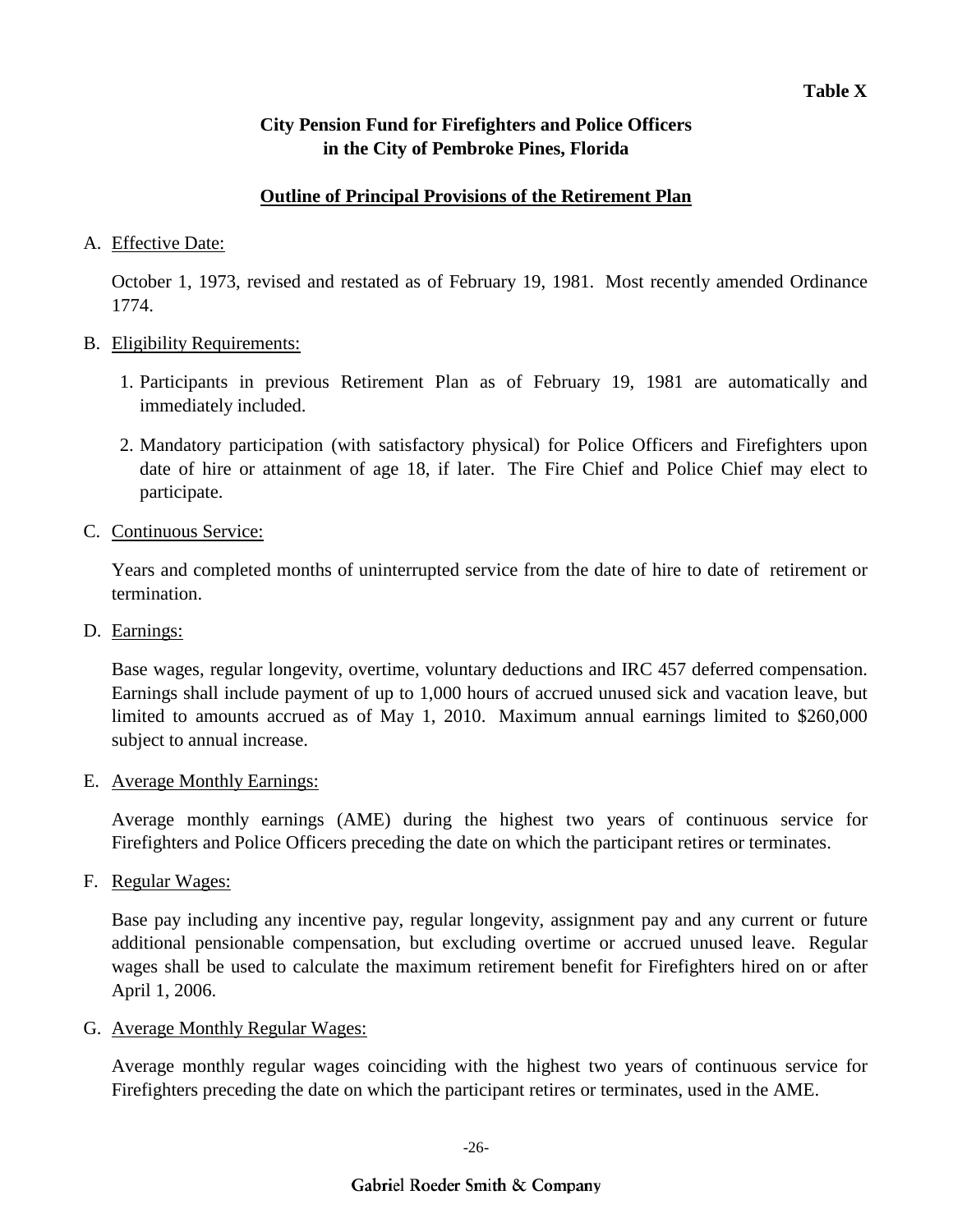### **Outline of Principal Provisions of the Retirement Plan**

#### H. Normal Retirement:

#### 1. Eligibility:

Earliest of:

- (a) Attainment of age 50 and completion of 10 years of continuous service.
- (b) Completion of 20 years of continuous service.

#### 2. Benefit:

(a) For Firefighters, 3.0% times AME times years of Continuous Service. Maximum 80% of average monthly earnings for the highest two years of continuous service.

Firefighters hired on or before June 18, 2003 shall receive a benefit amount equal to 4.0% per year of continuous service prior to May 1, 2010 plus 3.5% per year of continuous service after April 30, 2010 times AME - maximum 80% of AME, provided they retire or enter the DROP anytime on or after attaining age 50 with 10 years of continuous service but no later than the date they accrue the maximum 80% benefit.

Firefighters hired after June 18, 2003 but before May 1, 2010 shall receive a benefit amount equal to 4.0% per year of continuous service prior to May 1, 2010 plus 3.5% per year of continuous service after April 30, 2010 times AME - maximum 80% of AME. To obtain this benefit, such Firefighters were previously required to retire or enter the DROP upon the earlier of completion of 20 years of continuous service or attainment of age 50 with 10 years of service. To obtain this benefit, such Firefighters now are required to retire or enter the DROP no earlier than upon completion of 20 years of continuous service or attainment of age 50 with 10 years of service, and no later than the date they accrue the same accrual percentage they would have reached under the terms of the Fund in effect prior to April 30, 2010.

In no event shall the benefit for firefighters hired after March 31, 2006 exceed 98% of average monthly regular wages.

Firefighters hired after April 30, 2010 shall receive a benefit amount equal to 3.0% times AME times years of continuous service – maximum 80% of AME.

(b) For Police Officers, 3.0% times AME times years of Continuous Service up to 20 years of service plus 3.5% times AME times years of Continuous Service in excess of 20 years. Maximum 80% of average monthly earnings for the highest two years of continuous service.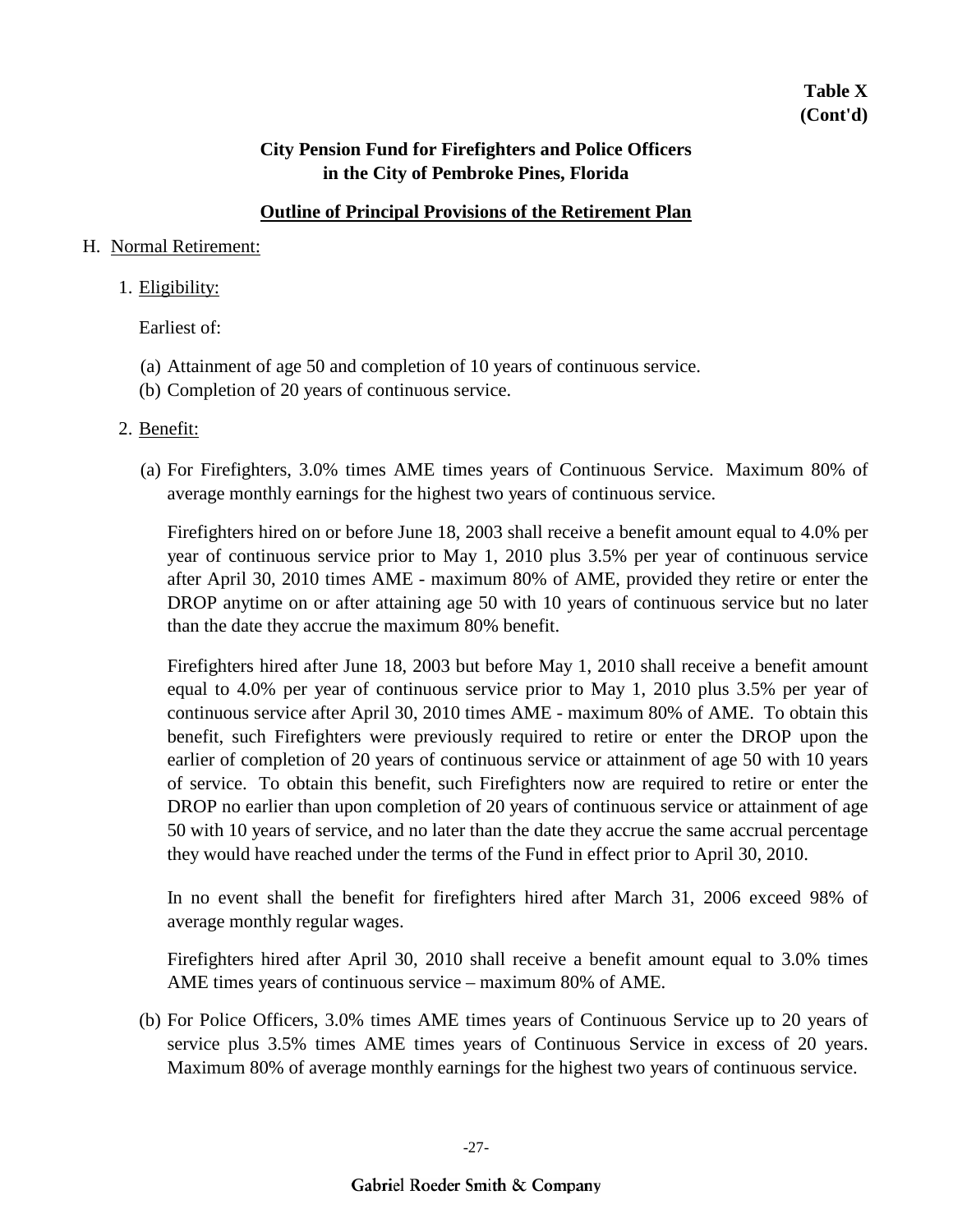#### **Outline of Principal Provisions of the Retirement Plan**

Police Officers hired before May 1, 2010 shall receive a benefit amount equal to 4.0% per year of continuous service prior to May 1, 2010 plus 3.5% per year of continuous service after April 30, 2010 times AME - maximum 80% of AME, provided they retire or enter the DROP anytime on or after attaining age 50 with 10 years of continuous service but no later than the date they accrue the maximum 80% benefit.

Police Officers hired after April 30, 2010 shall receive a benefit amount equal to 3.0% times AME times years of continuous service – maximum 80% of AME.

- I. Deferred Retirement:
	- 1. Eligibility:

Any first day of a month past Normal Retirement Date.

2. Benefit:

Benefit calculated as for Normal Retirement based upon service and pay to Deferred Retirement Date.

- J. Disability Retirement:
	- 1. Eligibility:

Totally and permanently disabled meaning incapacity to perform regular duty as Firefighter or Police Officer (and completion of at least 10 years of continuous service for non-service incurred disability).

- 2. Benefit:
	- (a) Service Incurred:

Greater of:

- Accrued benefit
- 66 2/3% of monthly earnings rate on date of disability.
- (b) Non-Service Incurred:

Greater of:

- Accrued benefit
- 35% of AME on date of disability.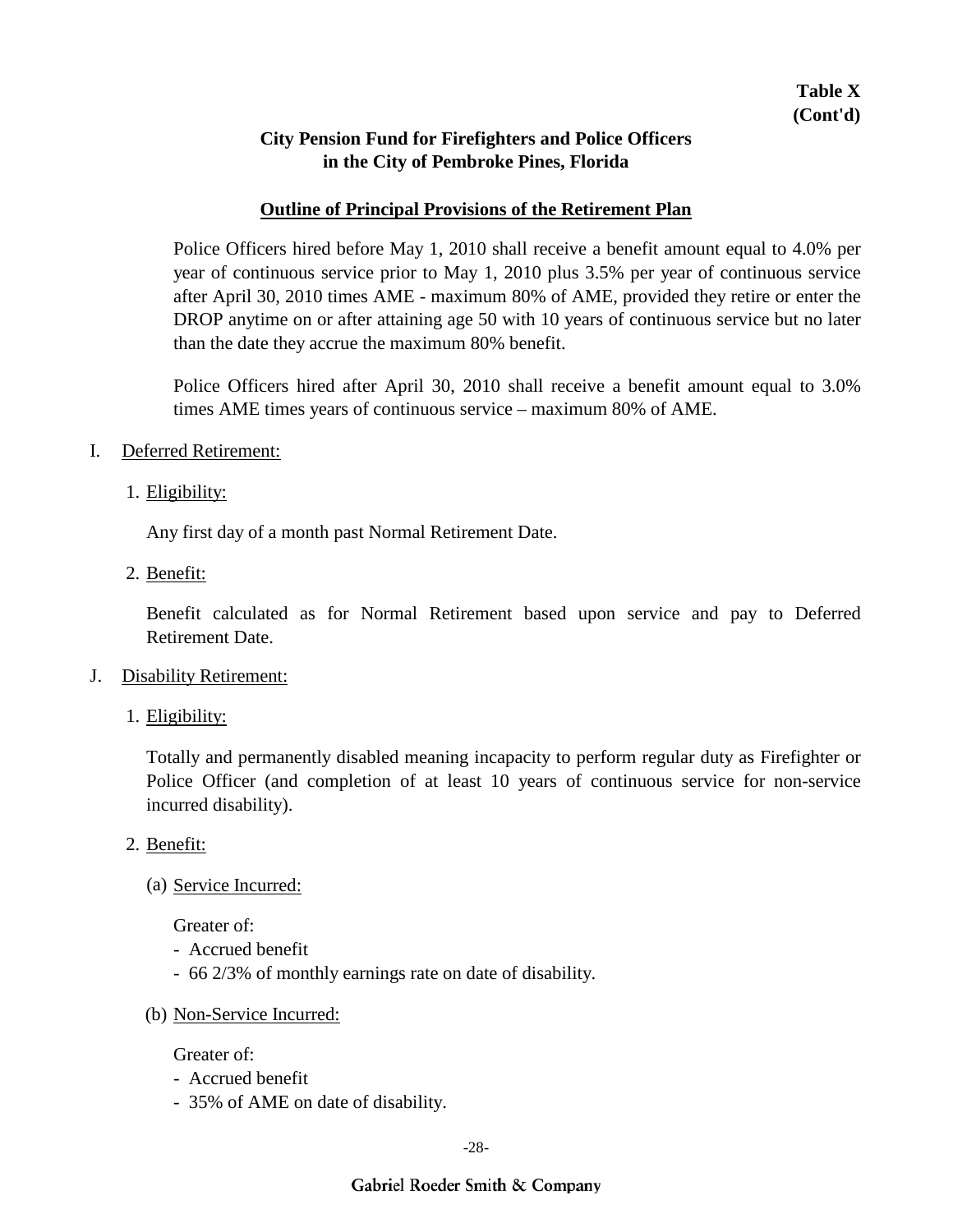### **Outline of Principal Provisions of the Retirement Plan**

#### K. Death Benefit:

1. Service Incurred:

To spouse, 50% of AME payable for life. To unmarried children, 5% of AME until death or attainment of age 18 (if full time student attainment of age 22). Total monthly benefit not to exceed 60% of AME. Upon death of spouse, the 5% child allowance shall be increased to 10%, subject to a maximum combined total of 35% of AME.

Benefit above reduced by the actuarial equivalent of payment of:

- if the Member had less than ten (10) years of Continuous Service, Member contributions to the beneficiary with 3% simple interest, or
- if the Member had ten (10) or more years of Continuous Service, benefit otherwise payable to the Member at the Member's Normal Retirement Date, if applicable, for ten years certain.
- 2. Non-Service Incurred:
	- Less than five (5) years of Continuous Service, the designated beneficiary receives a lump sum of \$2,500 or return of Member contributions with 3% interest, whichever is greater.
	- Five (5) or more years of Continuous Service, the designated beneficiary receives a lump sum of the greater of Member contributions (without interest) or \$2,500, plus, if married, the spouse receives a monthly benefit equal to 50% of the Accrued Benefit as of Member's date of death but not less than 20% of the monthly Earnings rate. To unmarried children of the deceased Member, same benefits as are payable for Service Incurred death. Combined monthly benefit not to exceed 50% of AME, or 35% of AME after the death or remarriage of spouse.

Benefit above reduced by the actuarial equivalent of payment of:

- if the Member had ten (10) or more years of Continuous Service, benefit otherwise payable to the Member at the Member's Normal Retirement Date, if applicable, for ten years certain.
- L. Employee Contributions:

10.4% (6% prior to April 1, 1991) of annual earnings until completion of 26 2/3 years of Continuous Service.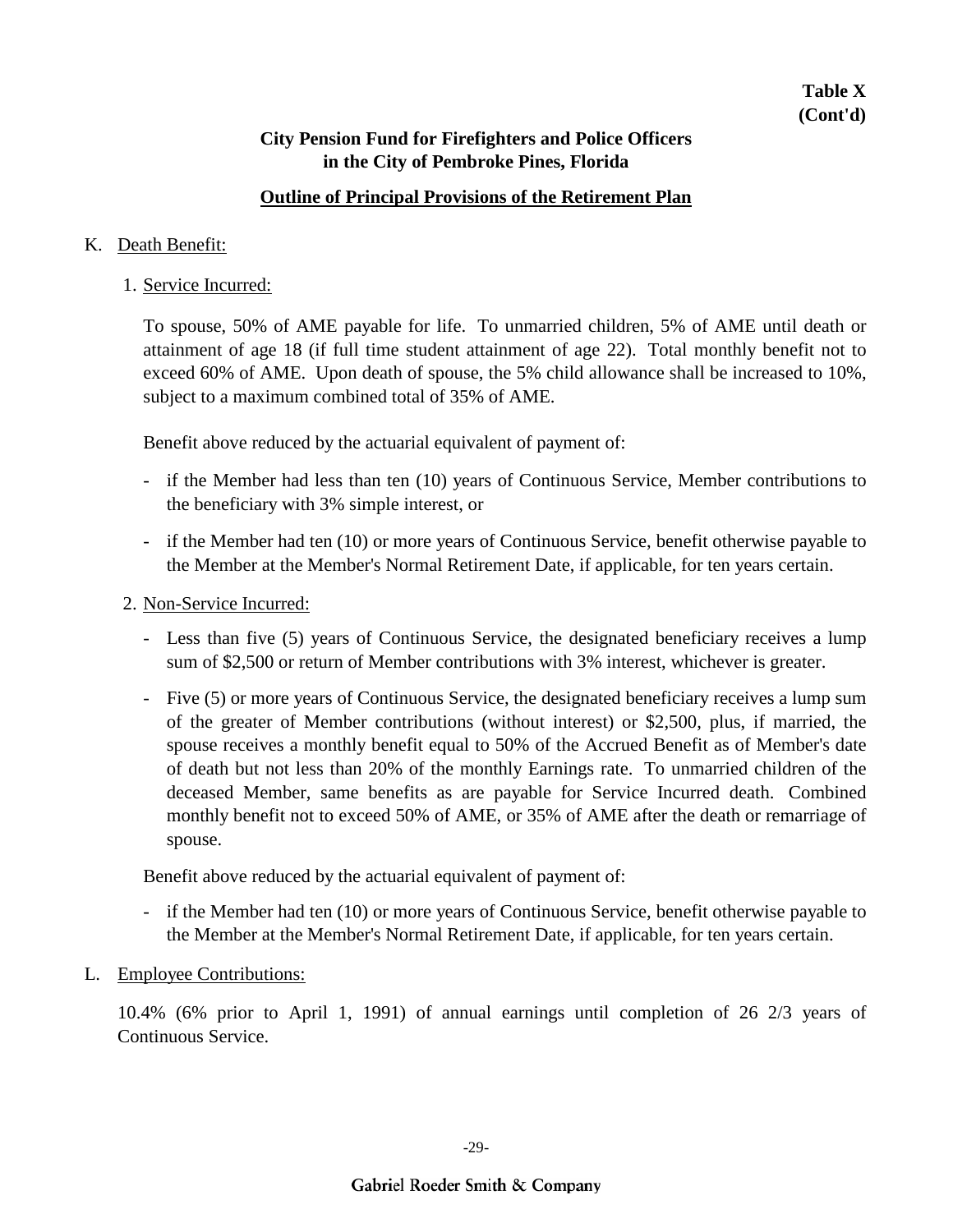## **Table X (Cont'd)**

## **City Pension Fund for Firefighters and Police Officers in the City of Pembroke Pines, Florida**

### **Outline of Principal Provisions of the Retirement Plan**

#### M. Vested Benefit Upon Termination:

1. Eligibility:

Completion of at least ten (10) years of Continuous Service at date of termination.

2. Benefit:

Accrued benefit based upon AME and years of Continuous Service as of date of termination payable at attainment of age 50.

3. Alternate Benefit:

In lieu of the above, deferred benefit payable at Normal Retirement Date; otherwise, a Member can elect to withdraw his employee contributions plus 3% simple interest per annum.

- N. Termination Benefit:
	- 1. Eligibility:

Termination of service prior to eligibility for vested benefit upon termination.

2. Benefit:

Refund of Member contributions plus 3% simple interest per annum.

#### O. Normal Form of Payment of Retirement Income:

Monthly accrued benefit for ten (10) years certain and life thereafter with 100% of benefit continuing to spouse for one year and 50% of benefit payable to spouse thereafter until death.

#### Other Options:

Actuarially equivalent joint and survivor or joint and last survivor at 25%, 50%, 66 2/3%, 75%, 100%; life annuity; or ten years certain and life; or other option (except lump sum), subject to Board approval.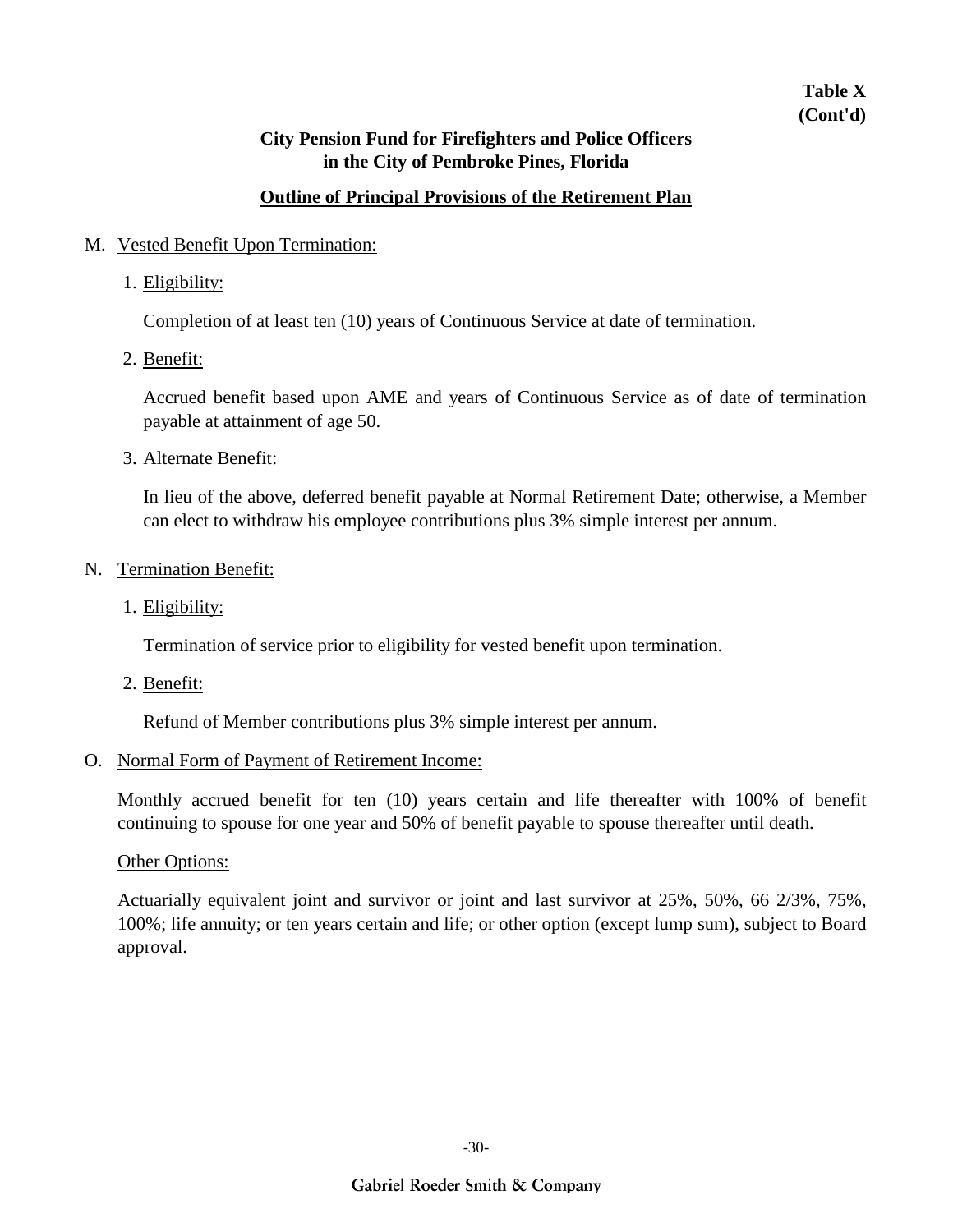#### **Outline of Principal Provisions of the Retirement Plan**

#### P. Deferred Retirement Option Plan (DROP):

#### 1. Eligibility:

A Member who has reached Normal Retirement Date is eligible to elect to participate in DROP. A Firefighter who reaches Normal Retirement Date before age 50 may participate for the lesser of five years or until age 55, provided that Firefighters employed as of December 20, 2000 and hired after their 30th birthday, may participate in the DROP no later than completion of 20 years of Continuous Service in order to participate in the DROP for a full five years. A Police Officer hired after his 25th birthday may participate in the DROP no later than completion of 25 years of Continuous Service in order to participate in the DROP for a full five years. An election to participate in the DROP is irrevocable.

#### 2. Benefit:

Accrued benefit as of entry into DROP.

3. Interest Credits:

Members entering the DROP prior to May 1, 2010 could elect annually in advance interest credits of a fixed 8% per annum or Fund return.

Members hired before May 1, 2010 entering the DROP after April 30, 2010, may elect annually in advance DROP interest credits based upon either Fund gross return or Fund gross return subject to a minimum of 5% and a maximum of 8% per annum.

For Members hired after April 30, 2010 entering the DROP, DROP interest credits will be based upon Fund gross return.

#### 4. **DROP** Loan Program:

Current DROP participants or retirees may borrow against their DROP account balance up to the maximum amount permitted by the IRS.

No interest shall be earned or paid by the Plan on funds loaned from the DROP account until repaid.

The DROP loan program administered in accordance with loan policy adopted by the Board of Trustees and shall comply with all applicable IRS rules and regulations governing such loans.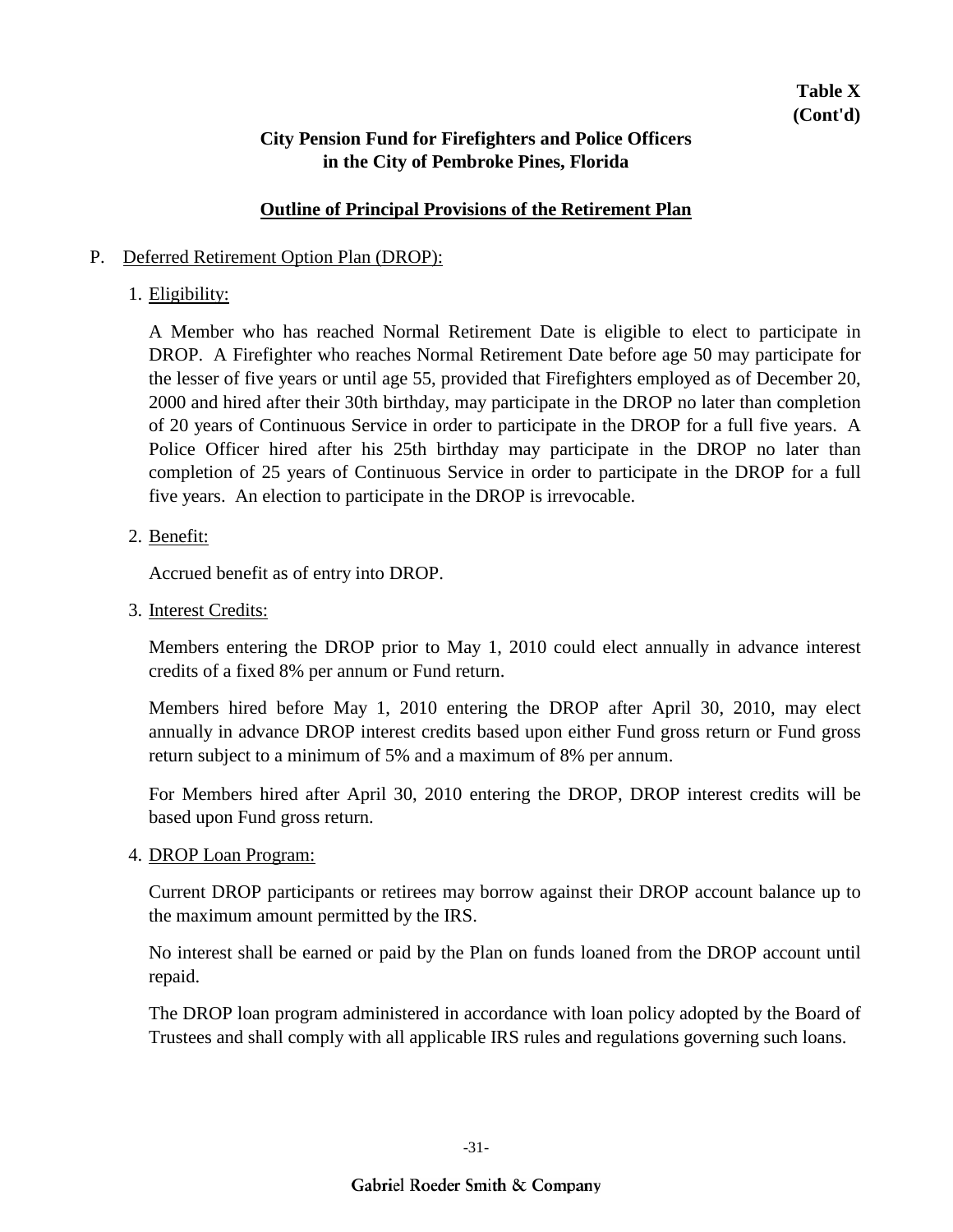### **Outline of Principal Provisions of the Retirement Plan**

### Q. 13th Check Program (Police Officers only)

### 1. Eligibility:

Service or disabled retired Police Officer or beneficiary receiving pension or DROP benefits.

2. Benefit:

For Police Officers retired prior to October 1, 2003, up to 2% of investment return in excess of 8% based upon present value of future pension payments of current Police Officer members, not to exceed outstanding balance of cumulative net actuarial gains. Any distributable amount allocated to eligible members based upon years of service with prorata share during first year of entitlement. See Item R. regarding election.

For Police Officers retired on or after October 1, 2003 but before October 1, 2006, up to 2% of investment return in excess of 9% based upon present value of future pension payments of current Police Officer members, not to exceed outstanding balance of cumulative net actuarial gains. Any distributable amount allocated to eligible members based upon years of service with prorata share during first year of entitlement. See Item R. regarding election.

For Police Officers retired on or after October 1, 2006 there is no 13th check.

### R. Cost of Living Adjustment

For Firefighters, effective April 1, 2005 and each April 1st thereafter, retirees, beneficiaries and DROP participants who were receiving benefits on June 18, 2003 will receive either a 2% cost of living adjustment or an adjustment equal to the total percentage increase in base wages, excluding performance or merit adjustments, whichever is greater.

For Firefighters, effective April 1, 2005 and each April 1st thereafter, retirees, beneficiaries and DROP participants who were hired on or before June 18, 2003 and retire or enter the DROP prior to May 1, 2010 and anytime on or after attaining age 50 with 10 years of service but no later than attainment of 20 years of service will receive either a 2% cost of living adjustment or an adjustment equal to the total percentage increase in base wages, excluding performance or merit adjustments, whichever is greater. For those receiving for less than one year the increase shall be prorated.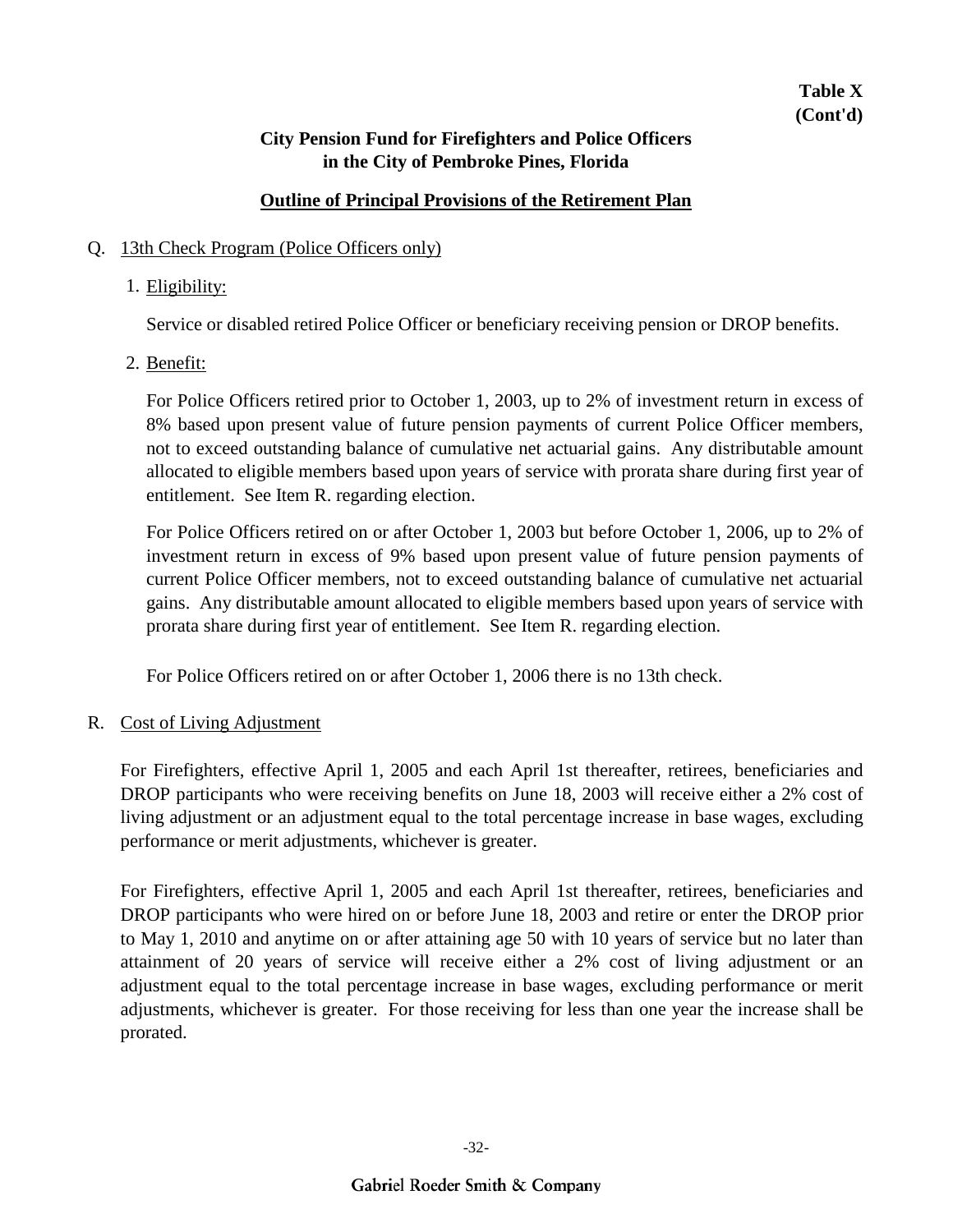### **Outline of Principal Provisions of the Retirement Plan**

Firefighter members who were hired prior to April 1, 2006 who retire prior to May 1, 2010, current retirees and DROP participants shall have the option within sixty (60) days of the effective date of Ordinance 2006-10 to irrevocably elect to receive the cost of living adjustment provided above in lieu of their current cost of living adjustment.

For Firefighters, effective April 1, 2011 and each April 1st thereafter, retirees, beneficiaries and DROP participants who were hired before May 1, 2010 and retire or enter the DROP after April 30, 2010 at their normal retirement age receive a 2% cost of living adjustment – prorated for less than one year receipt of benefits.

For Firefighters hired after April 30, 2010, the cost of living adjustment is 1.5%.

Police Officer retirees, DROPs, disabilities and their beneficiaries who retired prior to October 1, 2003 eligible for any supplemental benefit based upon an 8% Fund return threshold subject to cumulative actuarial gains may elect within 60 days to replace this supplemental benefit eligibility entitlement with an annual 2.0% cost of living adjustment retroactive to October 1, 2004.

Police Officer retirees, DROPs, disabilities and their beneficiaries who retired on or after October 1, 2003 but not later than September 30, 2006 or were in the DROP on or after October 1, 2003 and entered the DROP not later than September 30, 2006 eligible for any supplemental benefit based upon a 9% Fund return threshold subject to cumulative actuarial gains along with a 1.5% cost of living adjustment effective October 1, 2009 and each October 1st thereafter may elect within 60 days to replace this supplemental benefit eligibility and 1.5% deferred cost of living adjustment entitlement with an annual 2.5% cost of living adjustment retroactive to October 1, 2004.

Police Officer retirees, DROPs, disabilities and their beneficiaries who retire or enter the DROP on or after October 1, 2006 but not later than April 30, 2010 will receive a 3.0% cost of living adjustment effective October 1, 2009 and each October 1st thereafter.

For Police Officers, effective October 1, 2010 and each October 1st thereafter, retirees, beneficiaries and DROP participants who were hired before May 1, 2010 and retire or enter the DROP after April 30, 2010 at their normal retirement age receive a 2% cost of living adjustment – prorated for less than one year receipt of benefits.

For Police Officers hired after April 30, 2010, the cost of living adjustment is 1.5%.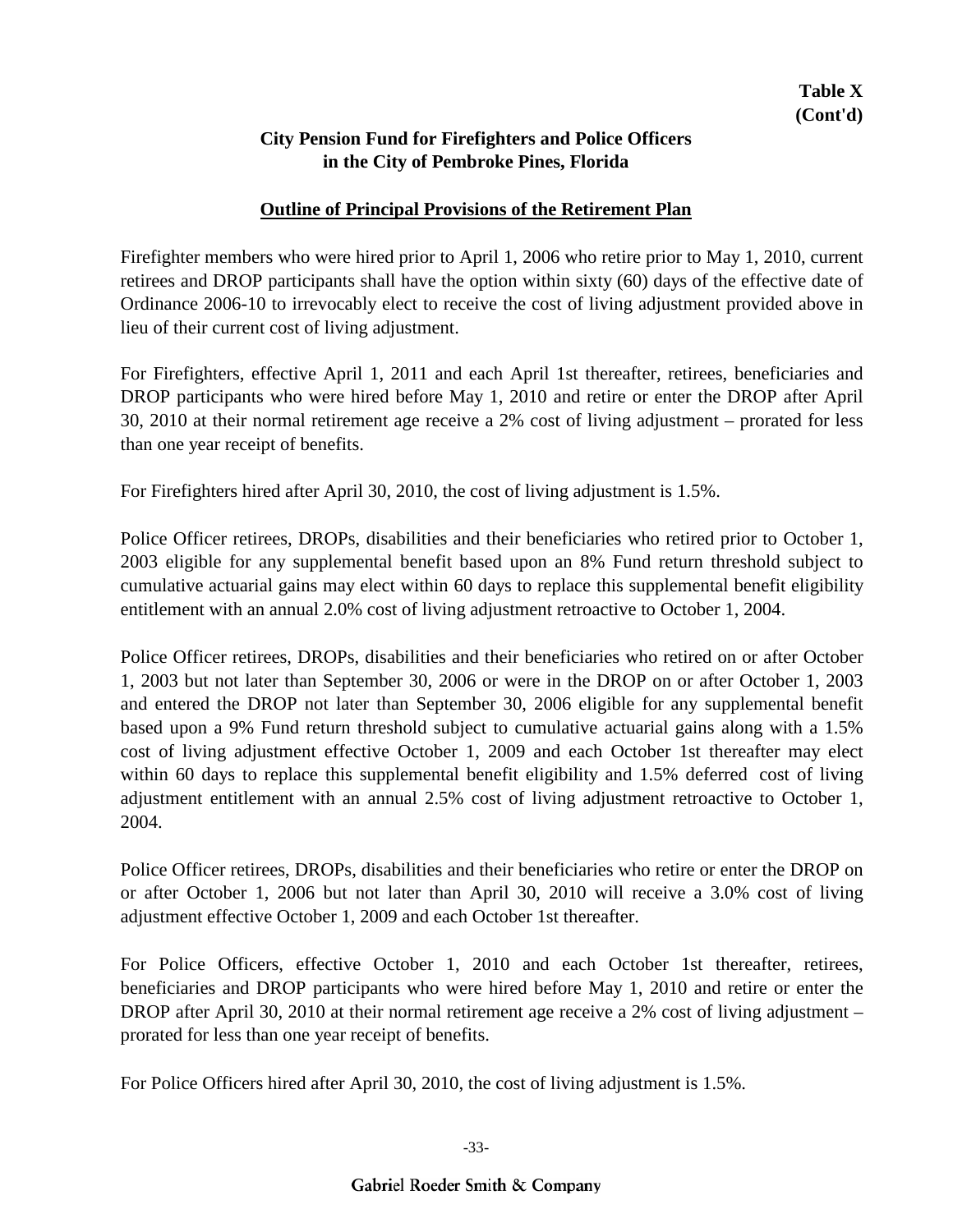### **Outline of Principal Provisions of the Retirement Plan**

#### S. Excess Benefit Plan

An excess benefits plan is established to pay retirement benefits above the limits permitted by the Internal Revenue Code. Excess Benefit Plan benefits are not included in this actuarial valuation.

#### T. Additional Benefits Upon Rehire

Retired members receiving benefits who are rehired as certified police officers or firefighters who work 30 or more hours per week and 52 weeks per year will again become contributing members of the Fund and accrue benefits during their period of reemployment.

Rehired members shall continue to receive retirement benefit, earnings on DROP accounts and may elect to receive payments from DROP accounts.

U. Changes Since Previous Actuarial Valuation

Additional benefits upon rehire added (Item T. above)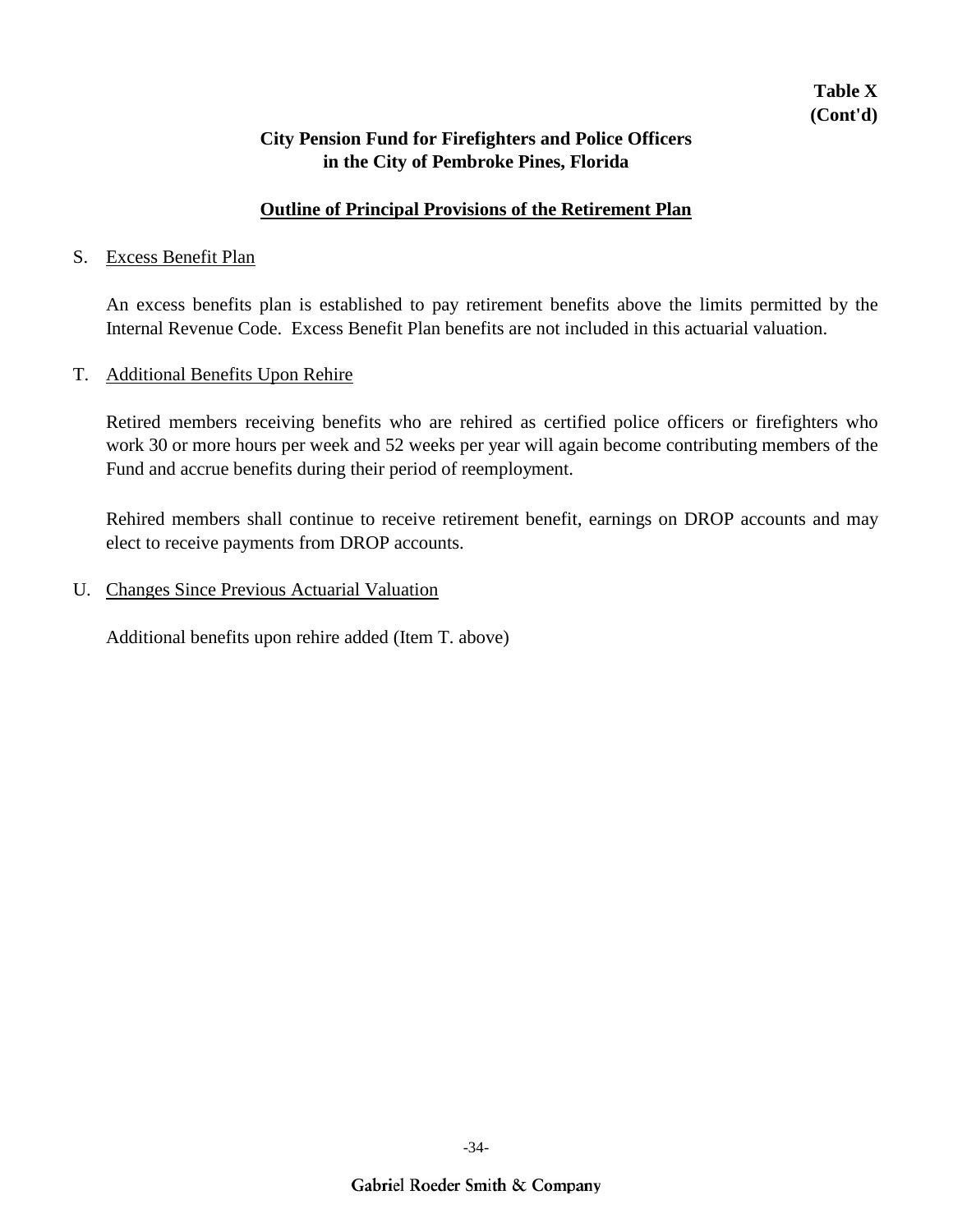## **Actuarial Assumptions and Actuarial Cost Methods Used in the Valuation**

### A. Mortality

For healthy participants, the RP-2000 Combined Mortality Table with Blue Collar Adjustment was used with separate rates for males and females and fully generational mortality improvements projected to each future decrement date with Scale AA.

For disabled participants, the RP-2000 Combined Disabled Mortality Table was used with separate rates for males and females and fully generational mortality improvements projected to each future decrement date with Scale AA.

### B. Investment Return

8.0%, compounded annually, net of investment expenses.

### C. Allowances for Expenses or Contingencies

Average of actual administrative expenses during prior three (3) years.

#### D. Employee Withdrawal Rates

Withdrawal rates for males and for females were used in accordance with the following illustrative example:

| <b>Withdrawal Rates</b><br>Per 100 Employees |               |          |               |          |  |  |  |  |  |
|----------------------------------------------|---------------|----------|---------------|----------|--|--|--|--|--|
|                                              | Males         |          | Females       |          |  |  |  |  |  |
| Age                                          | First 5 Years | 5+ Years | First 5 Years | 5+ Years |  |  |  |  |  |
|                                              |               |          |               |          |  |  |  |  |  |
| 20                                           | 2.70          | 3.13     | 5.25          | 5.24     |  |  |  |  |  |
| 25                                           | 2.70          | 2.28     | 5.25          | 3.44     |  |  |  |  |  |
| 30                                           | 2.70          | 1.65     | 5.25          | 2.38     |  |  |  |  |  |
| 35                                           | 2.70          | 0.97     | 5.25          | 1.44     |  |  |  |  |  |
| 40                                           | 2.70          | 0.55     | 5.25          | 1.01     |  |  |  |  |  |
|                                              |               |          |               |          |  |  |  |  |  |
| 45                                           | 2.70          | 0.25     | 5.25          | 0.55     |  |  |  |  |  |
| 50                                           | 2.70          | 0.04     | 5.25          | 0.31     |  |  |  |  |  |
| 55                                           | 2.70          | 0.02     | 5.25          | 0.18     |  |  |  |  |  |
| 60                                           | 2.70          | 0.01     | 5.25          | 0.05     |  |  |  |  |  |
| 62 & Over                                    | 0.00          | 0.00     | 0.00          | 0.00     |  |  |  |  |  |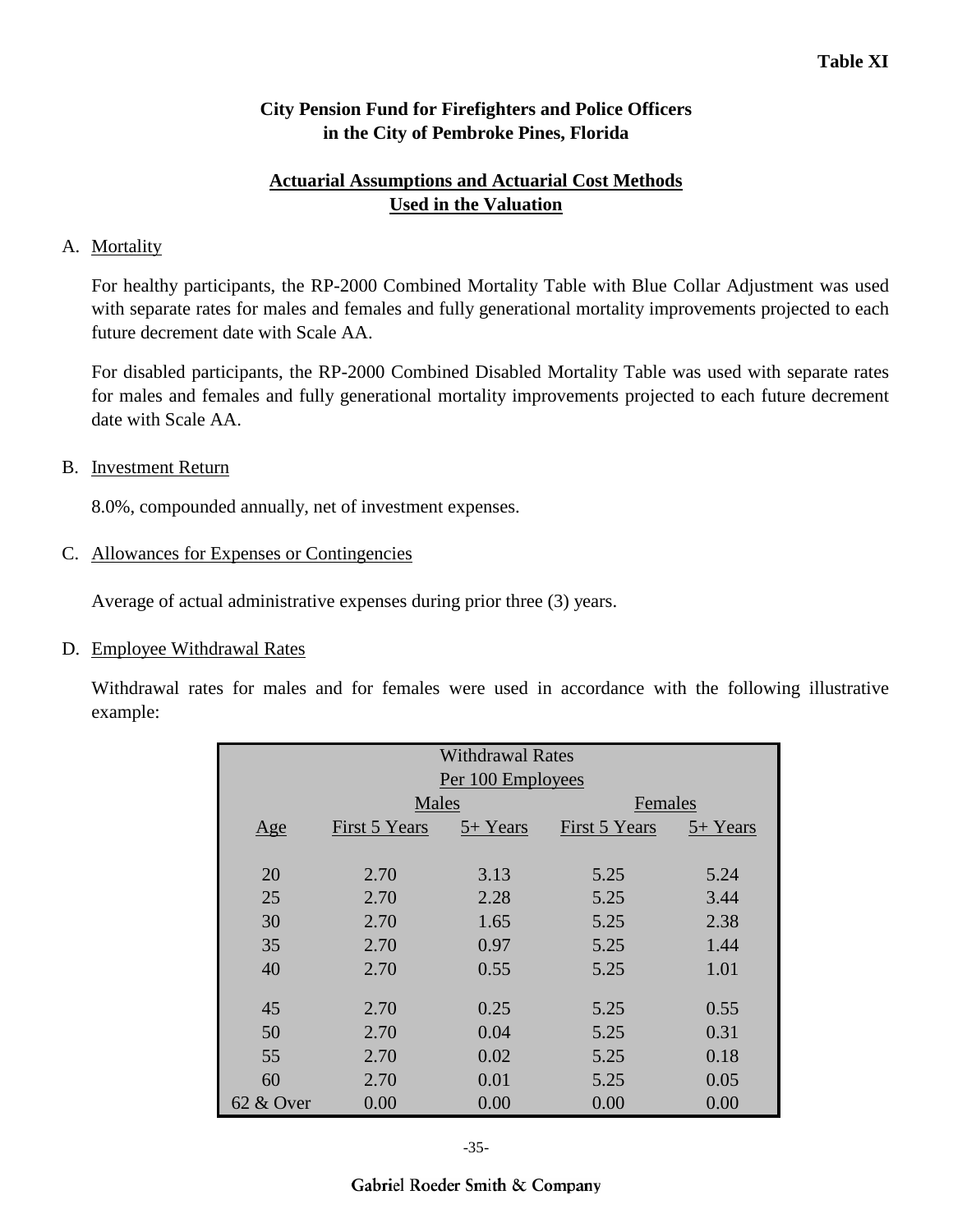## **Table XI (Cont'd)**

### **City Pension Fund for Firefighters and Police Officers in the City of Pembroke Pines, Florida**

## **Actuarial Assumptions and Actuarial Cost Methods Used in the Valuation**

#### E. Disability Rates

- 1. The 1985 Disability Study Class 2, with separate rate for males and females.
- 2. 80% of disabilities are assumed to be service incurred 20% non-service incurred.

#### F. Salary Increase Factors

Current salary is assumed to increase at a rate based on the table below per year until retirement.

| Service            | <b>Salary Increase</b> |
|--------------------|------------------------|
|                    |                        |
| 0 years            | 12.00%                 |
|                    | 10.50%                 |
| $\overline{2}$     | 8.50%                  |
| 3                  | 7.50%                  |
| $\overline{4}$     | 6.50%                  |
| 5                  | 6.50%                  |
| 6                  | 6.00%                  |
| $7 + \text{years}$ | 3.75%                  |

For members hired before May 1, 2010, average monthly earnings for retirements and DROPs are increased between 5.5% and 28.0% to reflect additional earnings during the averaging period including the inclusion in pensionable earnings of up to 1,000 hours of accrued unused leave as of April 30, 2010 payable at retirement or DROP entry.

For members hired on or after May 1, 2010, average monthly earnings for retirements and DROPs are increased 5.5% to reflect additional earnings during the averaging period.

The assumed salary increase rate after 7+ years of service reflects frozen longevity pay as of April 30, 2010.

### G. Payroll Growth Assumption

5.3%, per annum - not greater than historical 10-year average (1.7% as of October 1, 2014).

#### H. Load for Future Rehires

The normal cost and accrued liabilites are loaded 0.1% for assumed future rehired members.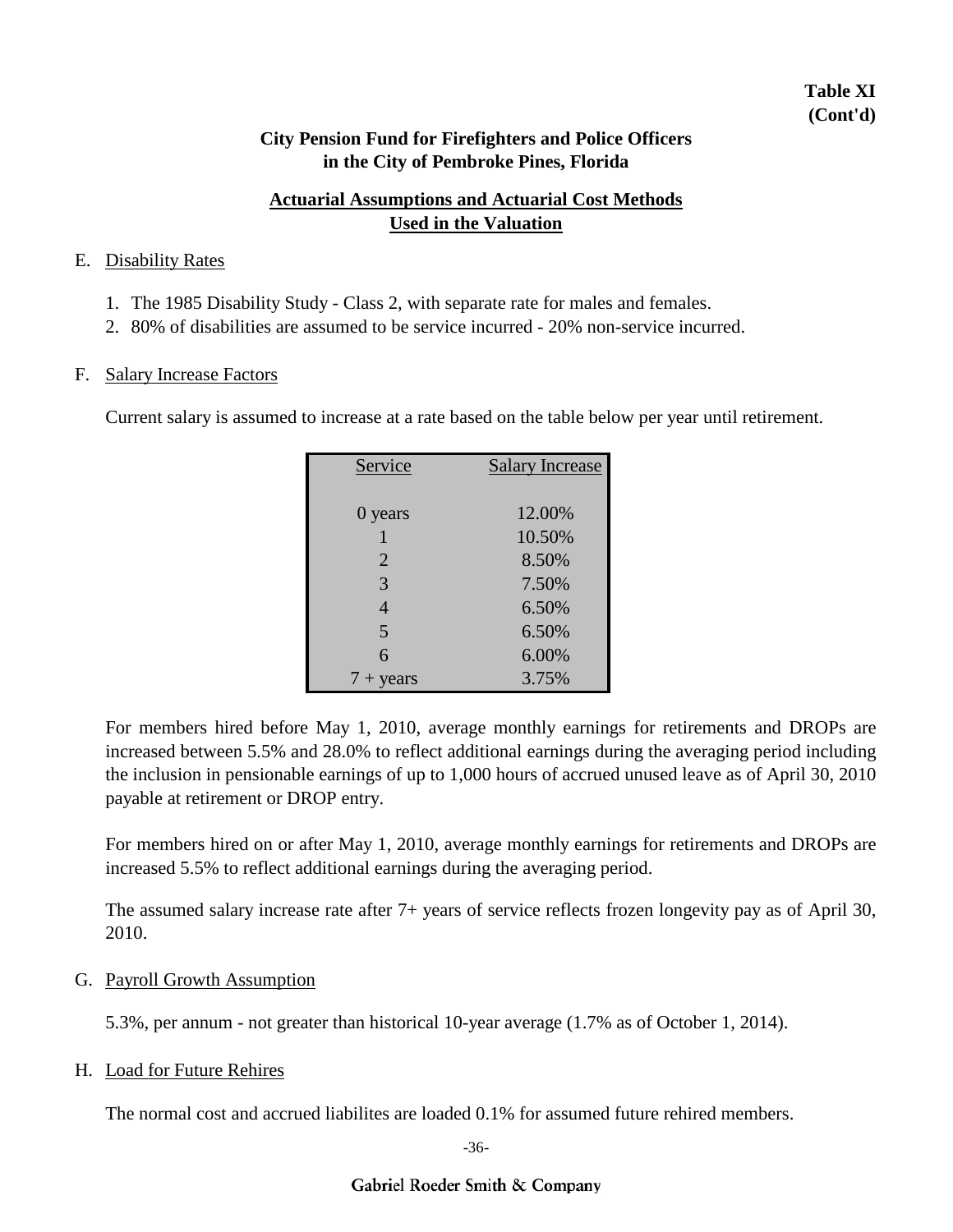## **Actuarial Assumptions and Actuarial Cost Methods Used in the Valuation**

#### I. Assumed Retirement Age

The retirement rates *for members hired before May 1, 2010 who are expected to reach the 80% of AME maximum benefit in the 20th year of service* are as follows:

- 1. 35% of members are assumed to retire the first year after attaining age fifty (50) and ten (10) years of credited service.
- 2. 20% of members are assumed to retire each year thereafter until reaching twenty (20) years of credited service.
- 3. 100% of members are assumed to retire after completing twenty (20) years of credited service.

## The retirement rates *for members hired before May 1, 2010 who are expected to reach the 80% of AME maximum benefit in the 21st year of service* are as follows:

- 1. 35% of members are assumed to retire the first year after attaining age fifty (50) and ten (10) years of credited service.
- 2. 20% of members are assumed to retire each year thereafter until reaching twenty (20) years of credited service.
- 3. 20% of members are assumed to retire after completing twenty (20) years of credited service.
- 4. 100% of members are assumed to retire upon attainment of twenty-one (21) years of credited service.

## The retirement rates *for members hired before May 1, 2010 who are expected to reach the 80% of AME maximum benefit in the 22nd year of service* are as follows:

- 1. 35% of members are assumed to retire the first year after attaining age fifty (50) and ten (10) years of credited service.
- 2. 20% of members are assumed to retire each year thereafter until reaching twenty (20) years of credited service.
- 3. 20% of members are assumed to retire after completing twenty (20) years of credited service.
- 4. 15% of members are assumed to retire after completing twenty-one (21) years of credited service.
- 5. 100% of members are assumed to retire upon attainment of twenty-two (22) years of credited service.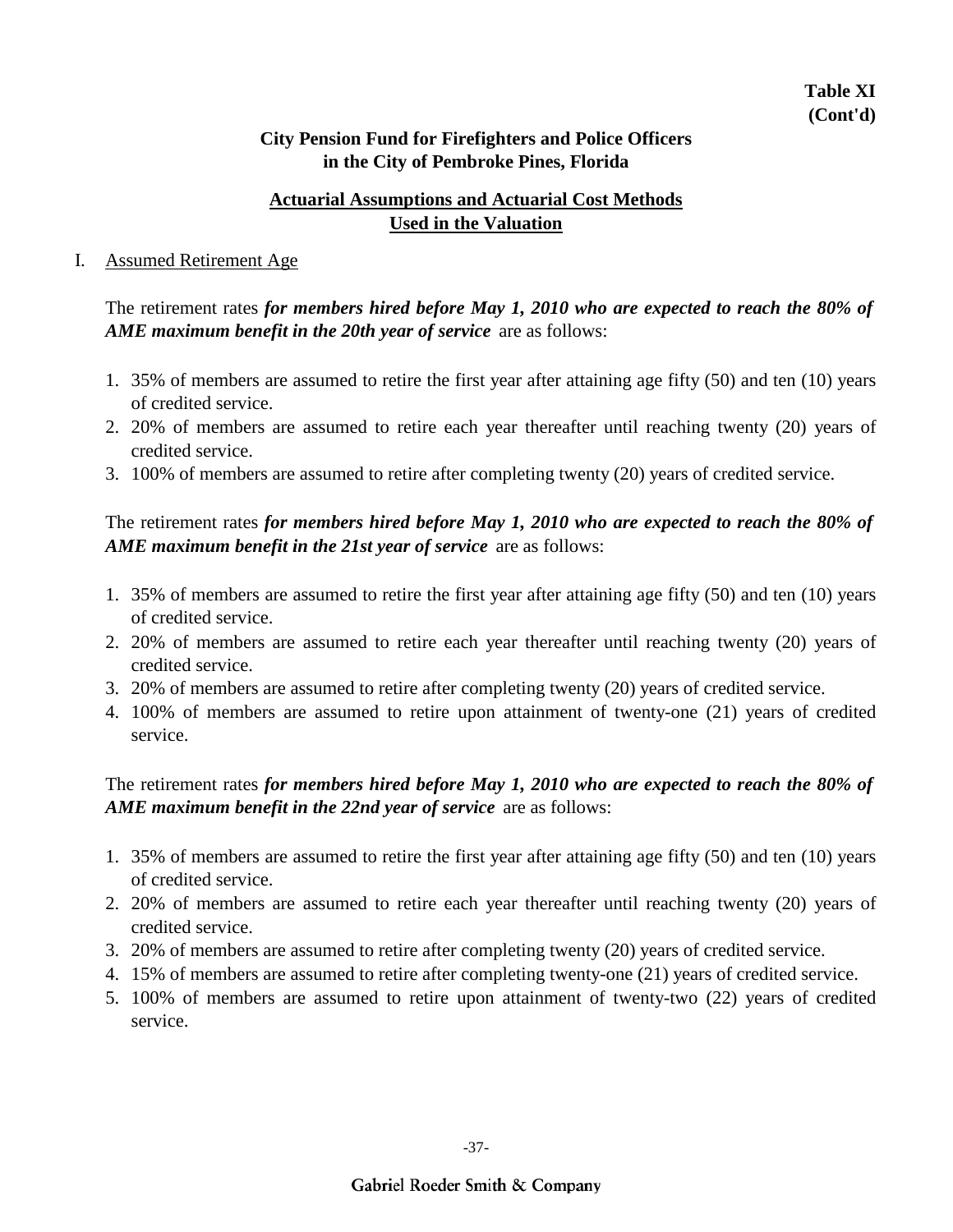## **Actuarial Assumptions and Actuarial Cost Methods Used in the Valuation**

The retirement rates *for members hired before May 1, 2010 who are expected to reach the 80% of AME maximum benefit in the 23rd year of service* are as follows:

- 1. 30% of members are assumed to retire the first year after attaining age fifty (50) and ten (10) years of credited service.
- 2. 20% of members are assumed to retire each year thereafter until reaching twenty (20) years of credited service.
- 3. 20% of members are assumed to retire after completing twenty (20) years of credited service.
- 4. 15% of members are assumed to retire after completing twenty-one (21) years of credited service.
- 5. 15% of members are assumed to retire after completing twenty-two (22) years of credited service.
- 6. 100% of members are assumed to retire upon attainment of twenty-three (23) years of credited service.

*For Firefighters hired after June 18, 2003 but before May 1, 2010 who are expected to reach age 50 before completion of twenty (20) years of service* , 100% are assumed to retire upon reaching the same multiplier (% of AME) they would have reached under the Plan in effect prior to April 30, 2010.

The retirement rates *for members hired on or after May 1, 2010* are as follows:

- 1. 25% of members who complete ten (10) years of service after reaching age 50 are assumed to retire upon completion of ten (10) years of credited service.
- 2. 15% of members who reach age 50 after completion of ten (10) years of credited service are assumed to retire upon reaching age 50.
- 3. 15% of members are assumed to retire each year thereafter, until reaching twenty (20) years of credited service.
- 4. 20% of members are assumed to retire upon reaching twenty (20) years of credited service.
- 5. 15% of members are assumed to retire each year thereafter, until reaching twenty-five (25) years of credited service.
- 6. 100% of members are assumed to retire upon reaching twenty-five (25) years of credited service.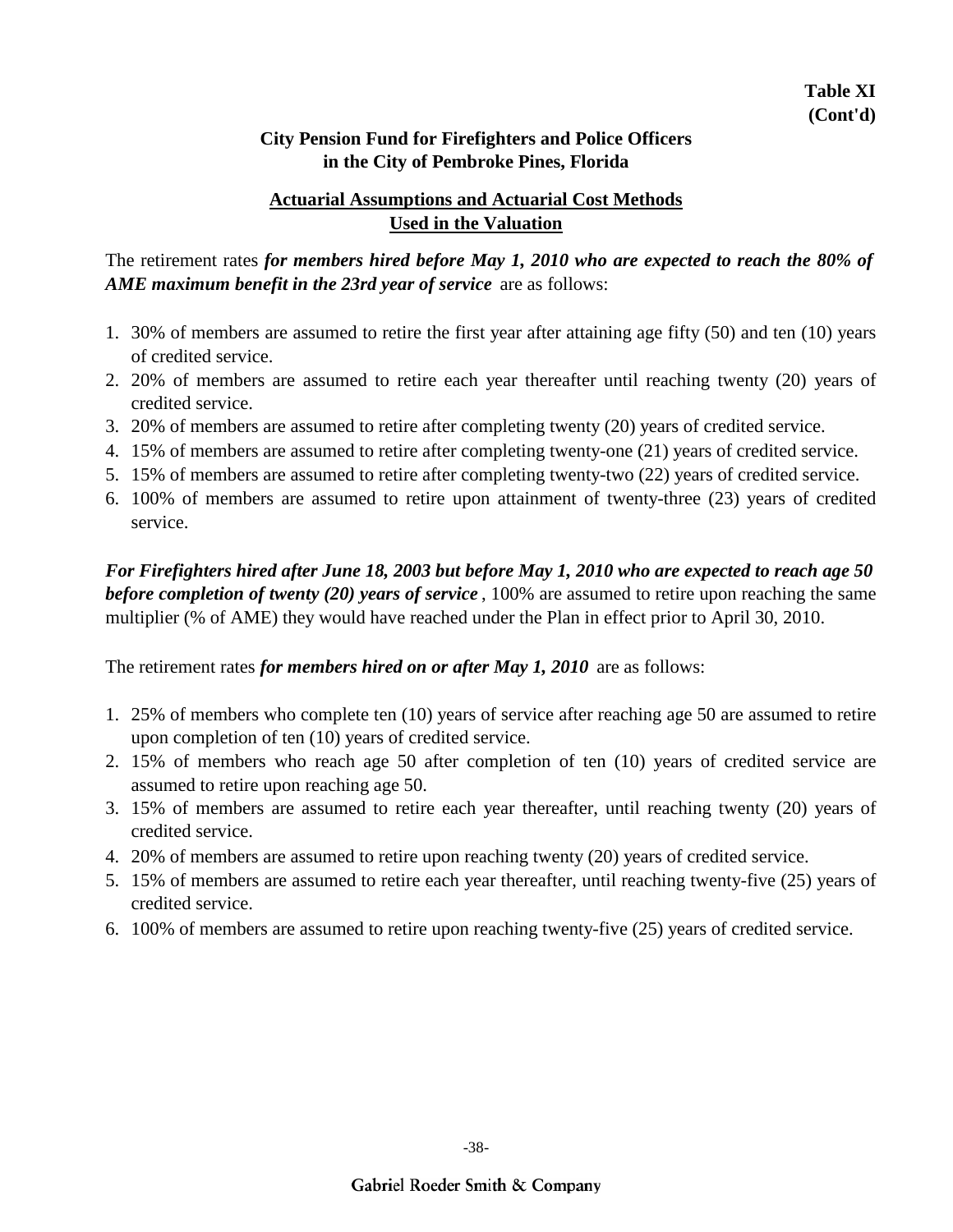## **Actuarial Assumptions and Actuarial Cost Methods Used in the Valuation**

### J. Marital Assumptions

- 1. 50% of deaths are assumed to be service incurred 50% non-service incurred.
- 2. There are no children eligible for benefits.
- 3. 95% of participants are married.
- 4. Spouses are assumed to be the same age as members.

#### K. Cost of Living Adjustment

- For Firefighters who retired or entered the DROP prior to May 1, 2010, 2.0% for those who elected the fluctuating COLA and 3.0% for those who elected the fixed COLA. 2.0% for Firefighters hired before May 1, 2010 who are expected to retire or enter the DROP after April 30, 2010. 1.5% for Firefighters hired after April 30, 2010. Firefighters:
- Police Officers: 0.0%, 2.0% or 2.5% based upon election for Police Officers who retired or entered the DROP prior to October 1, 2006. 3.0% for Police Officers who retired or entered the DROP on or after October 1, 2006 but before May 1, 2010. 2.0% for Police Officers hired before May 1, 2010 who are expected to retire or enter the DROP after April 30, 2010. 1.5% for Police Officers hired after April 30, 2010.

### L. Smoothed Asset Valuation Method

Smoothed actuarial value of assets is equal to the expected smoothed actuarial value of assets adjusted by 20% of the difference between the expected smoothed actuarial value and market value.

### M. Cost Method

Normal Retirement, Termination, Disability, and Death Benefits: Entry Age Normal Cost Method

Under this method the normal cost for each active employee is the amount which is calculated to be a level percentage of pay that would be required annually from his entry age to his assumed retirement age to fund his estimated benefits, assuming the Fund had always been in effect. The normal cost for the Fund is the sum of such amounts for all employees. The actuarial accrued liability as of any valuation date for each active employee or inactive employee who is eligible to receive benefits under the Fund is the excess of the actuarial present value of estimated future benefits over the actuarial present value of current and future normal costs. The unfunded actuarial accrued liability as of any valuation date is the excess of the actuarial accrued liability over the assets of the Fund.

The DROP accounts balance is included in the assets and liabilities as of the valuation date.

### N. Changes Since Previous Actuarial Valuation

There was no load for future rehires - Item H..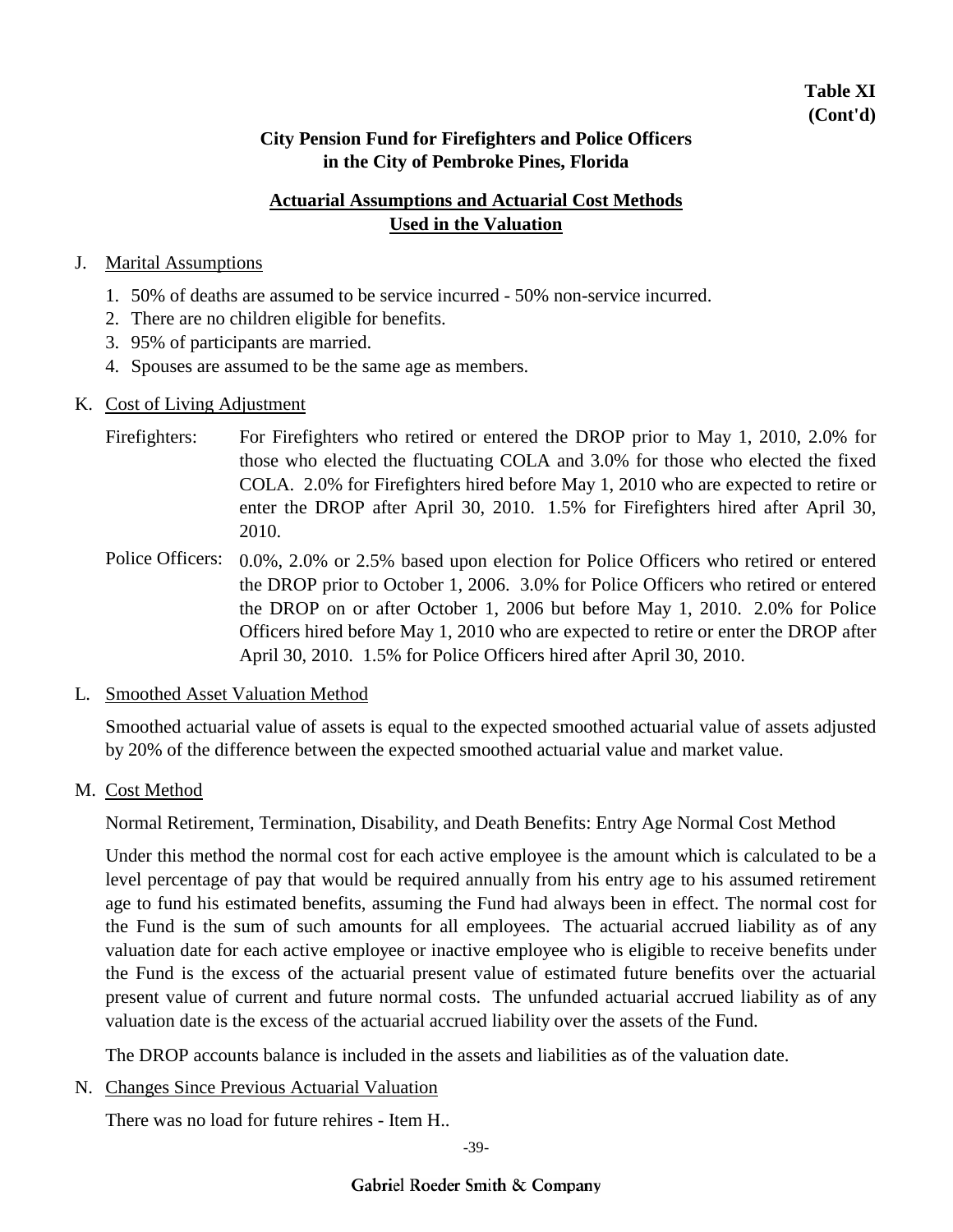# **City Pension Fund for Firefighters and Police Officers**

**in the City of Pembroke Pines, Florida**

**and Service Groups as of October 1, 2014 Distribution by Attained Age Groups**

## **Active Firefighters**

| <b>Attained</b> |                                                                                  |                          |              | COMPLETED YEARS OF SERVICE-                                        |                  |                                                              |                  |                  |
|-----------------|----------------------------------------------------------------------------------|--------------------------|--------------|--------------------------------------------------------------------|------------------|--------------------------------------------------------------|------------------|------------------|
| Age Group       | $0 - 4$                                                                          | $5-9$                    | $10-14$      | $15-19$                                                            | $20 - 24$        | $25-29$                                                      | 30 & Over        | Total            |
| Under 25        | $\overline{4}$                                                                   | $\overline{\phantom{a}}$ |              |                                                                    |                  |                                                              |                  | $\overline{4}$   |
| 25-29           | 12                                                                               | 3                        |              |                                                                    |                  |                                                              |                  | 15               |
| $30 - 34$       | 3                                                                                | 18                       | 13           |                                                                    |                  |                                                              |                  | 34               |
| 35-39           |                                                                                  | 20                       | 20           | $\overline{3}$                                                     |                  |                                                              |                  | 43               |
| $40 - 44$       | $\overline{2}$                                                                   | 8                        | 22           | 15                                                                 |                  |                                                              |                  | 47               |
| 45-49           |                                                                                  | 5                        | 9            | 12                                                                 |                  |                                                              |                  | 26               |
| 50-54           |                                                                                  | $\mathbf{1}$             | 3            | $\overline{4}$                                                     |                  |                                                              |                  | $8\,$            |
| 55-59           |                                                                                  |                          | $\mathbf{1}$ |                                                                    |                  |                                                              |                  | $\mathbf{1}$     |
| 60-64           |                                                                                  |                          |              |                                                                    |                  |                                                              |                  | $\boldsymbol{0}$ |
| 65 & Over       |                                                                                  |                          |              |                                                                    |                  |                                                              |                  | $\boldsymbol{0}$ |
| <b>TOTAL</b>    | 21                                                                               | 55                       | 68           | 34                                                                 | $\boldsymbol{0}$ | $\boldsymbol{0}$                                             | $\boldsymbol{0}$ | 178              |
|                 | <b>Average Attained Age</b><br>Average Hire Age<br>Average Pay<br>Percent Female |                          |              | 10/01/2013<br>37.96 years<br>$27.14$ years<br>78,138<br>\$<br>4.5% |                  | 10/01/2014<br>38.28 years<br>26.99 years<br>\$77,641<br>3.4% |                  |                  |

-40-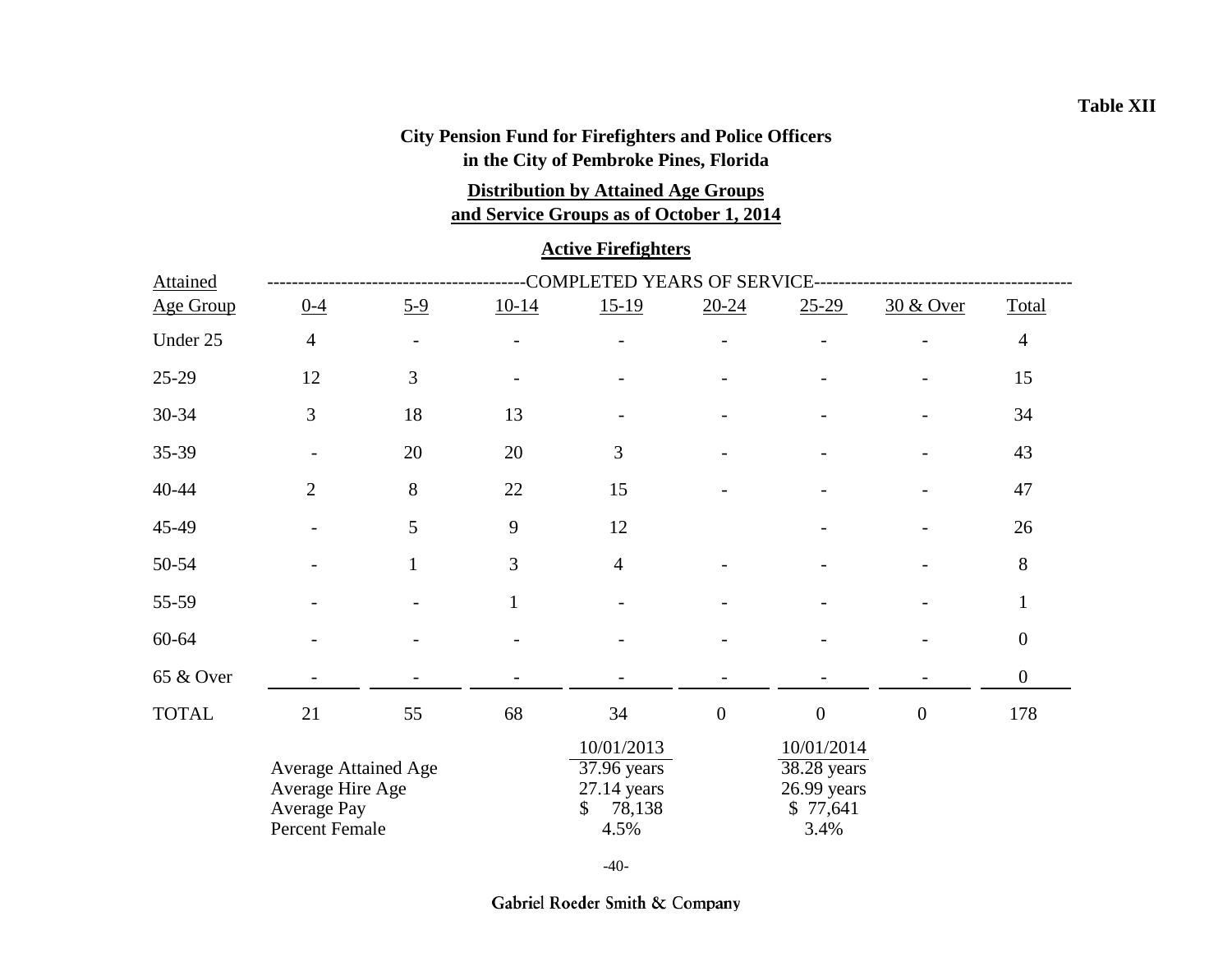## **Table XII (Cont'd)**

## **City Pension Fund for Firefighters and Police Officers in the City of Pembroke Pines, Florida**

**Distribution by Attained Age Groups**

**and Service Groups as of October 1, 2014**

### **Active Police Officers**

| <b>Attained</b>  |              |                                                                                  |                | COMPLETED YEARS OF SERVICE- |                |                                                                 |                      |                  |
|------------------|--------------|----------------------------------------------------------------------------------|----------------|-----------------------------|----------------|-----------------------------------------------------------------|----------------------|------------------|
| <b>Age Group</b> | $0 - 4$      | $5-9$                                                                            | $10-14$        | $15-19$                     | $20 - 24$      | $25-29$                                                         | <u>30 &amp; Over</u> | Total            |
| Under 25         | 8            |                                                                                  |                |                             |                |                                                                 |                      | $8\,$            |
| $25-29$          | 27           | $\mathbf{2}$                                                                     |                |                             |                |                                                                 |                      | 29               |
| 30-34            | 6            | 10                                                                               | $\overline{4}$ |                             |                |                                                                 |                      | 20               |
| 35-39            | 5            | 17                                                                               | 15             | $\mathbf{1}$                |                |                                                                 |                      | 38               |
| 40-44            | $\mathbf{1}$ | 6                                                                                | 19             | 36                          |                |                                                                 |                      | 62               |
| 45-49            | $\mathbf{1}$ | 3                                                                                | $\overline{4}$ | 12                          | $\overline{2}$ |                                                                 |                      | 22               |
| 50-54            | $\mathbf{1}$ | $\mathbf{1}$                                                                     | 3              | $\overline{2}$              |                |                                                                 |                      | $\tau$           |
| 55-59            |              |                                                                                  | $\mathbf{1}$   |                             |                |                                                                 |                      | $\mathbf{1}$     |
| 60-64            |              |                                                                                  |                |                             |                |                                                                 |                      | $\boldsymbol{0}$ |
| 65 & Over        |              |                                                                                  |                |                             |                |                                                                 |                      | $\boldsymbol{0}$ |
| <b>TOTAL</b>     | 49           | 39                                                                               | 46             | 51                          | $\mathbf{2}$   | $\boldsymbol{0}$                                                | $\boldsymbol{0}$     | 187              |
|                  |              | Average Attained Age<br>Average Hire Age<br><b>Average Pay</b><br>Percent Female |                |                             |                | 10/01/2014<br>37.70 years<br>$27.61$ years<br>\$75,161<br>15.5% |                      |                  |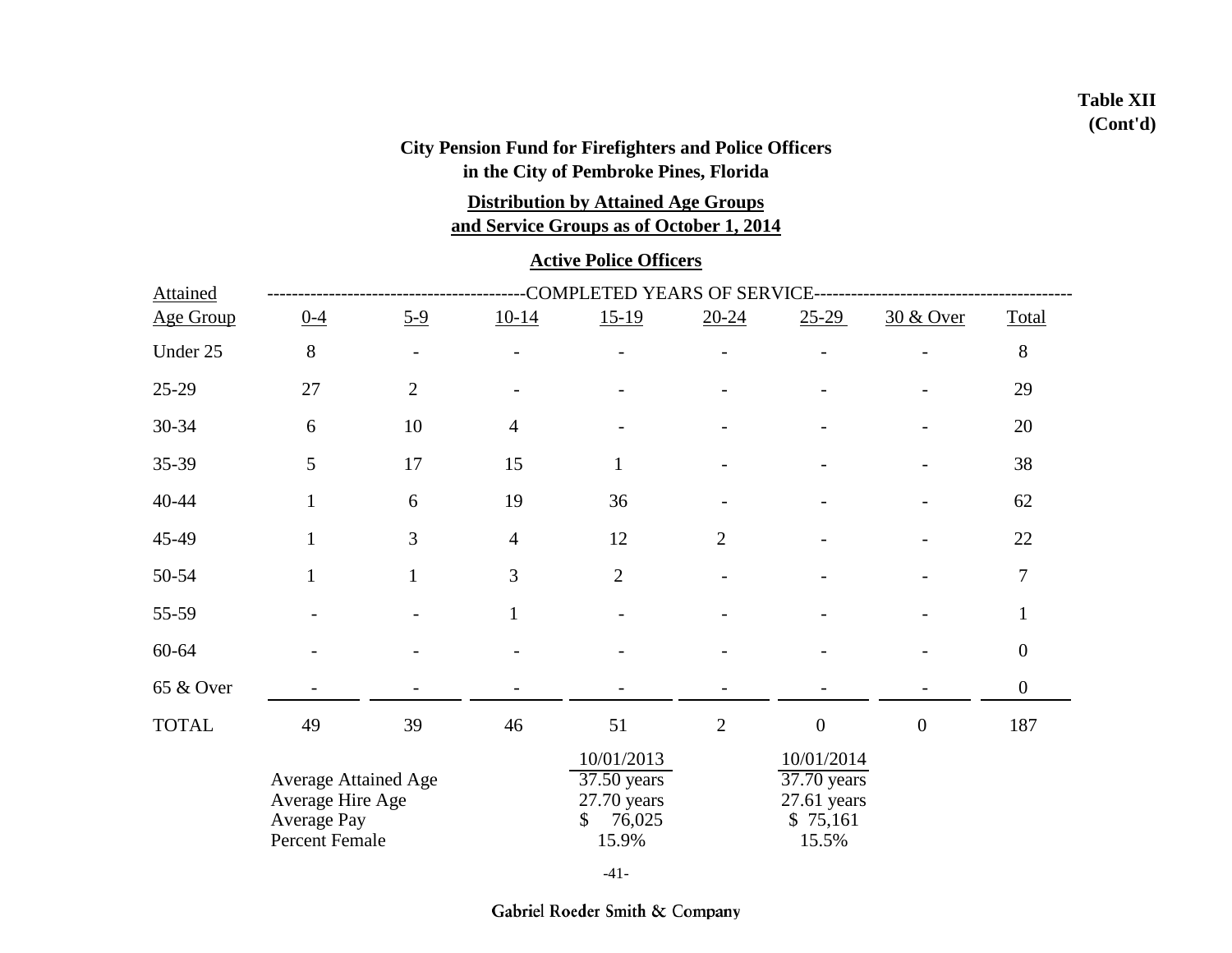## **Table XII (Cont'd)**

## **City Pension Fund for Firefighters and Police Officers in the City of Pembroke Pines, Florida**

**Distribution by Attained Age Groups**

**and Service Groups as of October 1, 2014**

#### **All Active Members**

| <b>Attained</b> |                                                                           |                          |                                                                             | COMPLETED YEARS OF SERVICE- |                |                                                              |                  |                  |
|-----------------|---------------------------------------------------------------------------|--------------------------|-----------------------------------------------------------------------------|-----------------------------|----------------|--------------------------------------------------------------|------------------|------------------|
| Age Group       | $0 - 4$                                                                   | $5-9$                    | $10-14$                                                                     | $15-19$                     | $20 - 24$      | $25 - 29$                                                    | 30 & Over        | Total            |
| Under 25        | 12                                                                        | $\overline{\phantom{a}}$ |                                                                             |                             |                |                                                              |                  | 12               |
| 25-29           | 39                                                                        | 5                        |                                                                             |                             |                |                                                              |                  | 44               |
| 30-34           | 9                                                                         | 28                       | 17                                                                          |                             |                |                                                              |                  | 54               |
| 35-39           | 5                                                                         | 37                       | 35                                                                          | $\overline{4}$              |                |                                                              |                  | 81               |
| $40 - 44$       | 3                                                                         | 14                       | 41                                                                          | 51                          |                |                                                              |                  | 109              |
| 45-49           | $\mathbf{1}$                                                              | 8                        | 13                                                                          | 24                          | $\overline{2}$ |                                                              |                  | 48               |
| 50-54           | $\mathbf{1}$                                                              | $\overline{2}$           | 6                                                                           | 6                           |                |                                                              |                  | 15               |
| 55-59           |                                                                           |                          | $\overline{2}$                                                              |                             |                |                                                              |                  | $\overline{2}$   |
| 60-64           |                                                                           |                          |                                                                             |                             |                |                                                              |                  | $\boldsymbol{0}$ |
| 65 & Over       |                                                                           |                          |                                                                             |                             |                |                                                              |                  | $\boldsymbol{0}$ |
| <b>TOTAL</b>    | $70\,$                                                                    | 94                       | 114                                                                         | 85                          | $\overline{2}$ | $\boldsymbol{0}$                                             | $\boldsymbol{0}$ | 365              |
|                 | Average Attained Age<br>Average Hire Age<br>Average Pay<br>Percent Female |                          | 10/01/2013<br>37.73 years<br>27.43 years<br>77,064<br>$\mathbb{S}$<br>10.3% |                             |                | 10/01/2014<br>37.98 years<br>27.30 years<br>\$76,370<br>9.6% |                  |                  |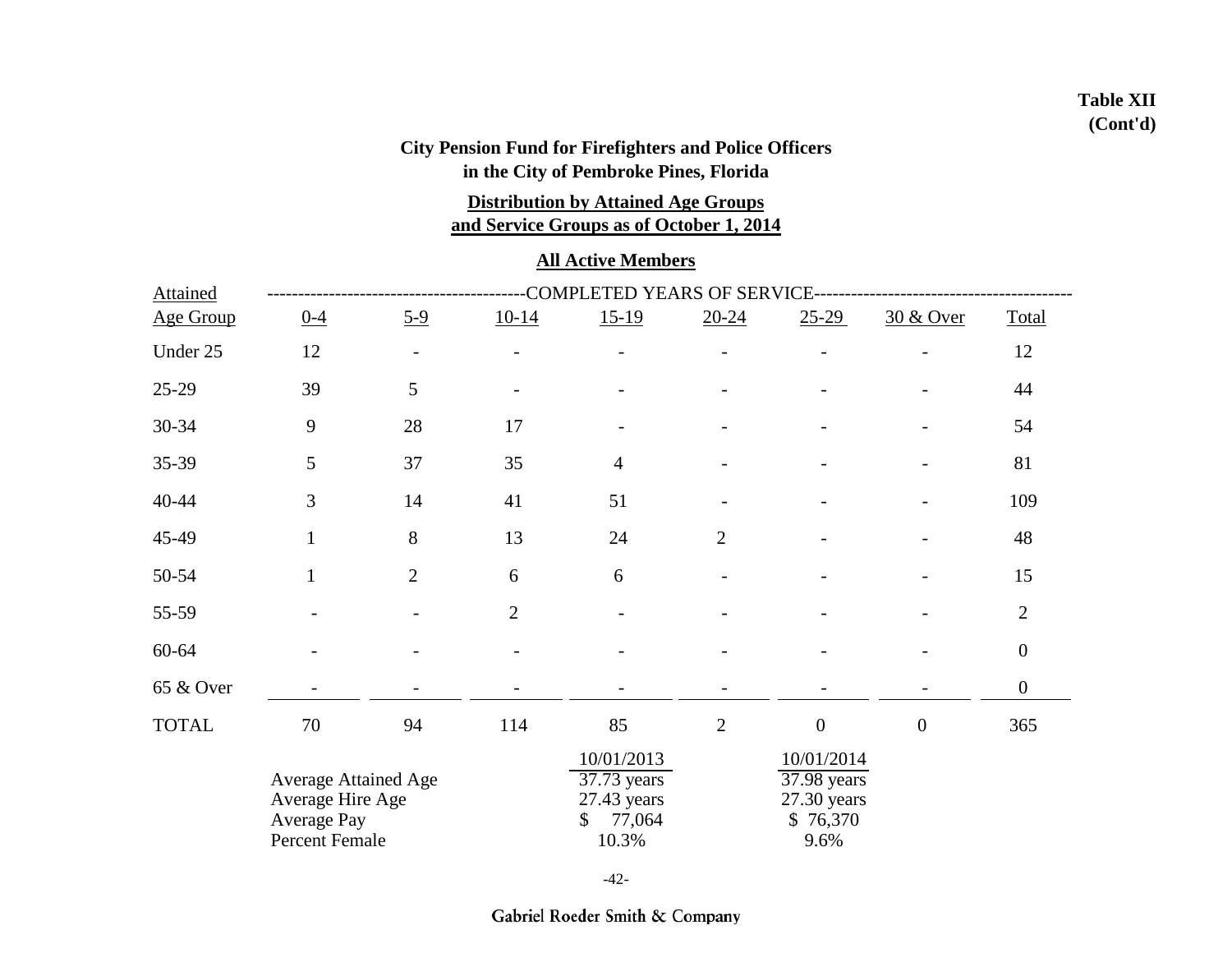#### **Table XIII**

## **City Pension Fund for Firefighters and Police Officers in the City of Pembroke Pines, Florida**

## **Statistics for Participants Entitled to Deferred Benefits and Participants Receiving Benefits**

## A. Entitled to Deferred Benefits

| <b>Current Age</b> |                          | <b>Total</b>          | Average               |        |  |
|--------------------|--------------------------|-----------------------|-----------------------|--------|--|
| Group              | Count                    | <b>Annual Benefit</b> | <b>Annual Benefit</b> |        |  |
| Less than 40       | 2                        | \$<br>53,760          | \$                    | 26,880 |  |
| 40-44              |                          | 24,171                |                       | 24,171 |  |
| 45-49              | 1                        | 25,709                |                       | 25,709 |  |
| 50-54              |                          |                       |                       |        |  |
| 55-59              |                          |                       |                       |        |  |
| 60-64              |                          |                       |                       |        |  |
| 65 & Over          | $\overline{\phantom{0}}$ |                       |                       |        |  |
| <b>TOTAL</b>       | 4                        | \$<br>103,640         | \$                    | 25,910 |  |

### B. Receiving Benefits (including DROPs)

| <b>Current Age</b> |       | <b>Total</b>          | Average               |        |  |
|--------------------|-------|-----------------------|-----------------------|--------|--|
| Group              | Count | <b>Annual Benefit</b> | <b>Annual Benefit</b> |        |  |
| Less than 50       | 78    | \$<br>7,290,143       | \$                    | 93,463 |  |
| 50-54              | 107   | 9,575,134             |                       | 89,487 |  |
| 55-59              | 62    | 5,317,399             |                       | 85,765 |  |
| 60-64              | 29    | 2,189,261             |                       | 75,492 |  |
| 65-69              | 15    | 706,753               |                       | 47,117 |  |
| 70-74              | 9     | 344,948               |                       | 38,328 |  |
| 75 & Over          | 10    | 261,827               |                       | 26,183 |  |
| <b>TOTAL</b>       | 310   | \$<br>25,685,465      | \$                    | 82,856 |  |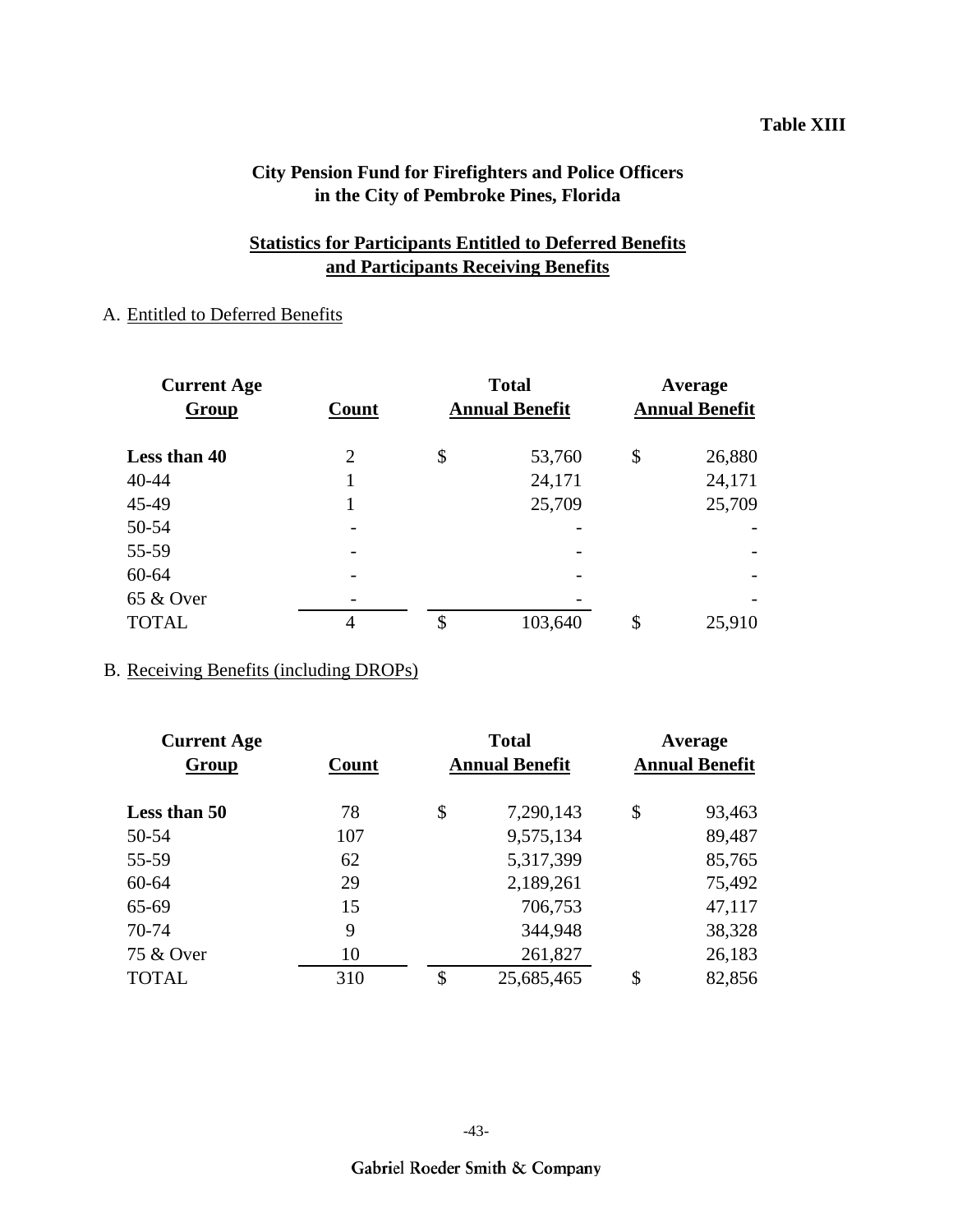# **Reconciliation of Employee Data - Firefighters**

| А. | <b>Active Participants</b>                                        |                  |
|----|-------------------------------------------------------------------|------------------|
|    | 1. Active participants previous year                              | 176              |
|    | 2. Retired during year                                            | $\overline{0}$   |
|    | 3. Entered DROP                                                   | (4)              |
|    | 4. Died during year                                               | $\theta$         |
|    | 5. Disabled during year                                           | $\boldsymbol{0}$ |
|    | 6. Terminated during year                                         | (1)              |
|    | 7. New active participants                                        | 7                |
|    | 8. Transferred from General plan                                  | $\boldsymbol{0}$ |
|    | 9. Reinstated during year                                         | $\overline{0}$   |
|    | 10. Active participants current year                              | 178              |
| B. | <b>Participants Receiving Benefits</b>                            |                  |
|    | 1. Participants receiving benefits previous year                  | 114              |
|    | 2. New retired participants                                       | $\boldsymbol{0}$ |
|    | 3. New terminated vested receiving benefits                       | 1                |
|    | 4. New disabled receiving benefits                                | $\theta$         |
|    | 5. New beneficiaries receiving benefits                           | $\boldsymbol{0}$ |
|    | 6. Former DROPs now receiving benefits                            | 6                |
|    | 7. Died or ceased payment during year                             | $\boldsymbol{0}$ |
|    | 8. Retired or terminated vested receiving benefits current year   | 121              |
| C. | <b>DROP Participants</b>                                          |                  |
|    | 1. DROP participants previous year                                | 26               |
|    | 2. Died during year                                               | $\boldsymbol{0}$ |
|    | 3. Became disabled during year                                    | $\theta$         |
|    | 4. Employment terminated and retired during year                  | (6)              |
|    | 5. Entered DROP during year                                       | 4                |
|    | 6. DROP participants current year                                 | 24               |
| D. | <b>Terminated Vested Participants Entitled to Future Benefits</b> |                  |
|    | 1. Terminated vested entitled previous year                       | $\overline{2}$   |
|    | 2. Died during year                                               | $\overline{0}$   |
|    | 3. Commenced receiving benefits during year                       | (1)              |
|    | 4. New terminated vested                                          | $\theta$         |
|    | 5. Terminated vested paid lump sum                                | $\theta$         |
|    | 6. Terminated vested entitled current year                        | 1                |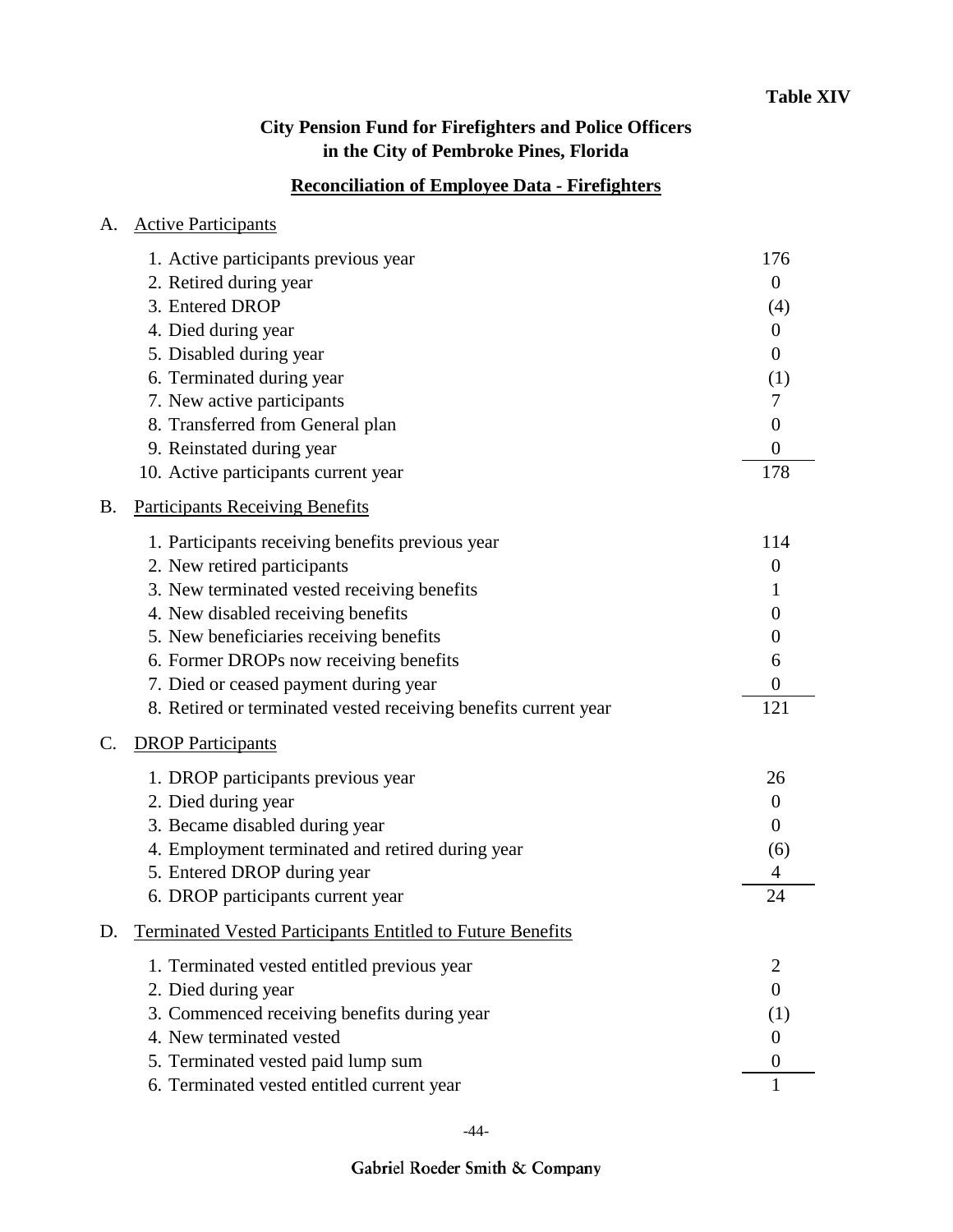## **Reconciliation of Employee Data - Police Officers**

| A.        | <b>Active Participants</b>                                        |                  |
|-----------|-------------------------------------------------------------------|------------------|
|           | 1. Active participants previous year                              | 182              |
|           | 2. Retired during year                                            | $\theta$         |
|           | 3. Entered DROP                                                   | (4)              |
|           | 4. Died during year                                               | $\theta$         |
|           | 5. Disabled during year                                           | $\theta$         |
|           | 6. Terminated during year                                         | (2)              |
|           | 7. New active participants                                        | 11               |
|           | 8. Transferred from General plan                                  | $\overline{0}$   |
|           | 9. Reinstated during year                                         | $\boldsymbol{0}$ |
|           | 10. Active participants current year                              | 187              |
| <b>B.</b> | <b>Participants Receiving Benefits</b>                            |                  |
|           | 1. Participants receiving benefits previous year                  | 134              |
|           | 2. New retired participants                                       | $\overline{0}$   |
|           | 3. New terminated vested receiving benefits                       | $\boldsymbol{0}$ |
|           | 4. New disabled receiving benefits                                | $\overline{0}$   |
|           | 5. New beneficiaries receiving benefits                           |                  |
|           | 6. Former DROPs now receiving benefits                            | 10               |
|           | 7. Died or ceased payment during year                             | (3)              |
|           | 8. Retired or terminated vested receiving benefits current year   | 142              |
| C.        | <b>DROP</b> Participants                                          |                  |
|           | 1. DROP participants previous year                                | 29               |
|           | 2. Died during year                                               | $\overline{0}$   |
|           | 3. Became disabled during year                                    | $\theta$         |
|           | 4. Employment terminated and retired during year                  | (10)             |
|           | 5. Entered DROP during year                                       | 4                |
|           | 6. DROP participants current year                                 | 23               |
| D.        | <b>Terminated Vested Participants Entitled to Future Benefits</b> |                  |
|           | 1. Terminated vested entitled previous year                       | 3                |
|           | 2. Died during year                                               | $\overline{0}$   |
|           | 3. Commenced receiving benefits during year                       | $\theta$         |
|           | 4. New terminated vested                                          | $\theta$         |
|           | 5. Terminated vested paid lump sum                                | $\theta$         |
|           | 6. Terminated vested entitled current year                        | 3                |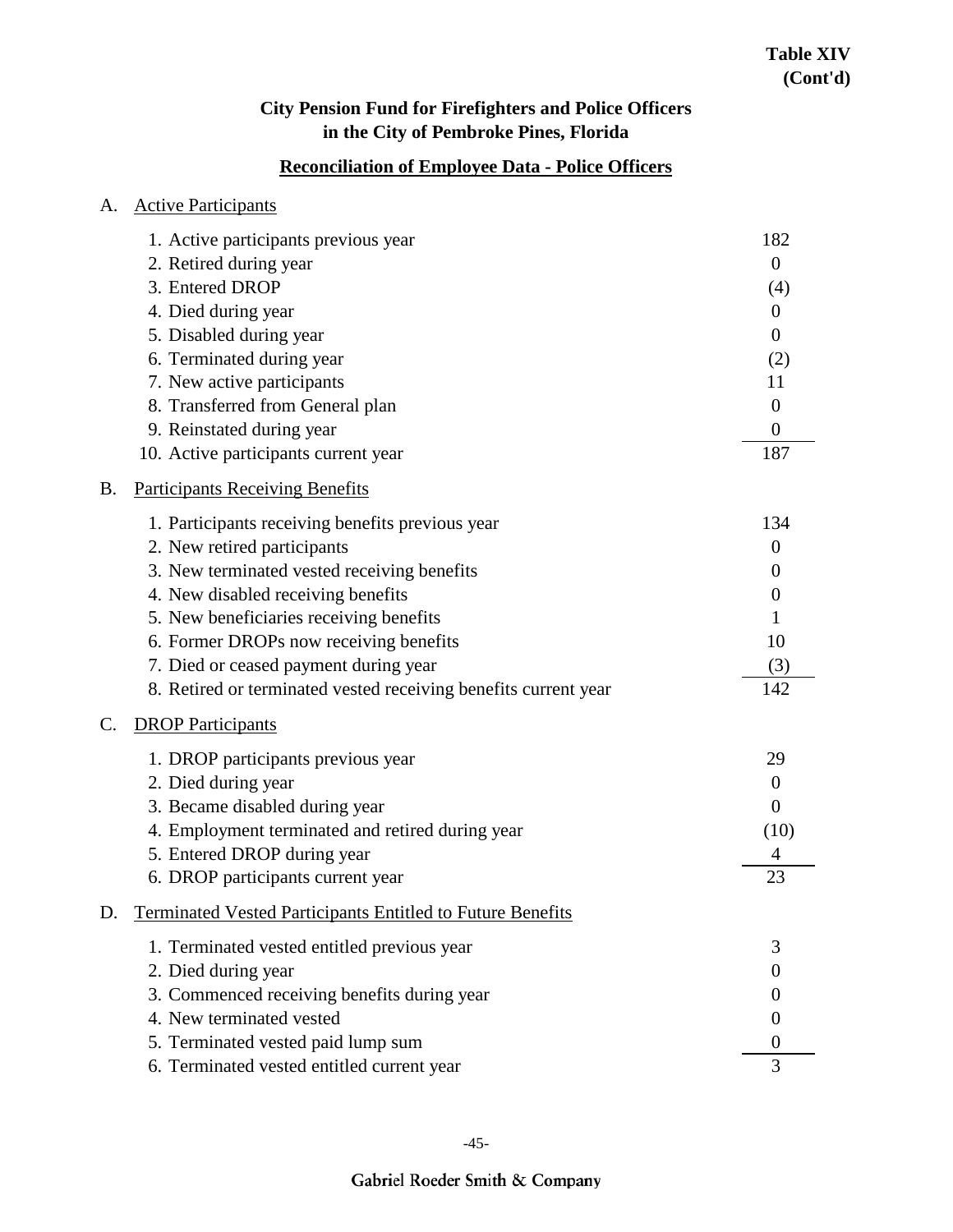## **Reconciliation of Employee Data - All Members**

| A. | <b>Active Participants</b>                                        |                  |
|----|-------------------------------------------------------------------|------------------|
|    | 1. Active participants previous year                              | 358              |
|    | 2. Retired during year                                            | $\theta$         |
|    | 3. Entered DROP                                                   | (8)              |
|    | 4. Died during year                                               | $\boldsymbol{0}$ |
|    | 5. Disabled during year                                           | $\boldsymbol{0}$ |
|    | 6. Terminated during year                                         | (3)              |
|    | 7. New active participants                                        | 18               |
|    | 8. Transferred from General plan                                  | $\overline{0}$   |
|    | 9. Reinstated during year                                         | $\overline{0}$   |
|    | 10. Active participants current year                              | 365              |
| Β. | <b>Participants Receiving Benefits</b>                            |                  |
|    | 1. Participants receiving benefits previous year                  | 248              |
|    | 2. New retired participants                                       | $\overline{0}$   |
|    | 3. New terminated vested receiving benefits                       | 1                |
|    | 4. New disabled receiving benefits                                | $\boldsymbol{0}$ |
|    | 5. New beneficiaries receiving benefits                           |                  |
|    | 6. Former DROPs now receiving benefits                            | 16               |
|    | 7. Died or ceased payment during year                             | (3)              |
|    | 8. Retired or terminated vested receiving benefits current year   | 263              |
| C. | <b>DROP Participants</b>                                          |                  |
|    | 1. DROP participants previous year                                | 55               |
|    | 2. Died during year                                               | $\overline{0}$   |
|    | 3. Became disabled during year                                    | $\theta$         |
|    | 4. Employment terminated and retired during year                  | (16)             |
|    | 5. Entered DROP during year                                       | 8                |
|    | 6. DROP participants current year                                 | 47               |
| D. | <b>Terminated Vested Participants Entitled to Future Benefits</b> |                  |
|    | 1. Terminated vested entitled previous year                       | 5                |
|    | 2. Died during year                                               | $\overline{0}$   |
|    | 3. Commenced receiving benefits during year                       | (1)              |
|    | 4. New terminated vested                                          | $\theta$         |
|    | 5. Terminated vested paid lump sum                                | $\theta$         |
|    | 6. Terminated vested entitled current year                        | 4                |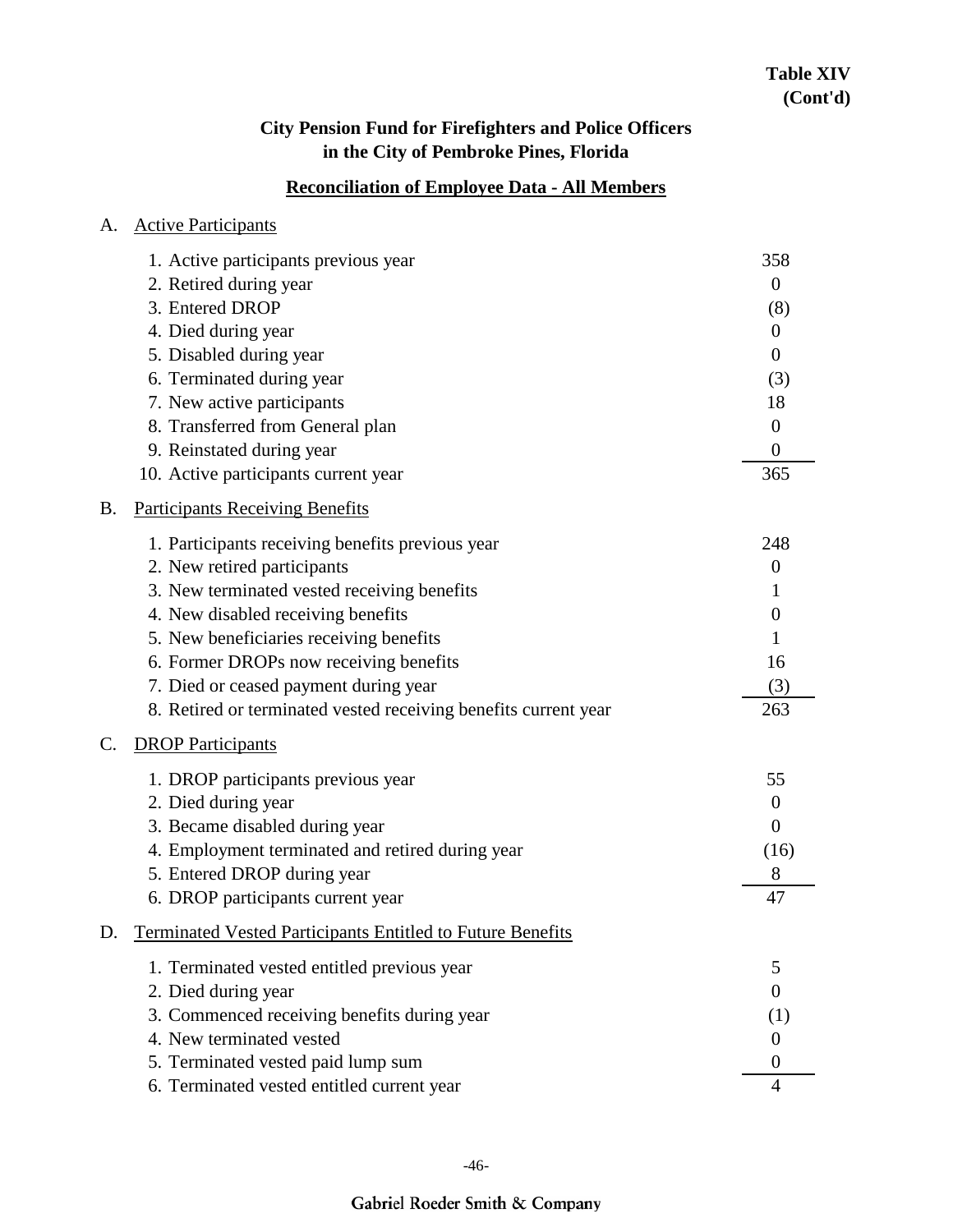#### **Table XV**

### **City Pension Fund for Firefighters and Police Officers in the City of Pembroke Pines, Florida**

#### **Projected Retirement Benefits**

| <b>Fiscal Year</b> | <b>Projected Total</b><br><b>Annual Payout</b> |              |  |  |  |
|--------------------|------------------------------------------------|--------------|--|--|--|
| 2015               | \$                                             | 25,996,615   |  |  |  |
| 2016               | \$                                             | 27,853,156   |  |  |  |
| 2017               | \$                                             | 30, 362, 158 |  |  |  |
| 2018               | \$                                             | 32,846,765   |  |  |  |
| 2019               | \$                                             | 34,778,384   |  |  |  |
| 2020               | \$                                             | 36,581,806   |  |  |  |
| 2021               | \$                                             | 38,598,783   |  |  |  |
| 2022               | \$                                             | 40,202,665   |  |  |  |
| 2023               | \$                                             | 43,075,354   |  |  |  |
| 2024               | \$                                             | 46,034,698   |  |  |  |
|                    |                                                |              |  |  |  |

The above projected payout of Plan benefits during the next ten years is based on assumptions involving all decrements. Actual payouts may differ from the above estimates depending upon the death, salary and retirement experience of the Plan. However, since the projected payment is recomputed each valuation date, there is an automatic correction to the extent that actual experience varies from expected experience.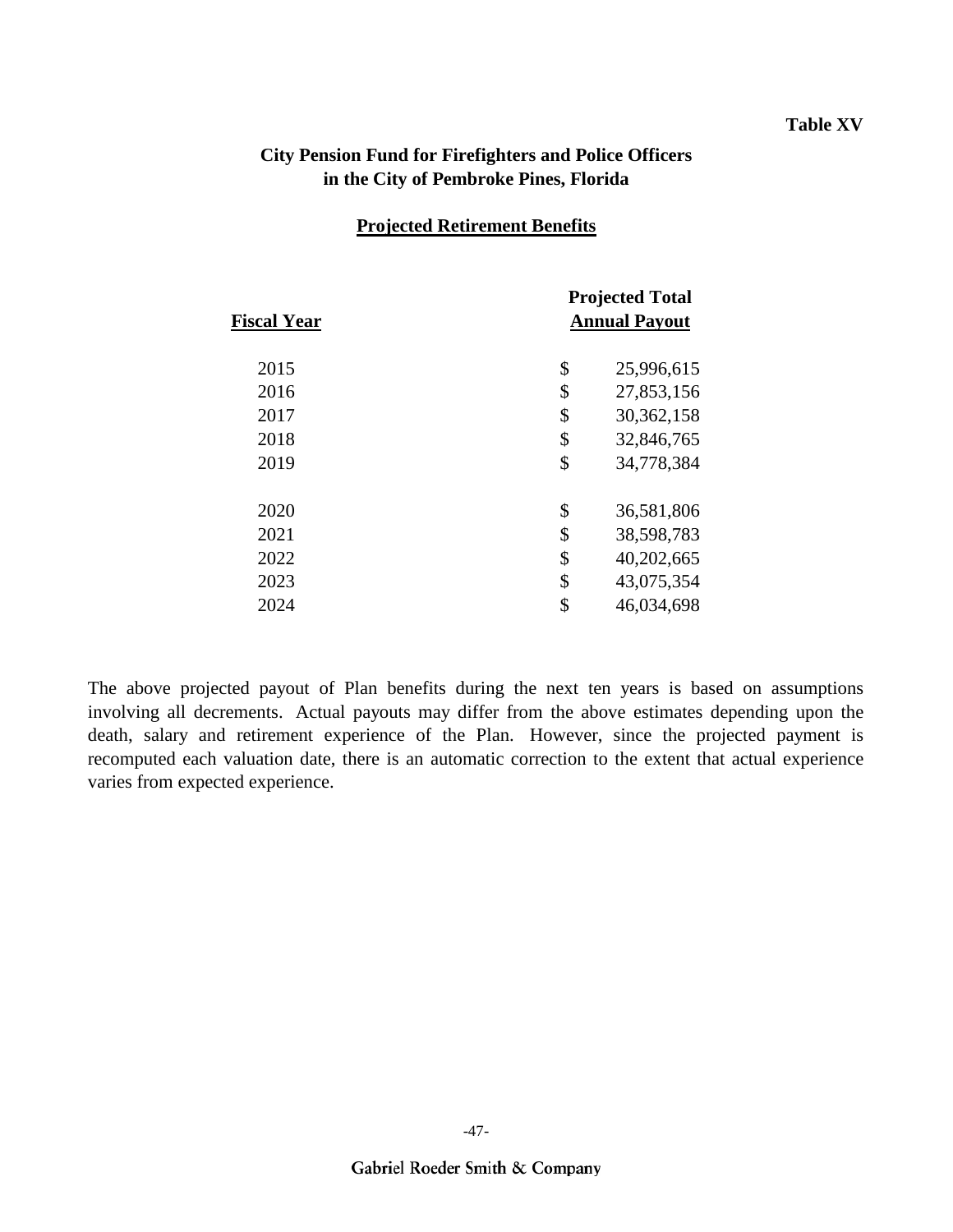### **Analysis of Investment Yield as of October 1, 2014**

This Table sets forth the results of an analysis made of investment yields on the assets held under the Pension Plan for Firefighters and Police Officers of the City of Pembroke Pines.

The basic sources for this analysis were the Statements produced by the Plan Auditors.

The basic data was initially checked for internal consistency. Since no difficulties were encountered with the data, yield rates were calculated directly from the transaction information submitted. A summary of the transaction information is set forth on the following page.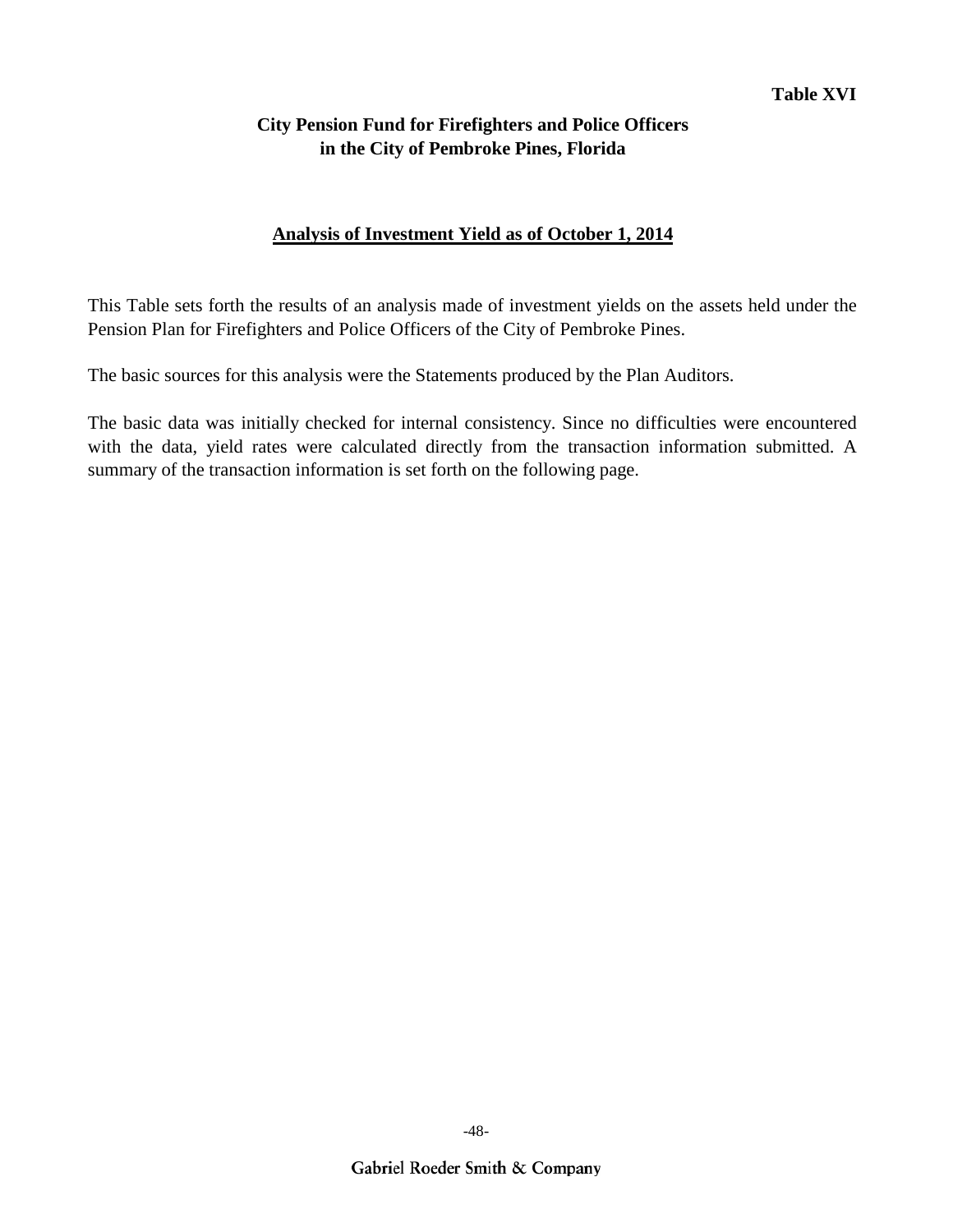### **in the City of Pembroke Pines, Florida City Pension Fund for Firefighters and Police Officers**

**Summary of Transaction Information**

| Year<br>Ending |               | <b>Benefits</b><br>Paid <sup>1</sup> | Administrative<br>Expenses | Employee<br>Contributions |    | City<br>Contributions | <b>State</b><br>Contributions | Smoothed<br>Actuarial<br>Value <sup><math>2,3</math></sup> |
|----------------|---------------|--------------------------------------|----------------------------|---------------------------|----|-----------------------|-------------------------------|------------------------------------------------------------|
| 09/30/2014     | $\mathcal{S}$ | 25,391,326                           | \$<br>544,463              | \$<br>2,983,425           | S. | 23,585,326            | \$<br>2,629,081               | \$<br>477,837,128                                          |
| 09/30/2013     |               | 21,666,150                           | 415,911                    | 2,951,917                 |    | 22,754,765            | 2,458,939                     | 437,914,935                                                |
| 09/30/2012     |               | 22,423,335                           | 423,570                    | 2,945,195                 |    | 21,540,037            | 2,342,079                     | 316,002,633                                                |
| 09/30/2011     |               | 20,419,430                           | 447,082                    | 3,002,699                 |    | 21,020,757            | 2,269,110                     | 294,227,027                                                |
| 09/30/2010     |               | 18,268,505                           | 572,279                    | 3,012,468                 |    | 22,200,904            | 2,337,509                     | 280,775,729                                                |
| 09/30/2009     |               | 16,256,428                           | 461,151                    | 3,153,447                 |    | 19,505,427            | 2,429,576                     | 261,948,320                                                |
| 09/30/2008     |               | 13,835,750                           | 403,851                    | 3,333,603                 |    | 15,214,031            | 2,581,143                     | 246,182,224                                                |
| 09/30/2007     |               | 12,327,080                           | 394,778                    | 3,240,932                 |    | 11,812,342            | 2,442,108                     | 229,650,770                                                |
| 09/30/2006     |               | 9,586,049                            | 376,632                    | 3,474,437                 |    | 8,205,196             | 2,028,350                     | 205, 102, 670                                              |
| 09/30/2005     |               | 7,956,368                            | 346,802                    | 4,041,657                 |    | 6,461,387             | 1,861,332                     | 186, 347, 282                                              |
| 09/30/2004     |               | 10,865,749                           | 372,004                    | 3,123,907                 |    | 29,374,983            | 1,730,676                     | 168,315,697                                                |
| 09/30/2003     |               | 11,167,454                           | 740,669                    | 3,019,022                 |    | 40,192,188            | 1,426,440                     | 134,868,154                                                |
| 09/30/2002     |               | 2,392,216                            | 529,831                    | 2,683,777                 |    | 3,643,183             | 1,233,840                     | 96,599,615                                                 |
| 09/30/2001     |               | 1,801,729                            | 450,439                    | 2,563,794                 |    | 3,257,207             | 1,013,126                     | 89,587,047                                                 |
| 09/30/2000     |               | 1,498,201                            | 430,328                    | 2,113,222                 |    | 2,580,359             | 970,129                       | 81,679,522                                                 |
| 09/30/1999     |               | 1,198,877                            | 379,577                    | 1,971,856                 |    | 1,762,362             | 988,366                       | 68,869,101                                                 |
| 09/30/1998     |               | 1,143,202                            | 310,971                    | 1,790,908                 |    | 1,450,517             | 915,599                       | 58,718,121                                                 |
| 09/30/1997     |               | 842,191                              | 286,905                    | 1,667,877                 |    | 1,608,478             | 858,522                       | 50, 565, 572                                               |
| 09/30/1996     |               | 694,974                              | 237,252                    | 1,563,652                 |    | 1,588,045             | 671,056                       | 39,919,818                                                 |
| 09/30/1995     |               | 605,296                              | 208,915                    | 1,294,421                 |    | 1,934,238             | 540,655                       | 33,180,866                                                 |

 $1$  Effective for year ending September 30, 2013, includes DROP distributions (previously included DROP benefit payments)

<sup>2</sup> Effective for year ending September 30, 2013, includes DROP account balances

<sup>3</sup> Market value prior to 2001

-49-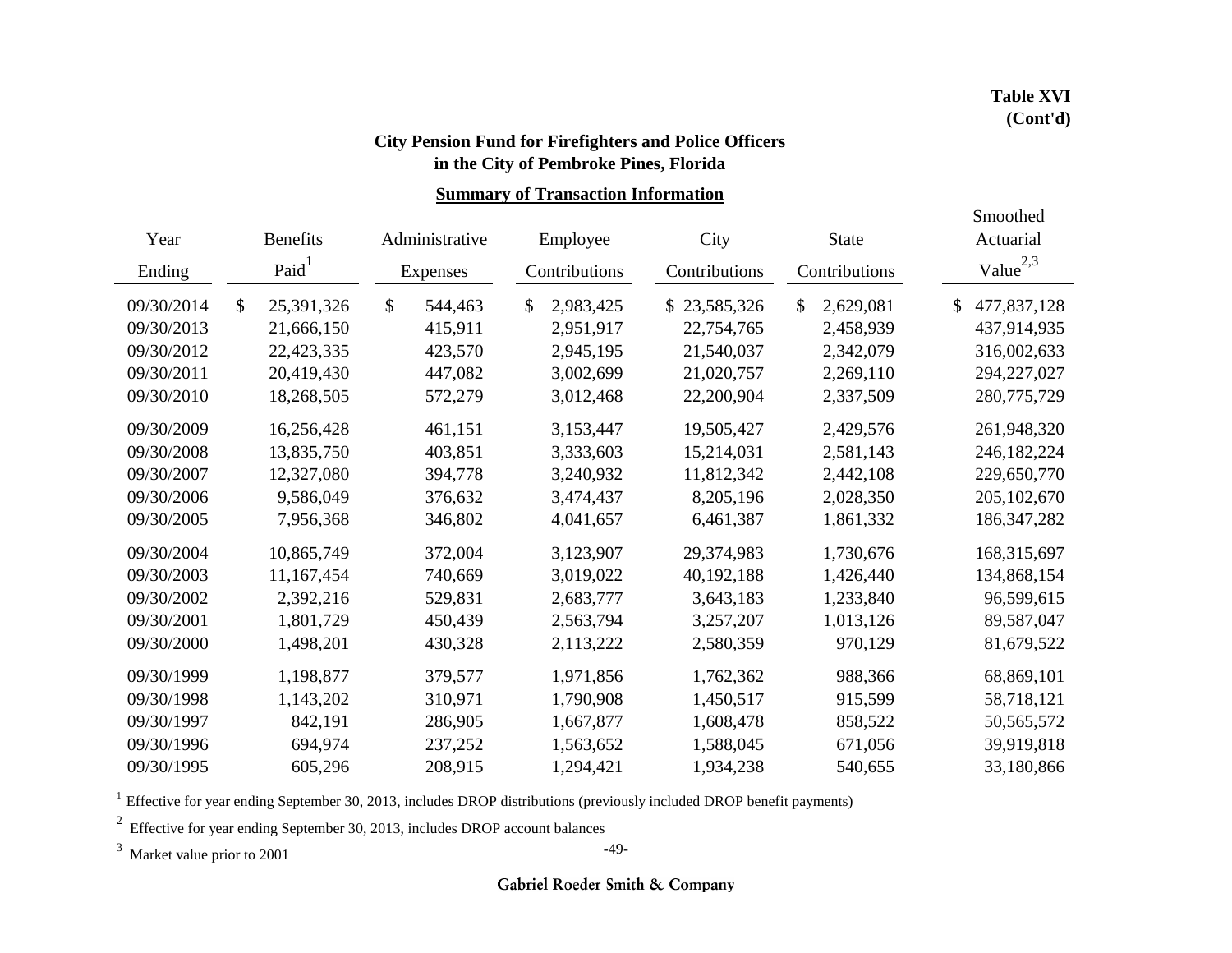#### **Recent Compensation, Termination and Investment Return Experience**

| Compensation*     |                          |                     | Termination                    | <b>Investment Return</b>  |                              |                                  |  |  |
|-------------------|--------------------------|---------------------|--------------------------------|---------------------------|------------------------------|----------------------------------|--|--|
| Valuation<br>Date | % Increase<br>(Decrease) | Assumed<br>Increase | Ratio of Actual<br>to Expected | Net Market<br>Value Yield | Net Actuarial<br>Value Yield | <b>Assumed Rate</b><br>of Return |  |  |
| 10/01/2014        | 1.2%                     | 4.5%                | 0.8                            | 10.1%                     | 8.3%                         | 8.0%                             |  |  |
| 10/01/2013        | 4.0%                     | 4.6%                | 1.0                            | 14.2%                     | 7.9%                         | 8.0%                             |  |  |
| 10/01/2012        | 3.8%                     | 4.6%                | 1.1                            | 19.0%                     | 6.4%                         | 8.0%                             |  |  |
| 10/01/2011        | 1.6%                     | 5.5%                | 0.2                            | $(0.2\%)$                 | 3.8%                         | 8.0%                             |  |  |
| 10/01/2010        | 3.6%                     | 5.7%                | 0.2                            | 8.1%                      | 4.5%                         | 8.0%                             |  |  |
| 10/01/2009        | 4.6%                     | 6.2%                | 1.0                            | $(1.0\%)$                 | 3.6%                         | 8.0%                             |  |  |
| 10/01/2008        | 8.1%                     | 6.3%                | 1.2                            | (13.7%)                   | 4.4%                         | 8.0%                             |  |  |
| 10/01/2007        | 5.3%                     | 6.4%                | $0.7\,$                        | 14.8%                     | 9.2%                         | 8.0%                             |  |  |
| 10/01/2006        | 10.8%                    | 6.0%                | 0.4                            | 6.9%                      | 7.8%                         | 8.0%                             |  |  |
| 10/01/2005        | 6.8%                     | 6.0%                | 0.5                            | 12.3%                     | 8.0%                         | 8.0%                             |  |  |
| Last 3 Years      | 3.0%                     | 4.6%                | 1.0                            | 14.4%                     | 7.5%                         | 8.0%                             |  |  |
| Last 5 Years      | 2.8%                     | 5.0%                | 0.5                            | 10.1%                     | 6.2%                         | 8.0%                             |  |  |
| Last 10 Years     | 4.9%                     | 5.6%                | 0.6                            | 6.6%                      | 6.4%                         | 8.0%                             |  |  |

\* Excludes DROP payroll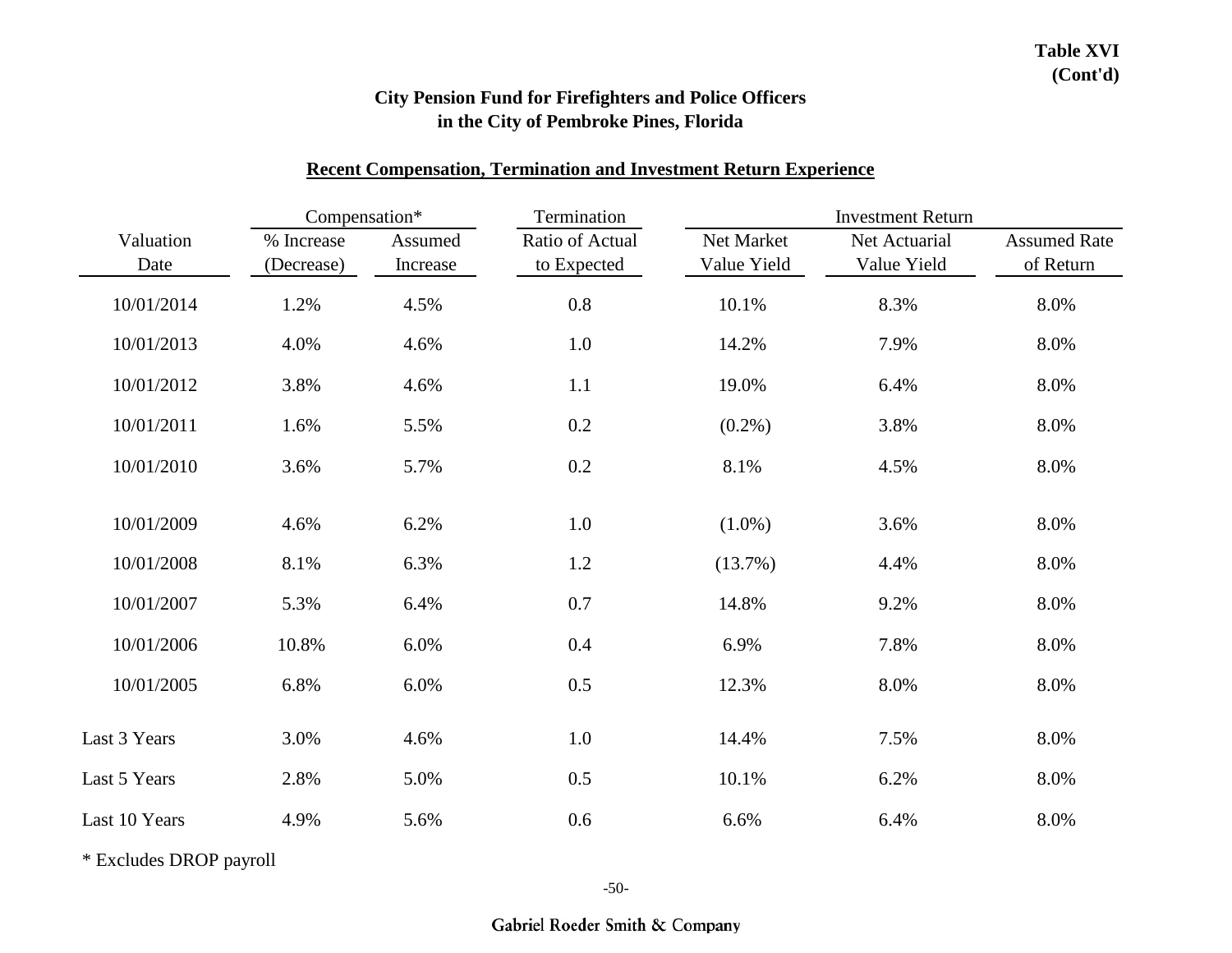## **Employer Contribution Information**

|            |              | Minimum            |                    |                     |                        |
|------------|--------------|--------------------|--------------------|---------------------|------------------------|
|            | Contribution | Required           | <b>Actual City</b> | <b>Actual State</b> | <b>Actual Employer</b> |
| Valuation  | Fiscal       | Employer           | Contributions      | Contributions       | Contributions          |
| Date       | Year End     | Contributions      | Made               | Made                | Made                   |
| 10/01/2014 | 09/30/2016   | \$<br>26,222,838   | N/A                | N/A                 | N/A                    |
| 10/01/2013 | 09/30/2015   | \$<br>26,190,282   | N/A                | N/A                 | N/A                    |
| 10/01/2012 | 09/30/2014   | \$<br>26,214,407   | \$<br>23,585,326   | \$<br>2,629,081     | \$<br>26,214,407       |
| 10/01/2011 | 09/30/2013   | \$<br>25, 213, 704 | \$<br>22,754,765   | \$<br>2,458,939     | \$<br>25, 213, 704     |
| 10/01/2010 | 09/30/2012   | \$<br>23,882,116   | \$<br>21,540,037   | \$<br>2,342,079     | \$<br>23,882,116       |
| 10/01/2010 | 09/30/2011   | \$<br>23,289,867   | \$<br>21,020,757   | \$<br>2,269,110     | \$<br>23,289,867       |
| 10/01/2009 | 09/30/2010   | \$<br>24,538,413   | \$<br>22,200,904   | \$<br>2,337,509     | \$<br>24,538,413       |
| 10/01/2008 | 09/30/2009   | \$<br>21,935,003   | \$<br>19,505,427   | \$<br>2,429,576     | \$<br>21,935,003       |
| 10/01/2007 | 09/30/2008   | \$<br>17,795,174   | \$<br>15,214,031   | \$<br>2,581,143     | \$<br>17,795,174       |
| 10/01/2006 | 09/30/2007   | \$<br>14,254,450   | \$<br>11,812,342   | \$<br>2,442,108     | \$<br>14,254,450       |
| 10/01/2005 | 09/30/2006   | \$<br>10,233,546   | \$<br>8,205,196    | \$<br>2,028,350     | \$<br>10,233,546       |
| 10/01/2004 | 09/30/2005   | \$<br>8,322,719    | \$<br>6,461,387    | \$<br>1,861,332     | \$<br>8,322,719        |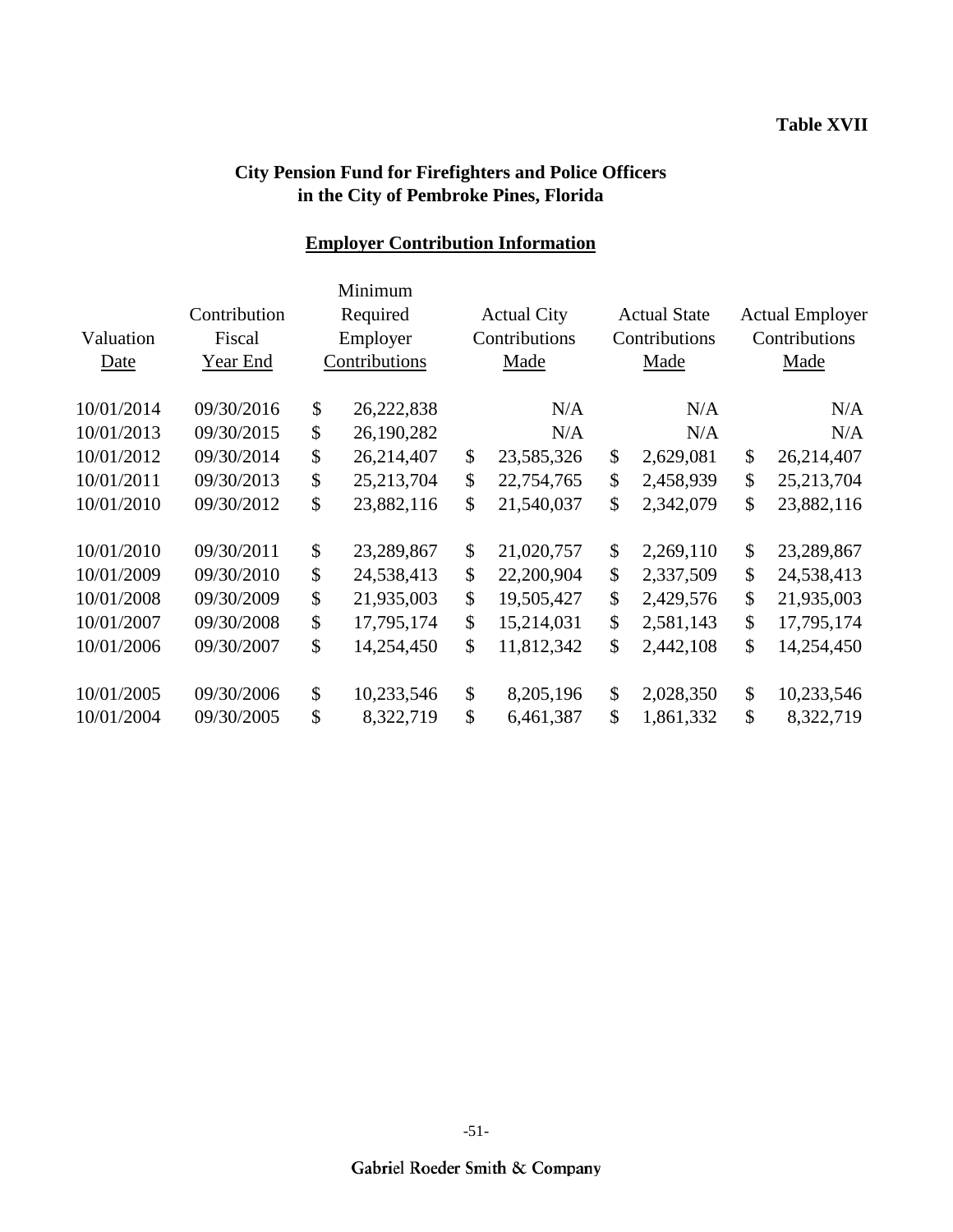## **Actuarial Valuation as of October 1, 2014**

#### **State Required Exhibit - Firefighters**

|                                                       |               | <b>Actuarial</b><br><b>Impact Statement</b><br>10/01/2013 | 10/01/2014 |               |  |
|-------------------------------------------------------|---------------|-----------------------------------------------------------|------------|---------------|--|
| A. Participant Data                                   |               |                                                           |            |               |  |
| 1. Active participants                                |               | 176                                                       |            | 178           |  |
| 2. Retired participants and beneficiaries             |               |                                                           |            |               |  |
| receiving benefits (including DROPs)                  |               | 132                                                       |            | 137           |  |
| 3. Disabled participants receiving benefits           |               | 8                                                         |            | 8             |  |
| 4. Terminated vested participants                     |               | $\overline{2}$                                            |            | $\mathbf{1}$  |  |
| 5. Annual payroll of active participants              |               |                                                           |            |               |  |
| excluding DROPs                                       | \$            | 13,949,256                                                | \$         | 13,820,124    |  |
| 6. Annual payroll of active participants              |               |                                                           |            |               |  |
| including DROPs                                       | \$            | 17,015,284                                                | \$         | 16,185,237    |  |
| 7. Annual benefits payable to those currently         |               |                                                           |            |               |  |
| receiving benefits (including DROPs)                  | \$            | 11,745,031                                                | \$         | 12,354,042    |  |
| <b>B.</b> Liabilities                                 |               |                                                           |            |               |  |
| 1. Actuarial present value of future expected         |               |                                                           |            |               |  |
| benefit payments for active members                   |               |                                                           |            |               |  |
| a. Retirement benefits                                | \$            | 119,607,200                                               | \$         | 123,329,108   |  |
| b. Vesting benefits                                   |               | 1,004,858                                                 |            | 945,475       |  |
| c. Death benefits                                     |               | 590,629                                                   |            | 560,005       |  |
| d. Disability benefits                                |               | 3,626,969                                                 |            | 3,513,370     |  |
| e. Total                                              | \$            | 124,829,656                                               | \$         | 128, 347, 958 |  |
| 2. Actuarial present value of future expected benefit |               |                                                           |            |               |  |
| payments for terminated vested members                | \$            | 293,741                                                   | \$         | 83,842        |  |
| 3. Actuarial present value of future expected benefit |               |                                                           |            |               |  |
| payments for members currently receiving benefits     |               |                                                           |            |               |  |
| a. Service retired (includes DROPs)                   | \$            | 222,119,268                                               | \$         | 232,567,008   |  |
| b. Disability retired                                 |               | 5,456,694                                                 |            | 5,553,331     |  |
| c. Beneficiaries                                      |               | 3,020,653                                                 |            | 3,039,854     |  |
| d. Miscellaneous (Refunds in Process)                 |               | 10,422                                                    |            | 10,422        |  |
| e. Total                                              | $\mathcal{S}$ | 230,607,037                                               | \$         | 241,170,615   |  |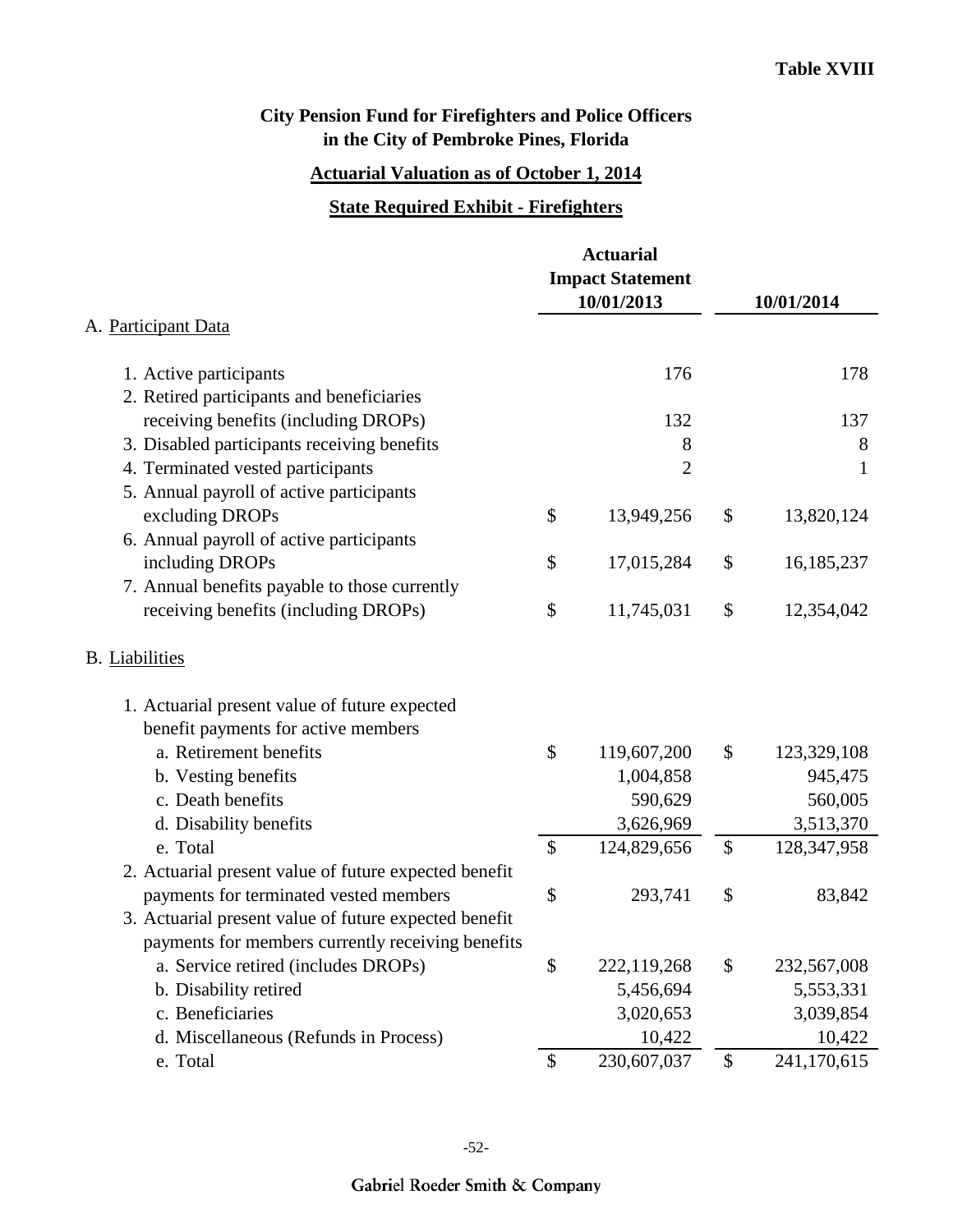## **Actuarial Valuation as of October 1, 2014**

#### **State Required Exhibit - Firefighters**

|                                                              | <b>Actuarial</b><br><b>Impact Statement</b><br>10/01/2013 |             | 10/01/2014    |              |  |
|--------------------------------------------------------------|-----------------------------------------------------------|-------------|---------------|--------------|--|
| 4. Total actuarial present value of future                   |                                                           |             |               |              |  |
| expected benefit payments                                    | \$                                                        | 355,730,434 | \$            | 369,602,415  |  |
| 5. Actuarial accrued liabilities (EAN)                       | \$                                                        | 317,576,463 | $\mathbb{S}$  | 334,083,168  |  |
| C. Statement of Accumulated Plan Benefits                    |                                                           |             |               |              |  |
| 1. Actuarial present value of accumulated vested<br>benefits |                                                           |             |               |              |  |
| a. Participants currently receiving benefits                 | \$                                                        | 230,596,615 | \$            | 241,160,193  |  |
| b. Other participants                                        |                                                           | 62,148,024  |               | 68, 847, 373 |  |
| c. Total                                                     | $\mathbb{S}$                                              | 292,744,639 | $\mathcal{S}$ | 310,007,566  |  |
| 2. Actuarial present value of accumulated non-               |                                                           |             |               |              |  |
| vested plan benefits                                         |                                                           | 7,732,683   |               | 7,228,183    |  |
| 3. Total actuarial present value of accumulated              |                                                           |             |               |              |  |
| plan benefits                                                | \$                                                        | 300,477,322 | \$            | 317,235,749  |  |
| D. Disclosure of Following Items:                            |                                                           |             |               |              |  |
| 1. Actuarial present value of future salaries                |                                                           |             |               |              |  |
| - attained age                                               | \$                                                        | 102,766,846 | \$            | 97,294,937   |  |
| 2. Actuarial present value of future employee                |                                                           |             |               |              |  |
| contributions - attained age                                 | \$                                                        | 11,310,751  | \$            | 10,756,700   |  |
| 3. Actuarial present value of future contributions           |                                                           |             |               |              |  |
| from other sources                                           |                                                           | N/A         |               | N/A          |  |
| 4. Amount of active members' accumulated                     |                                                           |             |               |              |  |
| contributions                                                | \$                                                        | 15,114,994  | \$            | 16,371,624   |  |
| 5. Actuarial present value of future salaries and            |                                                           |             |               |              |  |
| future benefits at entry age                                 |                                                           | N/A         |               | N/A          |  |
| 6. Actuarial present value of future employee                |                                                           |             |               |              |  |
| contributions at entry age                                   |                                                           | N/A         |               | N/A          |  |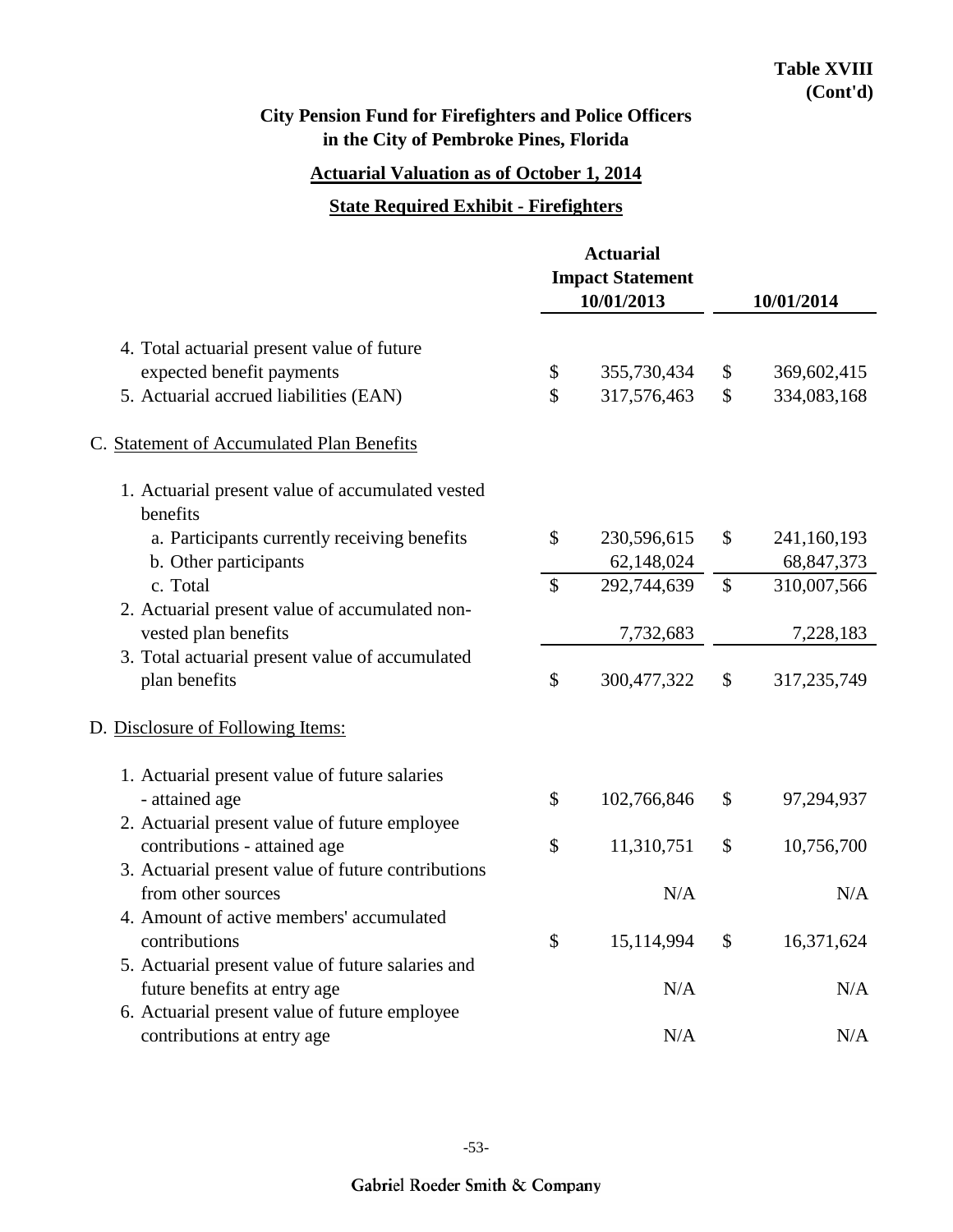## **Actuarial Valuation as of October 1, 2014**

#### **State Required Exhibit - Police Officers**

|                                                       |                           | <b>Actuarial</b><br><b>Impact Statement</b><br>10/01/2013 | 10/01/2014                |               |  |
|-------------------------------------------------------|---------------------------|-----------------------------------------------------------|---------------------------|---------------|--|
| A. Participant Data                                   |                           |                                                           |                           |               |  |
| 1. Active participants                                |                           | 182                                                       |                           | 187           |  |
| 2. Retired participants and beneficiaries             |                           |                                                           |                           |               |  |
| receiving benefits (including DROPs)                  |                           | 152                                                       |                           | 155           |  |
| 3. Disabled participants receiving benefits           |                           | 11                                                        |                           | 10            |  |
| 4. Terminated vested participants                     |                           | 3                                                         |                           | 3             |  |
| 5. Annual payroll of active participants              |                           |                                                           |                           |               |  |
| excluding DROPs                                       | \$                        | 13,836,630                                                | \$                        | 14,055,014    |  |
| 6. Annual payroll of active participants              |                           |                                                           |                           |               |  |
| including DROPs                                       | \$                        | 17,074,013                                                | \$                        | 16,454,022    |  |
| 7. Annual benefits payable to those currently         |                           |                                                           |                           |               |  |
| receiving benefits (including DROPs)                  | \$                        | 12,737,044                                                | \$                        | 13,331,423    |  |
| <b>B.</b> Liabilities                                 |                           |                                                           |                           |               |  |
| 1. Actuarial present value of future expected         |                           |                                                           |                           |               |  |
| benefit payments for active members                   |                           |                                                           |                           |               |  |
| a. Retirement benefits                                | \$                        | 115,174,862                                               | \$                        | 118,525,026   |  |
| b. Vesting benefits                                   |                           | 1,076,237                                                 |                           | 1,054,103     |  |
| c. Death benefits                                     |                           | 600,886                                                   |                           | 591,899       |  |
| d. Disability benefits                                |                           | 4,034,702                                                 |                           | 4,008,105     |  |
| e. Total                                              | $\boldsymbol{\mathsf{S}}$ | 120,886,687                                               | $\boldsymbol{\mathsf{S}}$ | 124, 179, 133 |  |
| 2. Actuarial present value of future expected benefit |                           |                                                           |                           |               |  |
| payments for terminated vested members                | \$                        | 521,162                                                   | \$                        | 572,584       |  |
| 3. Actuarial present value of future expected benefit |                           |                                                           |                           |               |  |
| payments for members currently receiving benefits     |                           |                                                           |                           |               |  |
| a. Service retired (includes DROPs)                   | \$                        | 227,991,498                                               | \$                        | 239,136,169   |  |
| b. Disability retired                                 |                           | 7,004,984                                                 |                           | 6,787,209     |  |
| c. Beneficiaries                                      |                           | 1,052,468                                                 |                           | 1,155,671     |  |
| d. Miscellaneous (Refunds in Process)                 |                           | 6,799                                                     |                           | 62,958        |  |
| e. Total                                              | $\boldsymbol{\mathsf{S}}$ | 236,055,749                                               | \$                        | 247,142,007   |  |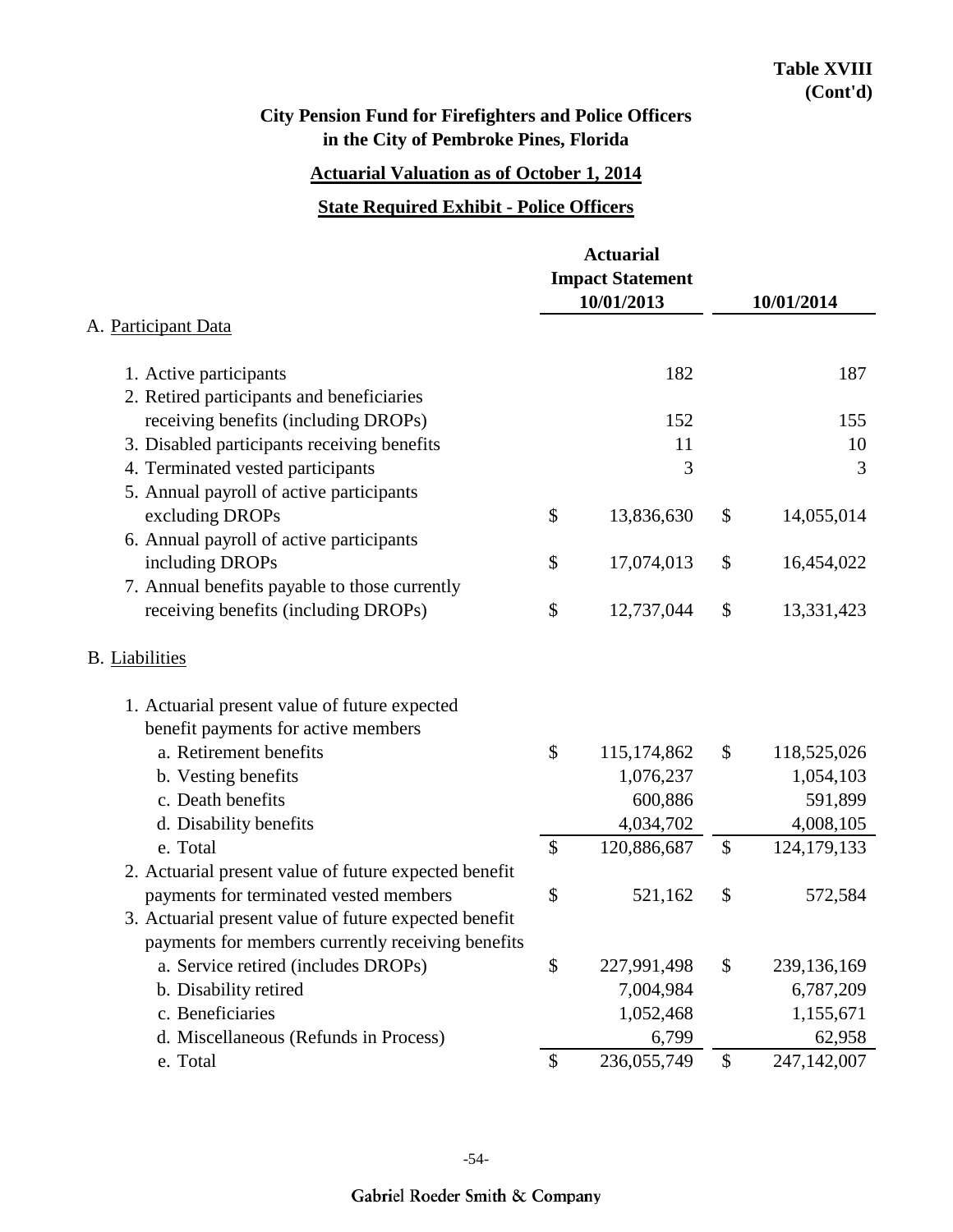## **Actuarial Valuation as of October 1, 2014**

#### **State Required Exhibit - Police Officers**

|                                                              |               | <b>Actuarial</b><br><b>Impact Statement</b><br>10/01/2013 | 10/01/2014    |             |  |
|--------------------------------------------------------------|---------------|-----------------------------------------------------------|---------------|-------------|--|
| 4. Total actuarial present value of future                   |               |                                                           |               |             |  |
| expected benefit payments                                    | \$            | 357,463,598                                               | \$            | 371,893,724 |  |
| 5. Actuarial accrued liabilities (EAN)                       | $\mathbb{S}$  | 318,841,775                                               | $\mathcal{S}$ | 334,919,508 |  |
| C. Statement of Accumulated Plan Benefits                    |               |                                                           |               |             |  |
| 1. Actuarial present value of accumulated vested<br>benefits |               |                                                           |               |             |  |
| a. Participants currently receiving benefits                 | $\mathcal{S}$ | 236,048,950                                               | $\mathcal{S}$ | 247,079,049 |  |
| b. Other participants                                        |               | 60,942,049                                                |               | 68,752,996  |  |
| c. Total                                                     | $\mathcal{S}$ | 296,990,999                                               | $\mathcal{S}$ | 315,832,045 |  |
| 2. Actuarial present value of accumulated non-               |               |                                                           |               |             |  |
| vested plan benefits                                         |               | 6,072,795                                                 |               | 5,361,882   |  |
| 3. Total actuarial present value of accumulated              |               |                                                           |               |             |  |
| plan benefits                                                | \$            | 303,063,794                                               | \$            | 321,193,927 |  |
| D. Disclosure of Following Items:                            |               |                                                           |               |             |  |
| 1. Actuarial present value of future salaries                |               |                                                           |               |             |  |
| - attained age                                               | \$            | 108,555,722                                               | \$            | 107,304,951 |  |
| 2. Actuarial present value of future employee                |               |                                                           |               |             |  |
| contributions - attained age                                 | \$            | 11,837,442                                                | \$            | 11,730,809  |  |
| 3. Actuarial present value of future contributions           |               |                                                           |               |             |  |
| from other sources                                           |               | N/A                                                       |               | N/A         |  |
| 4. Amount of active members' accumulated                     |               |                                                           |               |             |  |
| contributions                                                | \$            | 14,632,150                                                | \$            | 15,797,586  |  |
| 5. Actuarial present value of future salaries and            |               |                                                           |               |             |  |
| future benefits at entry age                                 |               | N/A                                                       |               | N/A         |  |
| 6. Actuarial present value of future employee                |               |                                                           |               |             |  |
| contributions at entry age                                   |               | N/A                                                       |               | N/A         |  |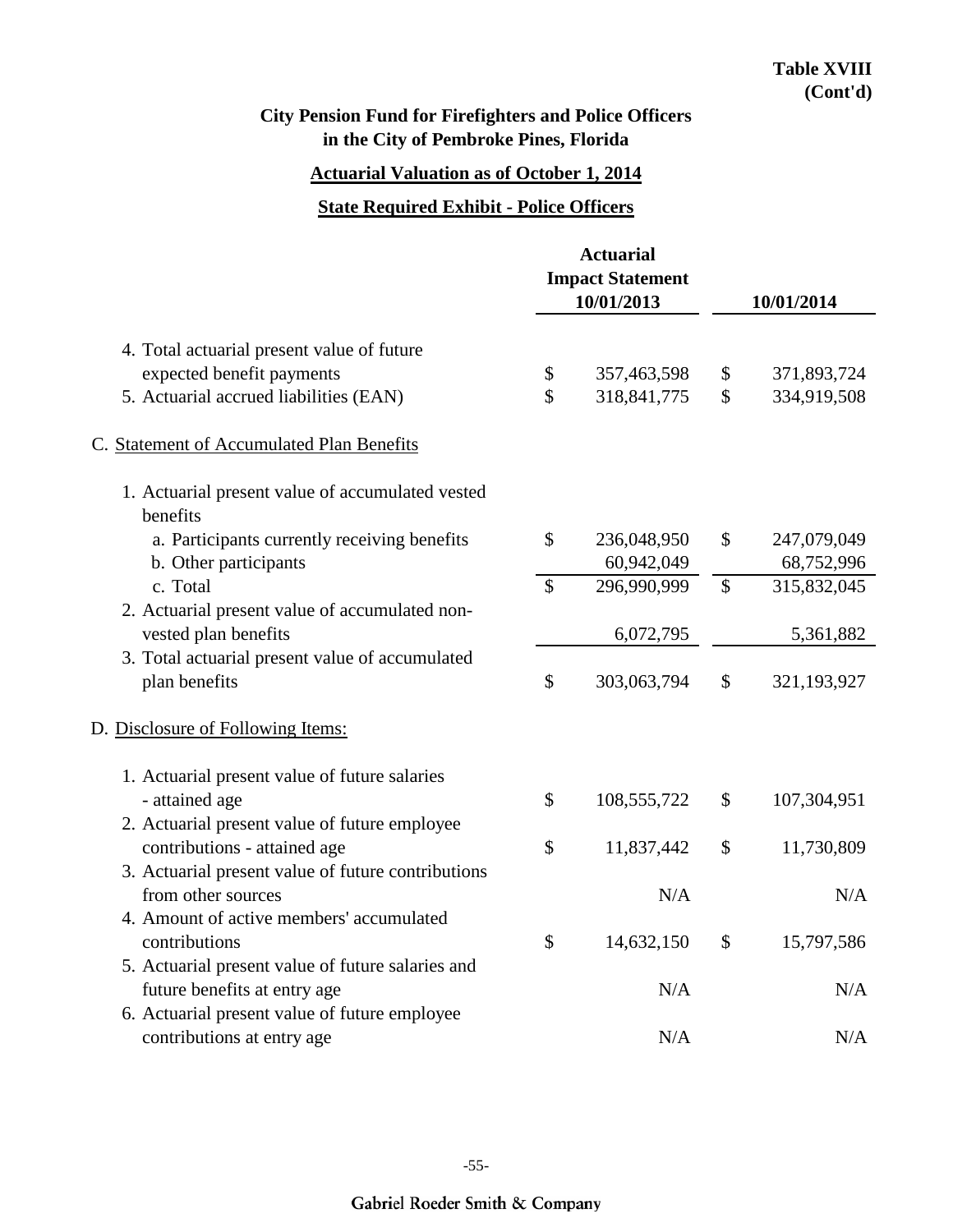# **Actuarial Valuation as of October 1, 2014**

#### **State Required Exhibit - All Members**

| A. Participant Data                                                              |               | <b>Actuarial</b><br><b>Impact Statement</b><br>10/01/2013 | 10/01/2014 |                |  |
|----------------------------------------------------------------------------------|---------------|-----------------------------------------------------------|------------|----------------|--|
|                                                                                  |               |                                                           |            |                |  |
| 1. Active participants                                                           |               | 358                                                       |            | 365            |  |
| 2. Retired participants and beneficiaries                                        |               | 284                                                       |            | 292            |  |
| receiving benefits (including DROPs)                                             |               | 19                                                        |            | 18             |  |
| 3. Disabled participants receiving benefits<br>4. Terminated vested participants |               | 5                                                         |            | $\overline{4}$ |  |
| 5. Annual payroll of active participants                                         |               |                                                           |            |                |  |
| excluding DROPs                                                                  | \$            | 27,785,886                                                | \$         | 27,875,138     |  |
| 6. Annual payroll of active participants                                         |               |                                                           |            |                |  |
| including DROPs                                                                  | \$            | 34,089,297                                                | \$         | 32,639,259     |  |
| 7. Annual benefits payable to those currently                                    |               |                                                           |            |                |  |
| receiving benefits (including DROPs)                                             | \$            | 24,482,075                                                | \$         | 25,685,465     |  |
| B. Value of Assets (Net)                                                         |               |                                                           |            |                |  |
| 1. Smoothed Actuarial Value                                                      | \$            | 437,914,935                                               | \$         | 477,837,128    |  |
| 2. Market Value                                                                  | \$            | 436,512,061                                               | \$         | 483,895,286    |  |
| C. Liabilities                                                                   |               |                                                           |            |                |  |
| 1. Actuarial present value of future expected                                    |               |                                                           |            |                |  |
| benefit payments for active members                                              |               |                                                           |            |                |  |
| a. Retirement benefits                                                           | \$            | 234,782,062                                               | \$         | 241,854,134    |  |
| b. Vesting benefits                                                              |               | 2,081,095                                                 |            | 1,999,578      |  |
| c. Death benefits                                                                |               | 1,191,515                                                 |            | 1,151,904      |  |
| d. Disability benefits                                                           |               | 7,661,671                                                 |            | 7,521,475      |  |
| e. Total                                                                         | $\mathcal{S}$ | 245,716,343                                               | \$         | 252,527,091    |  |
| 2. Actuarial present value of future expected benefit                            |               |                                                           |            |                |  |
| payments for terminated vested members                                           | \$            | 814,903                                                   | \$         | 656,426        |  |
| 3. Actuarial present value of future expected benefit                            |               |                                                           |            |                |  |
| payments for members currently receiving benefits                                |               |                                                           |            |                |  |
| a. Service retired (includes DROPs)                                              | \$            | 450,110,766                                               | \$         | 471,703,177    |  |
| b. Disability retired                                                            |               | 12,461,678                                                |            | 12,340,540     |  |
| c. Beneficiaries                                                                 |               | 4,073,121                                                 |            | 4,195,525      |  |
| d. Miscellaneous (Refunds in Process)                                            |               | 17,221                                                    |            | 73,380         |  |
| e. Total                                                                         | \$            | 466,662,786                                               | \$         | 488,312,622    |  |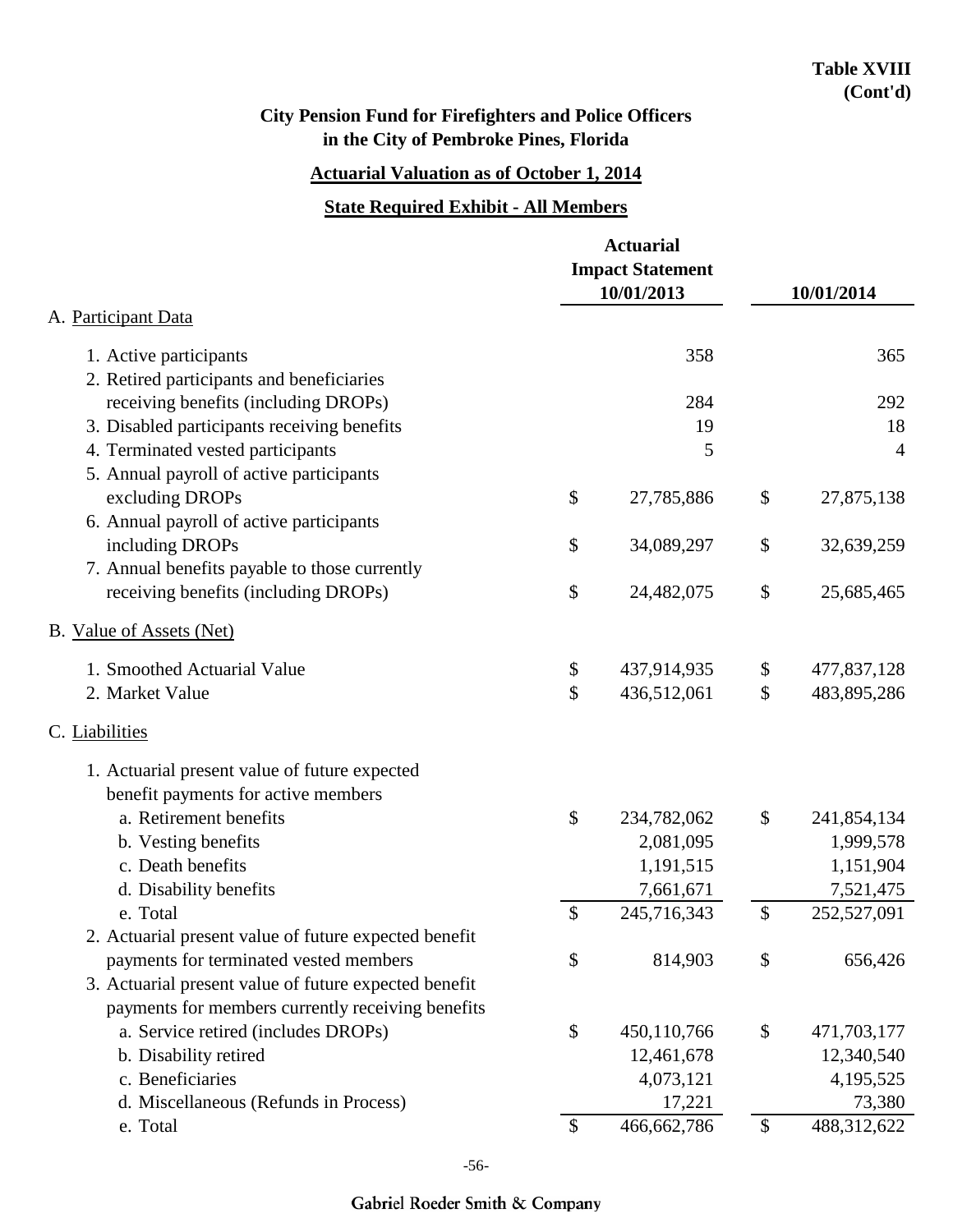#### **Actuarial Valuation as of October 1, 2014**

#### **State Required Exhibit - All Members**

|                                                                         |                           | <b>Actuarial</b><br><b>Impact Statement</b> |                           |                        |
|-------------------------------------------------------------------------|---------------------------|---------------------------------------------|---------------------------|------------------------|
|                                                                         |                           | 10/01/2013                                  |                           | 10/01/2014             |
| 4. Total actuarial present value of future<br>expected benefit payments | \$                        | 713,194,032                                 | \$                        | 741,496,139            |
| 5. Actuarial accrued liabilities (EAN)                                  | $\mathbb{S}$              | 636,418,237                                 | $\boldsymbol{\$}$         | 669,002,676            |
| 6. Unfunded actuarial liabilities (EAN)                                 | \$                        | 198,503,302                                 | \$                        | 191,165,548            |
| D. Statement of Accumulated Plan Benefits                               |                           |                                             |                           |                        |
| 1. Actuarial present value of accumulated vested<br>benefits            |                           |                                             |                           |                        |
| a. Participants currently receiving benefits                            | $\boldsymbol{\mathsf{S}}$ | 466, 645, 565                               | \$                        | 488,239,242            |
| b. Other participants                                                   |                           | 123,090,073                                 |                           | 137,600,369            |
| c. Total                                                                | $\overline{\mathcal{S}}$  | 589,735,638                                 | $\overline{\mathcal{S}}$  | 625,839,611            |
| 2. Actuarial present value of accumulated non-<br>vested plan benefits  |                           | 13,805,478                                  |                           | 12,590,065             |
| 3. Total actuarial present value of accumulated                         |                           |                                             |                           |                        |
| plan benefits                                                           | $\mathcal{S}$             | 603,541,116                                 | $\boldsymbol{\mathsf{S}}$ | 638,429,676            |
| E. Pension Cost                                                         |                           |                                             |                           |                        |
| 1. Total normal cost                                                    | \$                        | 11,124,358                                  | \$                        | 11,081,293             |
| 2. Payment required to amortize unfunded liability                      |                           | 16,134,834                                  |                           | 16,268,336             |
| 3. Interest adjustment                                                  |                           | 1,319,079                                   |                           | 1,325,031              |
| 4. Total required contribution                                          | \$                        | 28,578,271                                  | \$                        | 28,674,660             |
| a. Item 4 as a percentage of base payroll $\frac{1}{1}$<br>5.           |                           | 102.9%                                      |                           | 102.9%                 |
| b. Item 4 as a percentage of total payroll $2$                          |                           | 83.8%                                       |                           | 87.9%                  |
| 6. Estimated employee contributions                                     | \$                        | $2,944,637$ <sup>3</sup>                    | $\mathcal{S}$             | 2,948,298 <sup>5</sup> |
| a. Item 4 as a percentage of base payroll $1$<br>7.                     |                           | 10.4%                                       |                           | 10.4%                  |
| b. Item 4 as a percentage of total payroll $2$                          |                           | 8.5%                                        |                           | 8.9%                   |
| 8. Estimated State contributions                                        | \$                        | 2,458,939                                   | \$                        | 2,629,081              |
| a. Item 4 as a percentage of base payroll $\frac{1}{1}$<br>9.           |                           | 8.7%                                        |                           | 9.3%                   |
| b. Item 4 as a percentage of total payroll $2$                          |                           | 7.1%                                        |                           | 7.9%                   |
| 10. Net amount payable by City                                          | \$                        | 23,731,343                                  | \$                        | 23,593,757             |
| a. Item 4 as a percentage of base payroll $1$<br>11.                    |                           | 83.8%                                       |                           | 83.2%                  |
| b. Item 4 as a percentage of total payroll $2$                          |                           | 68.3%                                       |                           | 71.1%                  |
| $1$ Excludes DROP payroll                                               |                           | $2$ Includes DROP payroll                   |                           |                        |

<sup>3</sup> Percent of pay applied to expected 2014-2015 base payroll excluding DROP payroll (\$28,313,818)

4 Percent of expected 2014-2015 covered payroll (\$28,313,818 / \$34,736,994)

<sup>5</sup> Percent of pay applied to expected 2015-2016 base payroll excluding DROP payroll (\$28,349,015)

<sup>6</sup> Percent of expected 2015-2016 covered payroll (\$28,349,015 / \$33,194,126)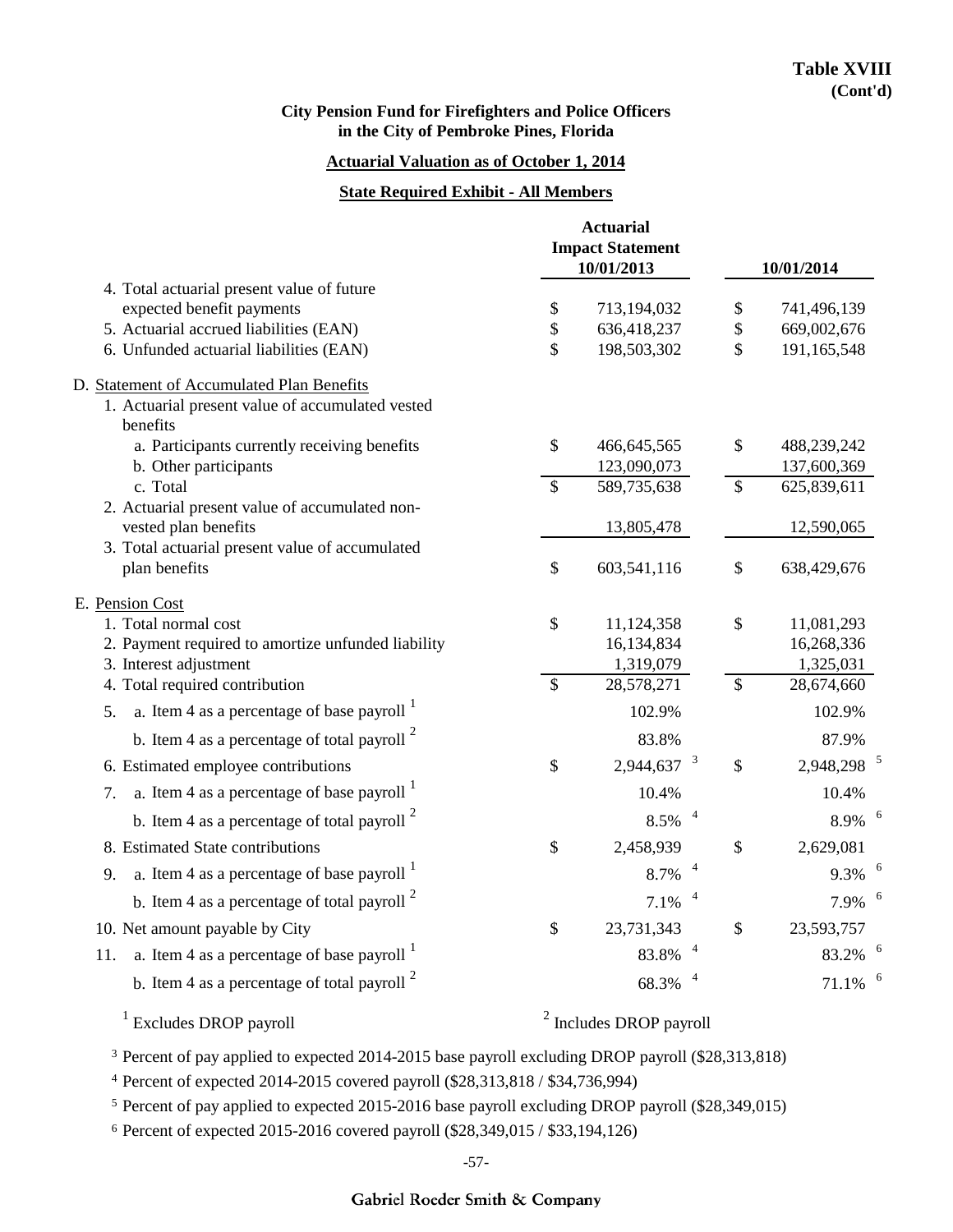## **Table XVIII (Cont'd)**

## **City Pension Fund for Firefighters and Police Officers in the City of Pembroke Pines, Florida**

### **Actuarial Valuation as of October 1, 2014**

## **State Required Exhibit - All Members**

|                                                         |                           | 10/01/2013   | 10/01/2014 |             |
|---------------------------------------------------------|---------------------------|--------------|------------|-------------|
| F. Past Contributions                                   |                           |              |            |             |
| 1. Total contribution required (prior valuation)        | \$                        | 29,057,262   | \$         | 29,134,919  |
| 2. Actual contributions made:                           |                           |              |            |             |
| a. Members                                              | $\mathcal{S}$             | 2,983,425    |            | N/A         |
| b. City                                                 |                           | 23,585,326   |            | N/A         |
| c. State                                                |                           | 2,629,081    |            | N/A         |
| d. Total                                                | \$                        | 29,197,832   |            | N/A         |
| G. Disclosure of Following Items:                       |                           |              |            |             |
| 1. Actuarial present value of future salaries excluding |                           |              |            |             |
| DROP payroll -attained age                              | \$                        | 211,322,568  | \$         | 204,599,888 |
| 2. Actuarial present value of future employee           |                           |              |            |             |
| contributions - attained age                            | $\boldsymbol{\mathsf{S}}$ | 23, 148, 193 | \$         | 22,487,509  |
| 3. Actuarial present value of future contributions      |                           |              |            |             |
| from other sources                                      |                           | N/A          |            | N/A         |
| 4. Amount of active members' accumulated                |                           |              |            |             |
| contributions                                           | $\mathcal{S}$             | 29,747,144   | \$         | 32,169,210  |
| 5. Actuarial present value of future salaries and       |                           |              |            |             |
| future benefits at entry age                            |                           | N/A          |            | N/A         |
|                                                         |                           |              |            |             |
| 6. Actuarial present value of future employee           |                           |              |            |             |
| contributions at entry age                              |                           | N/A          |            | N/A         |